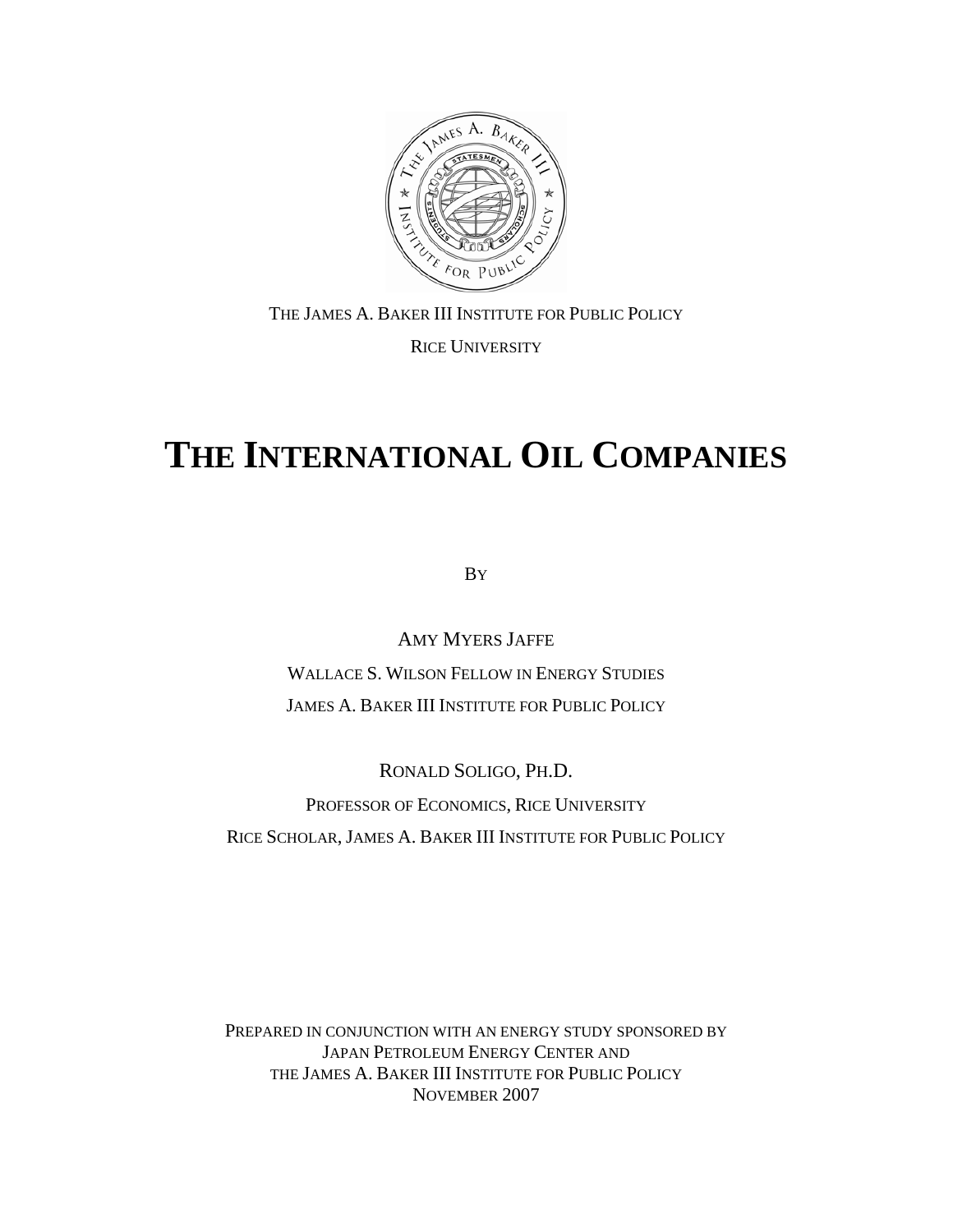THIS PAPER WAS WRITTEN BY A RESEARCHER (OR RESEARCHERS) WHO PARTICIPATED IN THE JOINT BAKER INSTITUTE/JAPAN PETROLEUM ENERGY CENTER POLICY REPORT, *THE CHANGING ROLE OF NATIONAL OIL COMPANIES IN INTERNATIONAL ENERGY MARKETS*. WHEREVER FEASIBLE, THIS PAPER WAS REVIEWED BY OUTSIDE EXPERTS BEFORE RELEASE. HOWEVER, THE RESEARCH AND THE VIEWS EXPRESSED WITHIN THIS PAPER ARE THOSE OF THE INDIVIDUAL RESEARCHER(S) AND DO NOT NECESSARILY REPRESENT THE VIEWS OF THE JAMES A. BAKER III INSTITUTE FOR PUBLIC POLICY NOR THOSE OF THE JAPAN PETROLEUM ENERGY CENTER.

© 2007 BY THE JAMES A. BAKER III INSTITUTE FOR PUBLIC POLICY OF RICE UNIVERSITY

THIS MATERIAL MAY BE QUOTED OR REPRODUCED WITHOUT PRIOR PERMISSION, PROVIDED APPROPRIATE CREDIT IS GIVEN TO THE AUTHOR AND THE JAMES A. BAKER III INSTITUTE FOR PUBLIC POLICY.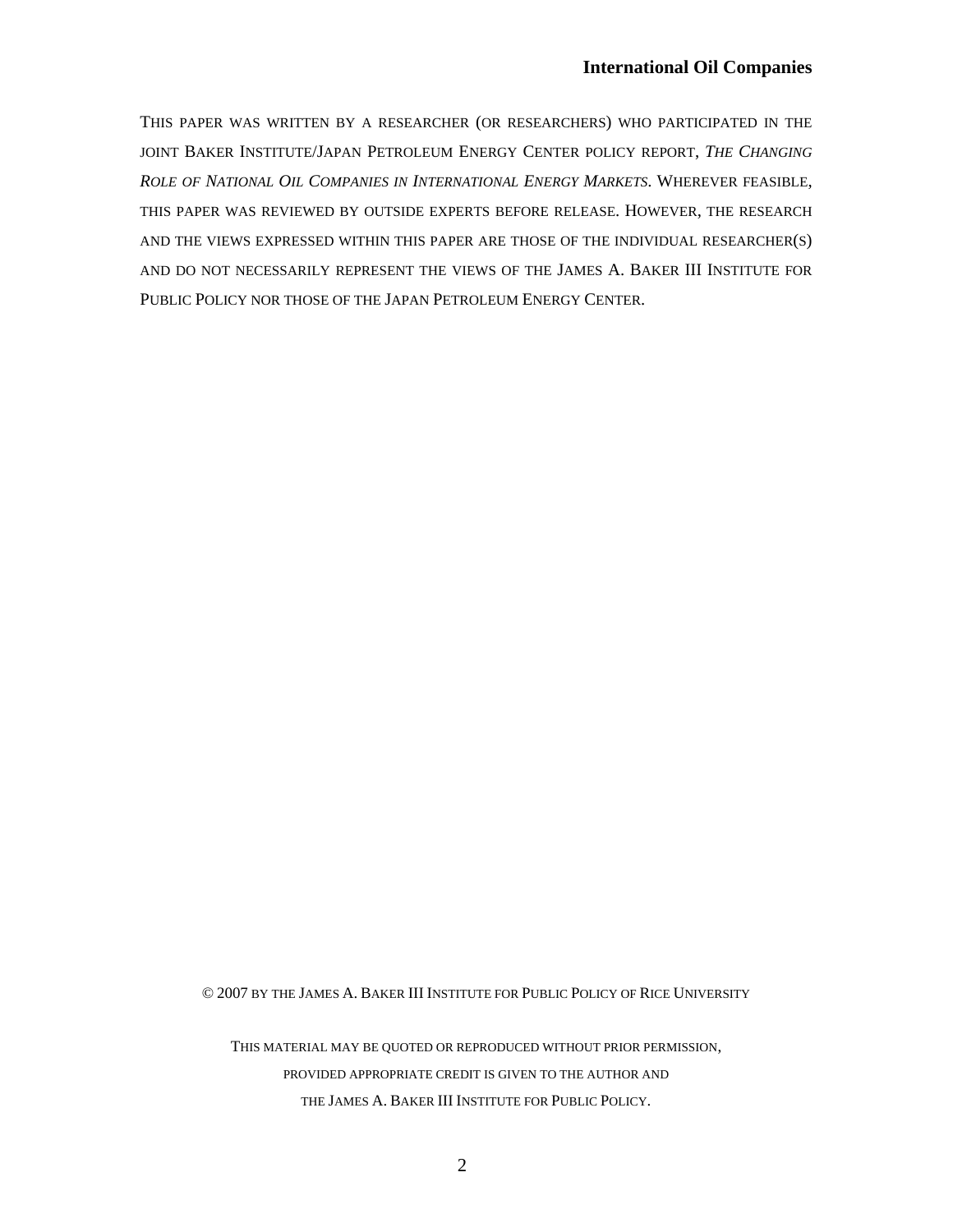# **ABOUT THE POLICY REPORT**

## *THE CHANGING ROLE OF NATIONAL OIL COMPANIES IN INTERNATIONAL ENERGY MARKETS*

Of world proven oil reserves of 1,148 billion barrels, approximately 77% of these resources are under the control of national oil companies (NOCs) with no equity participation by foreign, international oil companies (IOCs). The Western IOCs now control less than 10% of the world's oil and gas resource base. In terms of current world oil production, NOCs also dominate. Of the top 20 oil producing companies in the world, 14 are NOCs or newly privatized NOCs. However, many of the Western major oil companies continue to achieve a dramatically higher return on capital than NOCs of similar size and operations.

Many NOCs are in the process of reevaluating and adjusting business strategies, with substantial consequences for international oil and gas markets. Several NOCs have increasingly been jockeying for strategic resources in the Middle East, Eurasia, and Africa, in some cases knocking the Western majors out of important resource development plays. Often these emerging NOCs have close and interlocking relationships with their national governments, with geopolitical and strategic aims factored into foreign investments rather than purely commercial considerations. At home, these emerging NOCs fulfill important social and economic functions that compete for capital budgets that might otherwise be spent on more commercial reserve replacement and production activities.

The Baker Institute Policy Report on NOCs focuses on the changing strategies and behavior of NOCs and the impact NOC activities will have on the future supply, security, and pricing of oil. The goals, strategies, and behaviors of NOCs have changed over time. Understanding this transformation is important to understanding the future organization and operation of the international energy industry.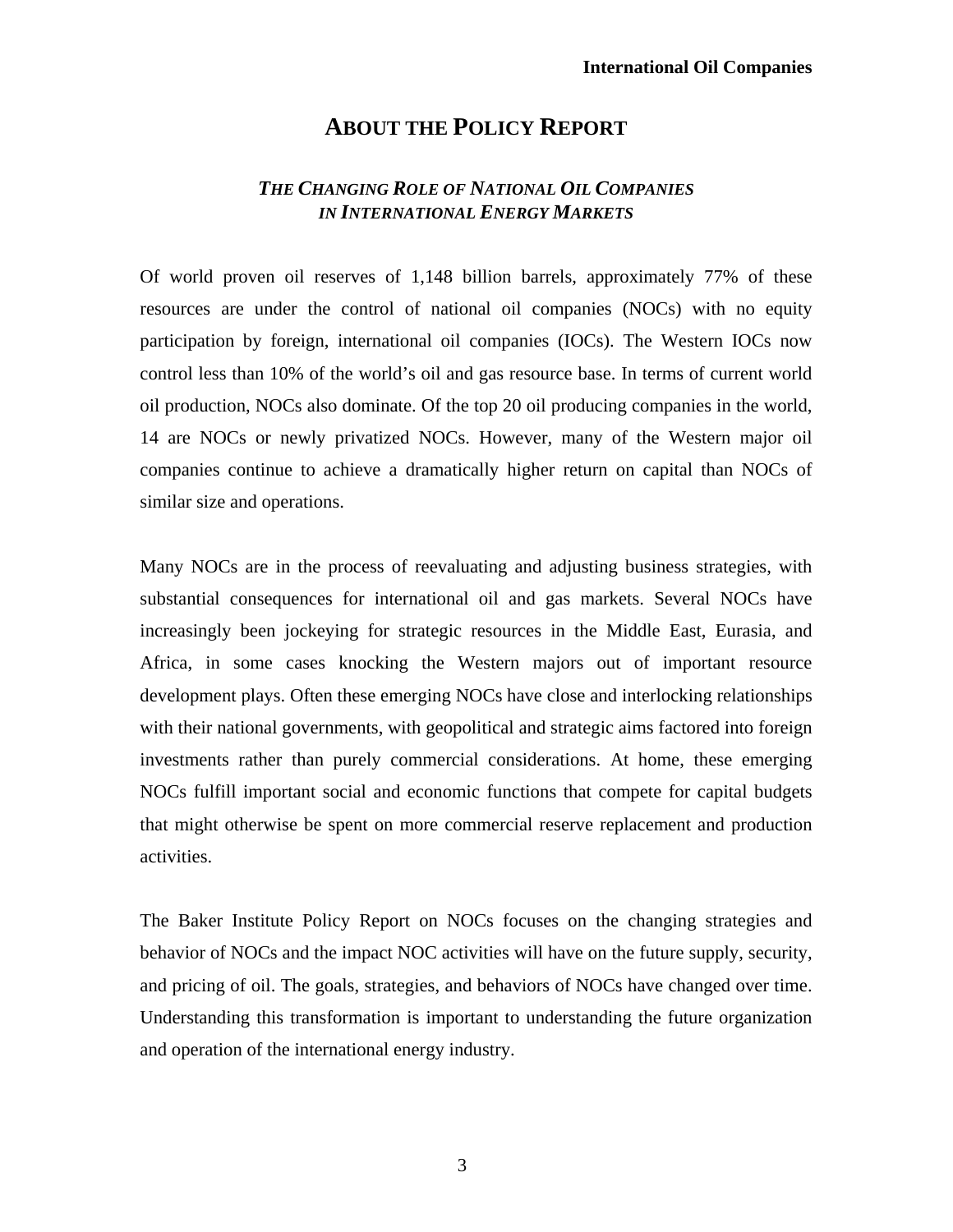# **CASE STUDY AUTHORS**

NELSON ALTAMIRANO ARIEL I. AHRAM JOE BARNES DANIEL BRUMBERG MATTHEW E. CHEN JAREER ELASS STACY L. ELLER RICHARD GORDON ISABEL GORST PETER HARTLEY DONALD I. HERTZMARK AMY MYERS JAFFE STEVEN W. LEWIS TANVI MADAN DAVID R. MARES KENNETH B. MEDLOCK III FRED R. VON DER MEHDEN EDWARD MORSE G. UGO NWOKEJI MARTHA BRILL OLCOTT NINA POUSSENKOVA RONALD SOLIGO THOMAS STENVOLL AL TRONER XIAOJIE XU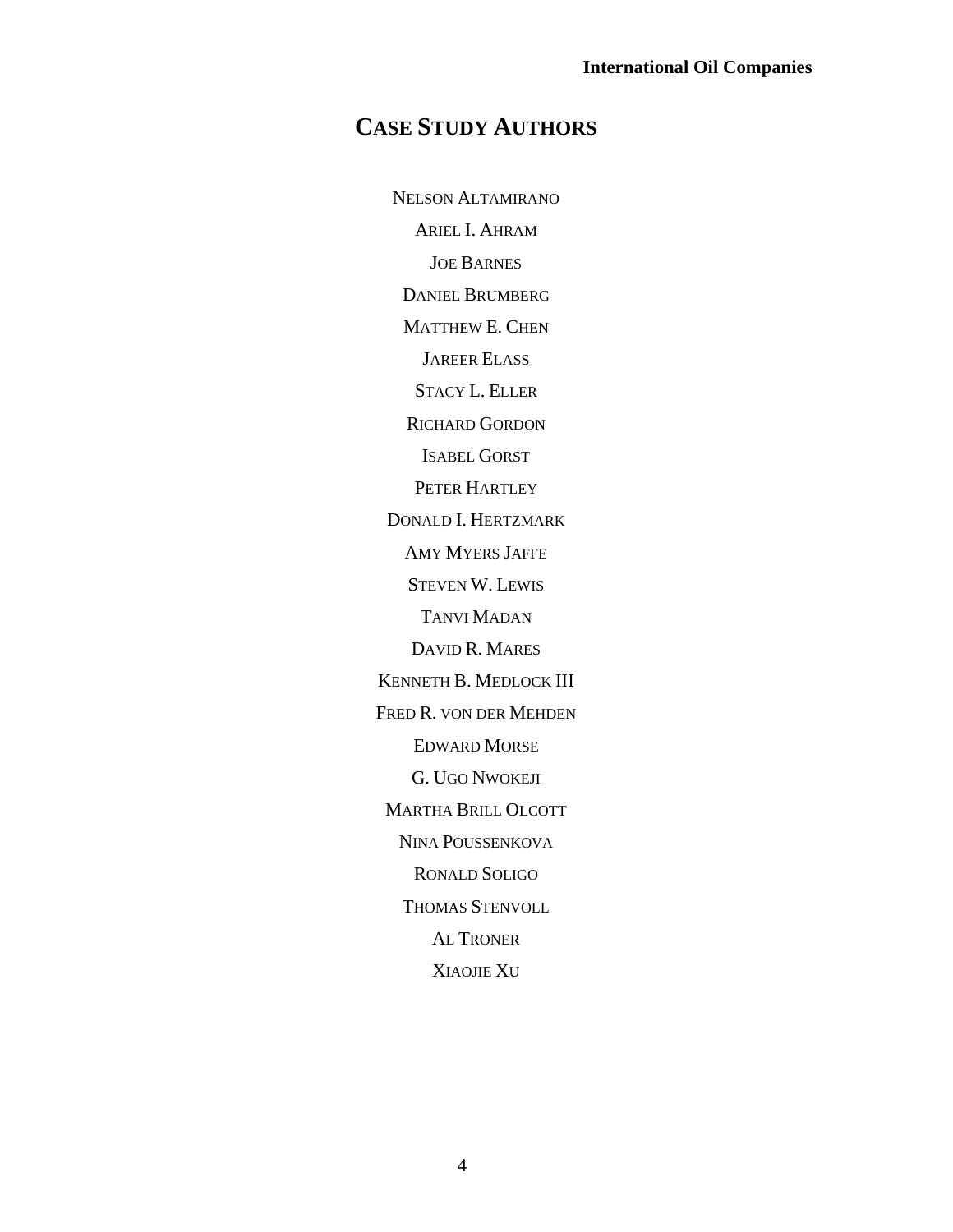## **ACKNOWLEDGEMENTS**

The James A. Baker III Institute for Public Policy would like to thank Japan Petroleum Energy Center and the sponsors of the Baker Institute Energy Forum for their generous support in making this project possible. The authors wish to thank Stacy Eller, Matthew Osher and Robert Parks for considerable assistance in the preparation of this paper.

# **ENERGY FORUM SPONSORS**

ANADARKO PETROLEUM THE HONORABLE & MRS. HUSHANG ANSARY APACHE CORPORATION BAKER BOTTS, L.L.P. BAKER HUGHES BP CHEVRON CORPORATION **CONOCOPHILLIPS EXXONMOBIL** GOLDMAN, SACHS & CO. **HALLIBURTON** JAPAN PETROLEUM ENERGY CENTER MARATHON OIL CORPORATION MORGAN STANLEY NOBLE CORPORATION **SCHLUMBERGER SHELL** SHELL EXPLORATION & PRODUCTION CO. SIMMONS & COMPANY INTERNATIONAL SUEZ ENERGY NORTH AMERICA, INC. TOTAL E&P USA, INC. WALLACE S. WILSON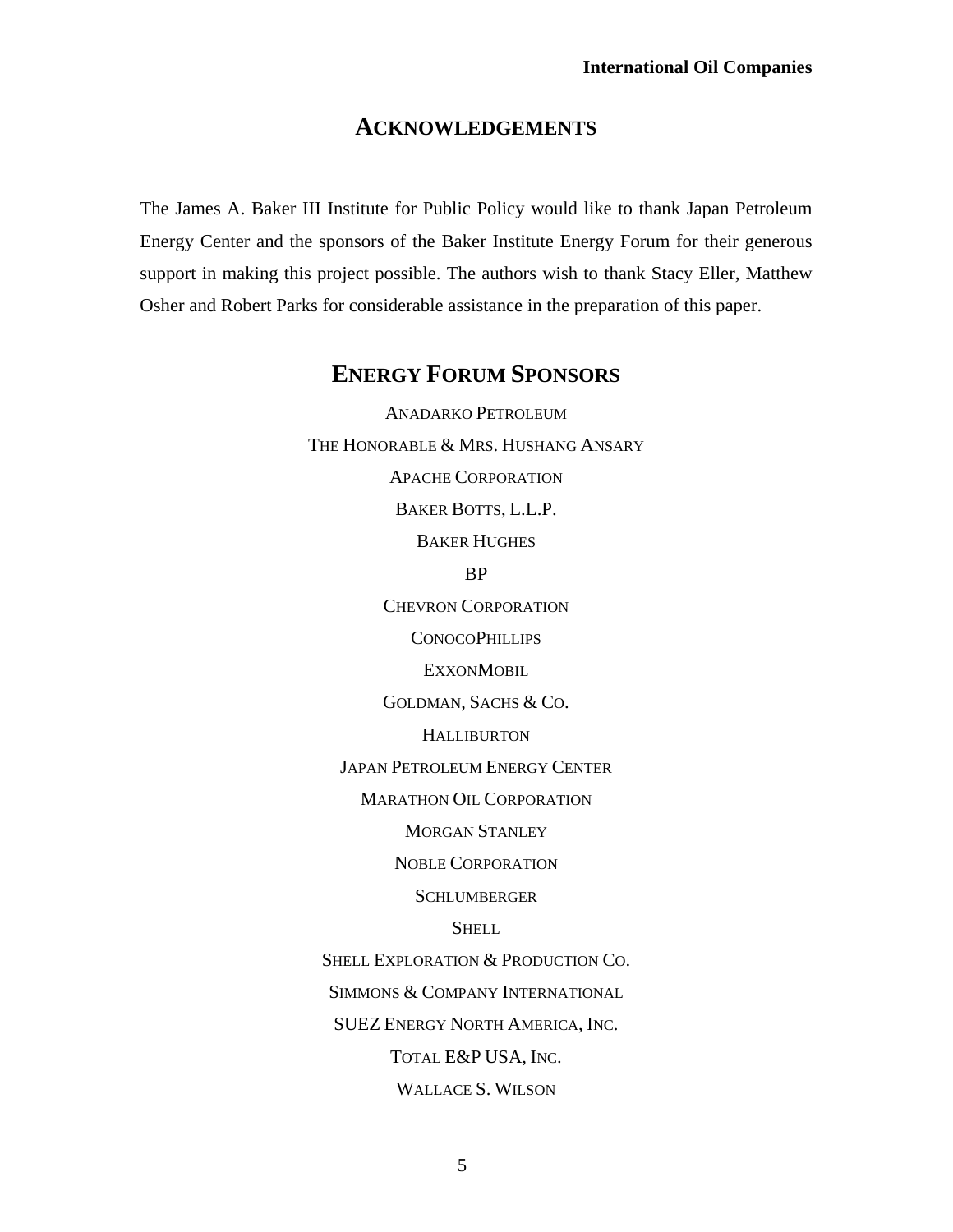# **ABOUT THE AUTHORS**

#### **AMY MYERS JAFFE**

## WALLACE S. WILSON FELLOW IN ENERGY STUDIES, THE BAKER INSTITUTE ASSOCIATE DIRECTOR, RICE ENERGY PROGRAM, RICE UNIVERSITY

Amy Myers Jaffe is the Wallace S. Wilson Fellow in Energy Studies at the James A. Baker III Institute for Public Policy and associate director of the Rice University energy program. Her research focuses on the subject of oil geopolitics, strategic energy policy, including energy science policy and energy economics. Jaffe is widely published in academic journals and numerous book volumes and served as co-editor of *Energy in the Caspian Region: Present and Future* (Palgrave, 2002) and *Natural Gas and Geopolitics: From 1970 to 2040* (Cambridge University Press, 2006). She served as a member of the reconstruction and economy working group of the Baker/Hamilton Iraq Study Group and as project director for the Baker Institute/Council on Foreign Relations Task Force on Strategic Energy Policy. She was among *Esquire* magazine's 100 Best and Brightest honorees in the contribution to society category in 2005. Prior to joining the Baker Institute, Jaffe was the senior editor and Middle East analyst for *Petroleum Intelligence Weekly*, a respected oil journal. She received her bachelor's degree in Arabic studies from Princeton University.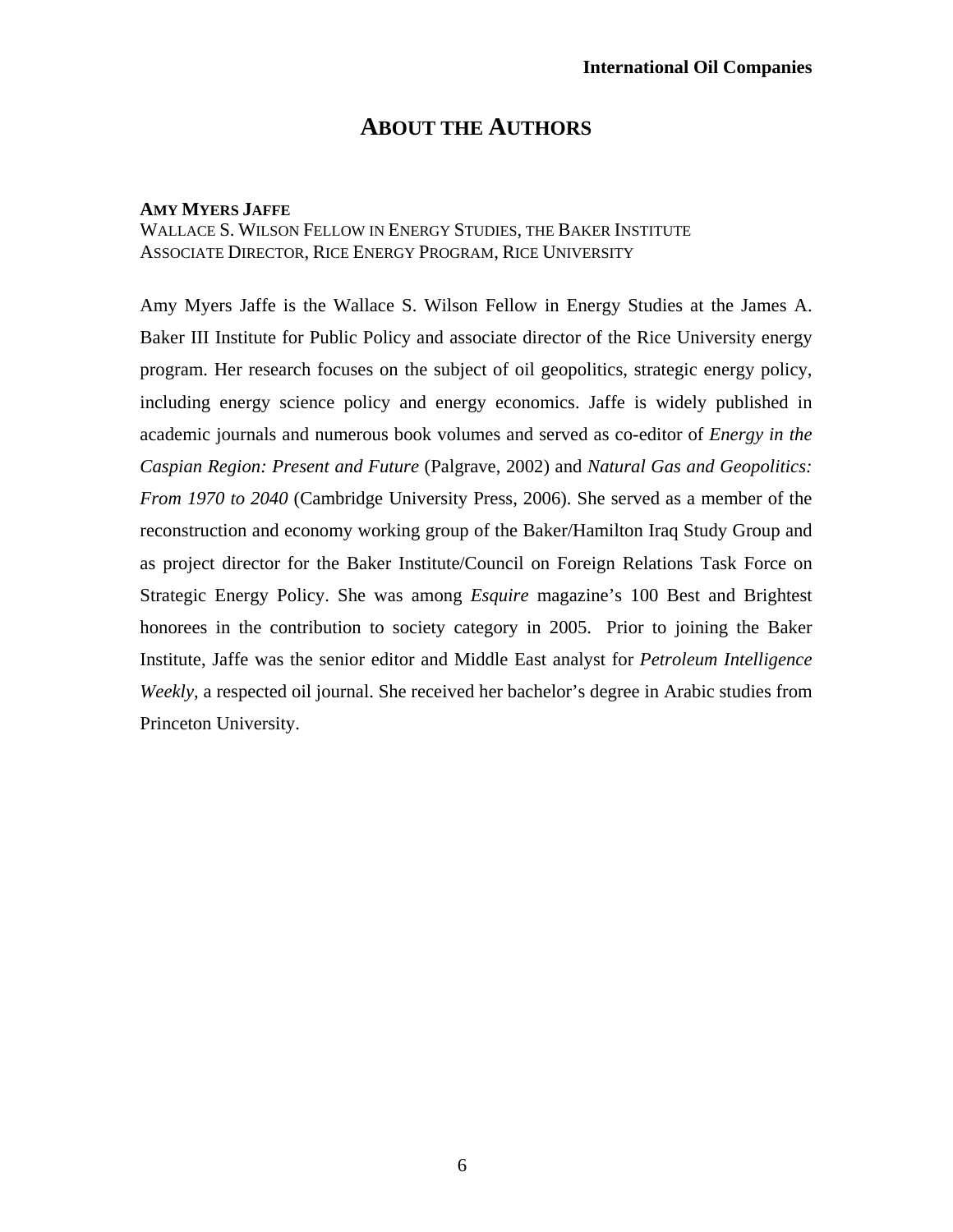### **RONALD SOLIGO, PH.D.**  PROFESSOR OF ECONOMICS, RICE UNIVERSITY

RICE SCHOLAR, THE BAKER INSTITUTE

Ronald Soligo is a professor of economics at Rice University and a Rice Scholar at the James A. Baker III Institute for Public Policy. His research focuses on economic growth and development and energy economics. Soligo was awarded the 2001 Best Paper Prize from the International Association for Energy Economics for his co-authored paper with Kenneth B. Medlock III, "Economic Development and End-Use Energy Demand," *Energy Journal*, April (2001). Other recently published articles include: "The Militarization of Energy—The Russian Connection," with Amy Myers Jaffe, forthcoming in *Energy Security and Global Politics: The Militarization of Resource Management*, Daniel Moran and James Russell eds. (Routledge); "Market Structure in the New Gas Economy: Is Cartelization Possible?" with Amy Myers Jaffe, in *Natural Gas and Geopolitics: From 1970 to 2040*, Oxford University Press (2006); "The Role of Inventories in Oil Market Stability," with Amy Myers Jaffe, *Quarterly Review of Economics and Finance* (2002); "Automobile Ownership and Economic Development: Forecasting Passenger Vehicle Demand to the Year 2015," with Kenneth B. Medlock III, *Journal of Transport Economics and Policy*, May (2002); "The Economics of Pipeline Routes: The Conundrum of Oil Exports from the Caspian Basin," with Amy Myers Jaffe, in *Energy in the Caspian Region: Present and Future*, Amy Myers Jaffe, Yelena Kalyuzhnova, Dov Lynch and Robin Sickles, eds., January (2002); and "Potential Growth for U.S. Energy in Cuba," with Amy Myers Jaffe, *ASCE Volume 12 Proceedings, Cuba in Transition* (Web site). Soligo is currently working on issues of energy security and the politicization of energy supplies. He holds a Ph.D. from Yale University.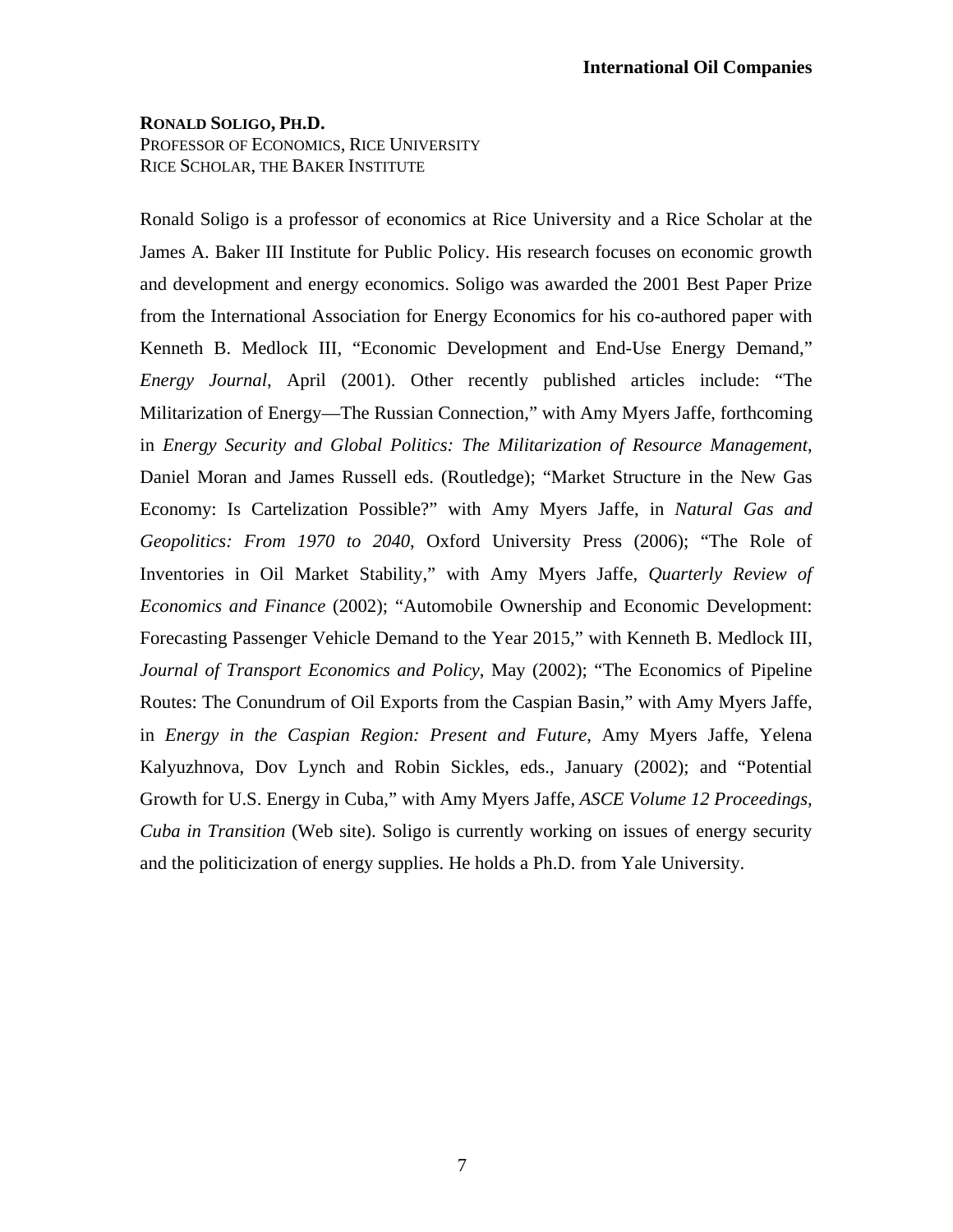# **ABOUT THE ENERGY FORUM AT THE JAMES A. BAKER III INSTITUTE FOR PUBLIC POLICY**

The **Baker Institute Energy Forum** is a multifaceted center that promotes original, forward-looking discussion and research on the energy-related challenges facing our society in the 21st century. The mission of the Energy Forum is to promote the development of informed and realistic public policy choices in the energy area by educating policymakers and the public about important trends—both regional and global—that shape the nature of global energy markets and influence the quantity and security of vital supplies needed to fuel world economic growth and prosperity.

The forum is one of several major foreign policy programs at the James A. Baker III Institute for Public Policy at Rice University. The mission of the Baker Institute is to help bridge the gap between the theory and practice of public policy by drawing together experts from academia, government, the media, business, and non-governmental organizations. By involving both policymakers and scholars, the institute seeks to improve the debate on selected public policy issues and make a difference in the formulation, implementation, and evaluation of public policy.

> **The James A. Baker III Institute for Public Policy** Rice University – MS 40 P.O. Box 1892 Houston, TX 77251-1892

> > http://www.bakerinstitute.org bipp@rice.edu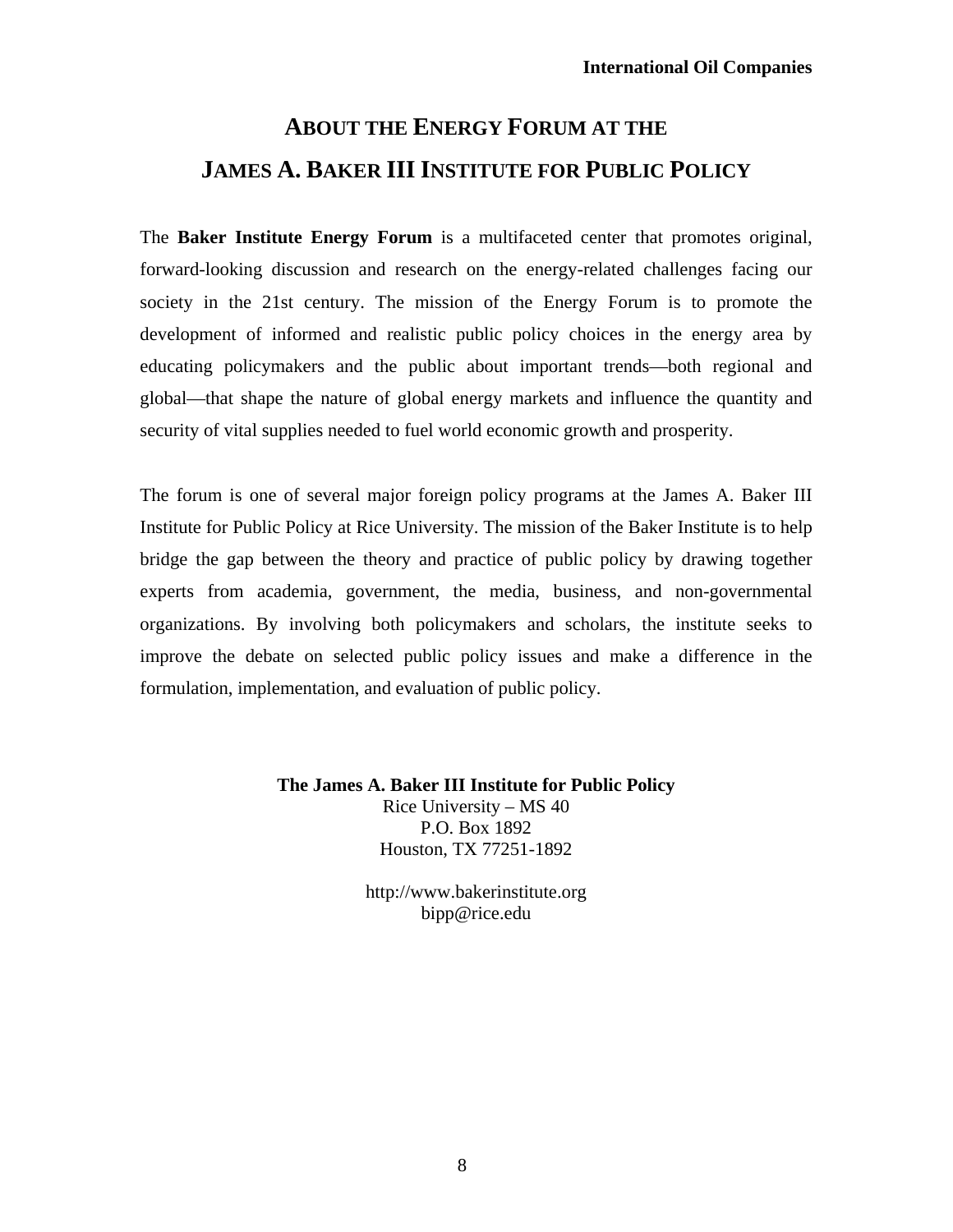## **ABOUT THE**

# **JAPAN PETROLEUM ENERGY CENTER**

The **Japan Petroleum Energy Center** (JPEC) was established in May 1986 by the petroleum subcommittee in the Petroleum Council, which is an advisory committee to the Minister of International Trade and Industry. JPEC's mission is to promote structural renovation that will effectively enhance technological development in the petroleum industry and to cope with the need for the rationalization of the refining system. JPEC's activities include the development of technologies; promotion of international research cooperation; management of the information network system to be used during an international oil crisis; provision of financial support for the promotion of high-efficiency energy systems and the upgrading of petroleum refining facilities; and organization of research surveys.

JPEC's international collaborations cover joint research and exchange of researchers and information with oil producing countries and international institutions and support for infrastructure improvement and solving environmental problems of the petroleum industries in oil producing countries.

> **Japan Petroleum Energy Center** Sumitomo Shin-Toranomon bldg. 3-9 Toranomon 4-choume Minatoku Tokyo 105-0001, Japan

http://www.pecj.or.jp/english/index\_e.html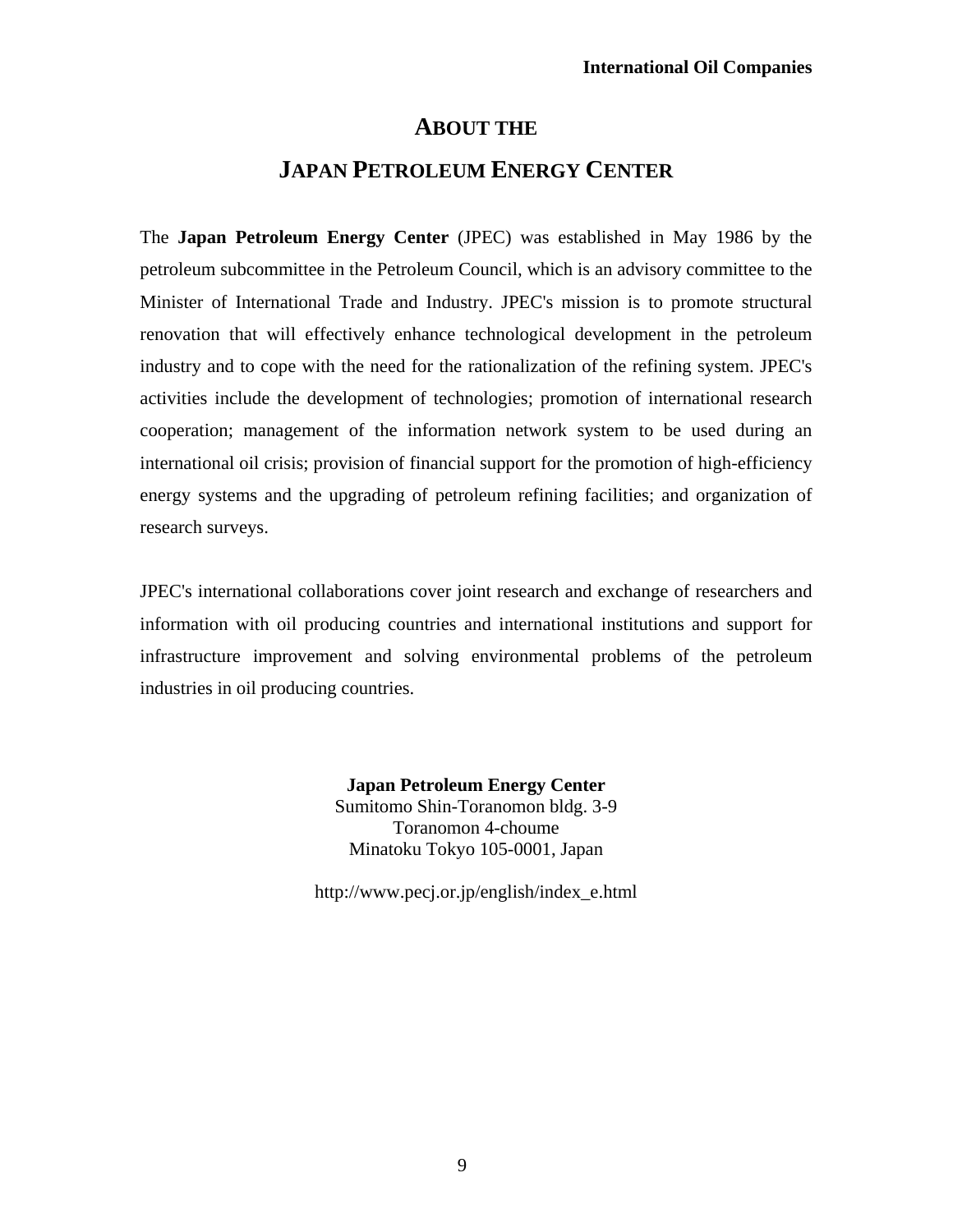# **THE INTERNATIONAL OIL COMPANIES**

Amy Myers Jaffe, Wallace S. Wilson Fellow in Energy Studies, James A. Baker III Institute for Public Policy

Ronald Soligo, Ph.D., Professor of Economics, Rice University

### **INTRODUCTION**

The 1990s witnessed highly volatile oil prices and with them, a wave of consolidations in the international energy world that has brought about a structural shift in the industry still being played out today. In 2005, *Petroleum Intelligence Weekly (PIW)* "Top 50" oil companies' annual ranking no longer included five companies—Mobil, Texaco, ARCO, Amoco, and Unocal—that had ranked in the top 40 back in 1995. Of the so-called "Seven Sisters" that dominated the world oil scene in the aftermath of World War II, only four remain, now commonly referred to as the IOCs (international oil companies) and including in their ranks one additional megafirm created by the merger of two large independents, Conoco Inc. and Phillips Petroleum Co. Similar consolidations have occurred in Canada, Europe, and Japan.

These consolidations come against the backdrop of the rising power and market position of national oil companies (NOCs). Ranked on the basis of oil and gas reserve holdings, 14 of the top 20 upstream oil and gas companies in the world today are national oil companies or newly privatized national oil companies, according to the annual survey of *PIW*. State monopolies represent the top 10 reserve holders internationally. By comparison, Exxon Mobil Corporation, BP p.l.c., Chevron Corporation, and the Royal Dutch Shell p.l.c. are ranked 14th, 17th, 19th, and 25th respectively.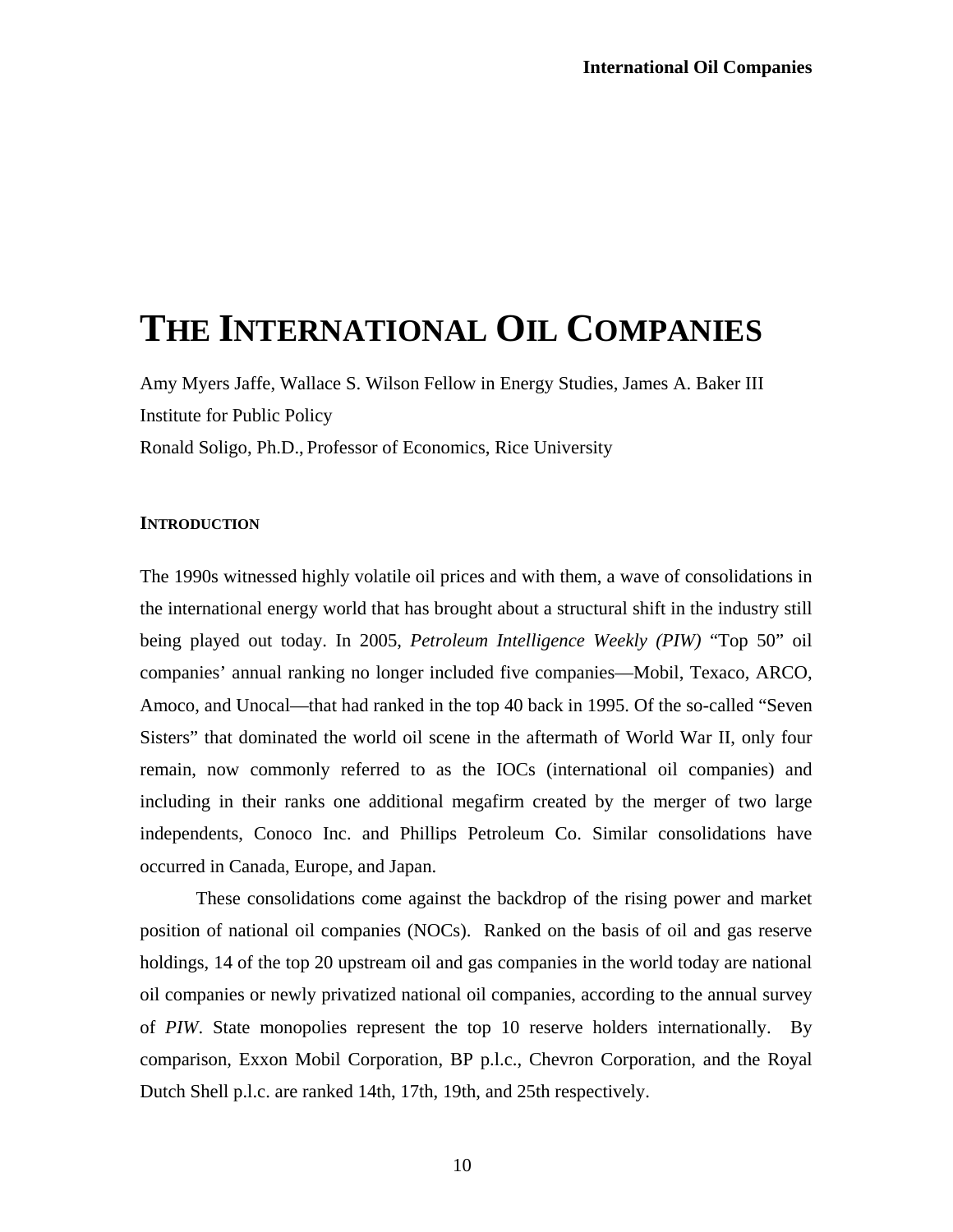The disadvantaged position of the majors relative to the NOCs in terms of reserve holdings has led to speculation about their future. The IOCs' futures—and the rationale for their mergers with each other—depend on their ability to develop giant oil and gas fields around the world. In recent years, leaders from major oil producing countries, such as Russia, Venezuela, and Saudi Arabia, have been disinclined to share their oil and gas exploration and development business with the majors, who have seen their access to existing prolific reserves greatly restricted. In some cases, notably in Venezuela and Russia, the majors are suffering from renationalizations reminiscent of the 1970s. At the same time, NOCs appear to be on the rise, not only grabbing back control and rents for their in-country resources but also collaborating and exploring in foreign oil plays, in some cases beating out the majors to these resources and in others, taking over in places where the majors are banned from exploring by international sanctions levied by the United States or the United Nations. This has led commentators and the majors themselves to ponder about the future of the big IOCs; a recent *Wall Street Journal* article began by stating "Big Oil has a big problem."[1](#page-10-0)

The IOCs still rank among the largest oil and gas producers worldwide, and these Western majors also have also achieved a dramatically higher return on capital than national oil companies of similar size and operations.<sup>[2](#page-10-1)</sup> The IOCs still control massive capital inflows that could be invested in future production. The so-called Big Five (BP, Chevron, ConocoPhillips Company, ExxonMobil, and Royal Dutch Shell) had \$120.8 billion in profits in 2006 against 9.7 million barrels a day (b/d) of oil production. By contrast, the next 20 largest American oil firms had \$31.2 billion in profits against 2.1 million b/d in oil production. In terms of operating cash flow, the Big Five registered \$155 billion in 2006, compared to only \$50 billion for the next 20 largest American oil firms.

 $\overline{a}$ 

<span id="page-10-0"></span><sup>&</sup>lt;sup>1</sup> "Big Oil's Latest Roadblock: Governments Reduce Access to Aid National Champions amid Scramble for Supply," *The Wall Street Journal*, September 24, 2007, p. C10; Dermot Gately, "What Oil Export Levels Should We Expect from OPEC?" *Energy Journal* 28 (2007): 151-173; Petter Osmundsen, Klaus Mohn, Bard Misund, and Frank Asche, "Is Oil Supply Choked by Financial Market Pressures?" *Energy Policy* 35 (2007): 467-474; Dermot Gately, "OPEC's Incentives for Faster Output Growth," *Energy Journal* 25 (2004): 75-96; Dermot Gately, "How Plausible is the Consensus Projection of Oil Below \$25 and Persian Gulf Oil Capacity and Output Doubling by 2020?" *Energy Journal* 22 (2001): 1-27. 2

<span id="page-10-1"></span><sup>&</sup>lt;sup>2</sup> Peter Hartley, Kenneth B. Medlock, III, and Stacy L. Eller, "Empirical Evidence on the Operational Efficiency of National Oil Companies," in *The Changing Role of National Oil Companies in International Energy Markets,* March 2007, available at http://www.rice.edu/energy/publications/nocs.html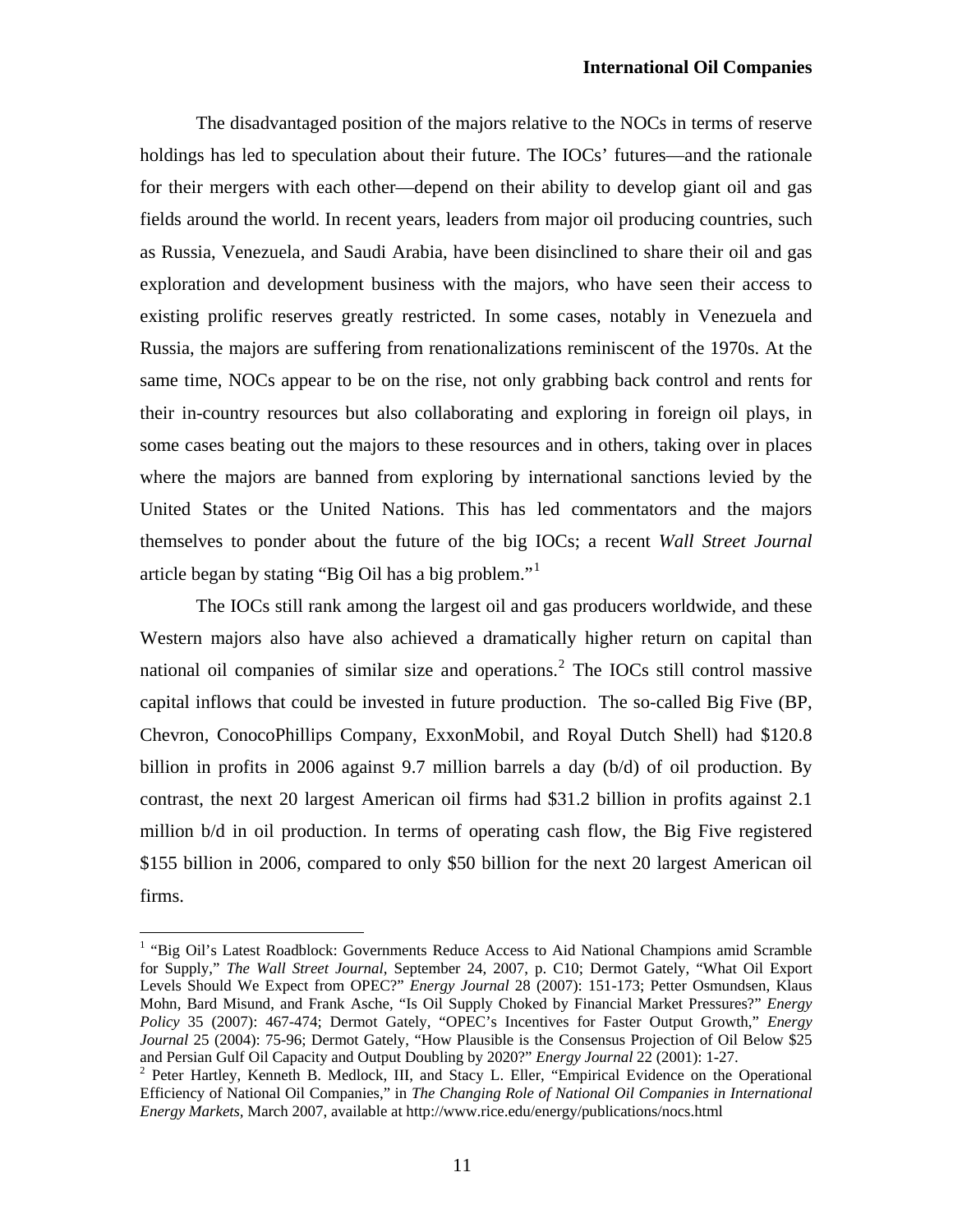As Figure 1 shows, the Big Five represent more than 20% of total current non-Organization of Petroleum Exporting Countries (OPEC) production. This compares to global market powerhouse Saudi Arabia, which controls 10% of total world oil production and about a third of total production of OPEC.



### **Figure 1. Non-OPEC Production (2006)**

Saudi Arabia serves as a swing producer for the global oil market and has, over the years, demonstrated a willingness to increase or lower its oil production to calibrate oil prices to levels targeted by OPEC or in some instances levels that meet simply its national policy goals. By contrast, the majors produce every barrel of developed resource to ensure that they return maximum profits to shareholders.

However, while the international majors produce their fields at maximum production, it is still worthwhile to ask whether these firms are sufficiently reinvesting their rising cash flow to find new reserves and increase production. It is appropriate to ask this question because the oil majors are not fully replacing reserves and therefore are seemingly slowly liquidating their long-term asset base, implying that they may see a declining rate of production over time. Ironically, despite high profits and rising oil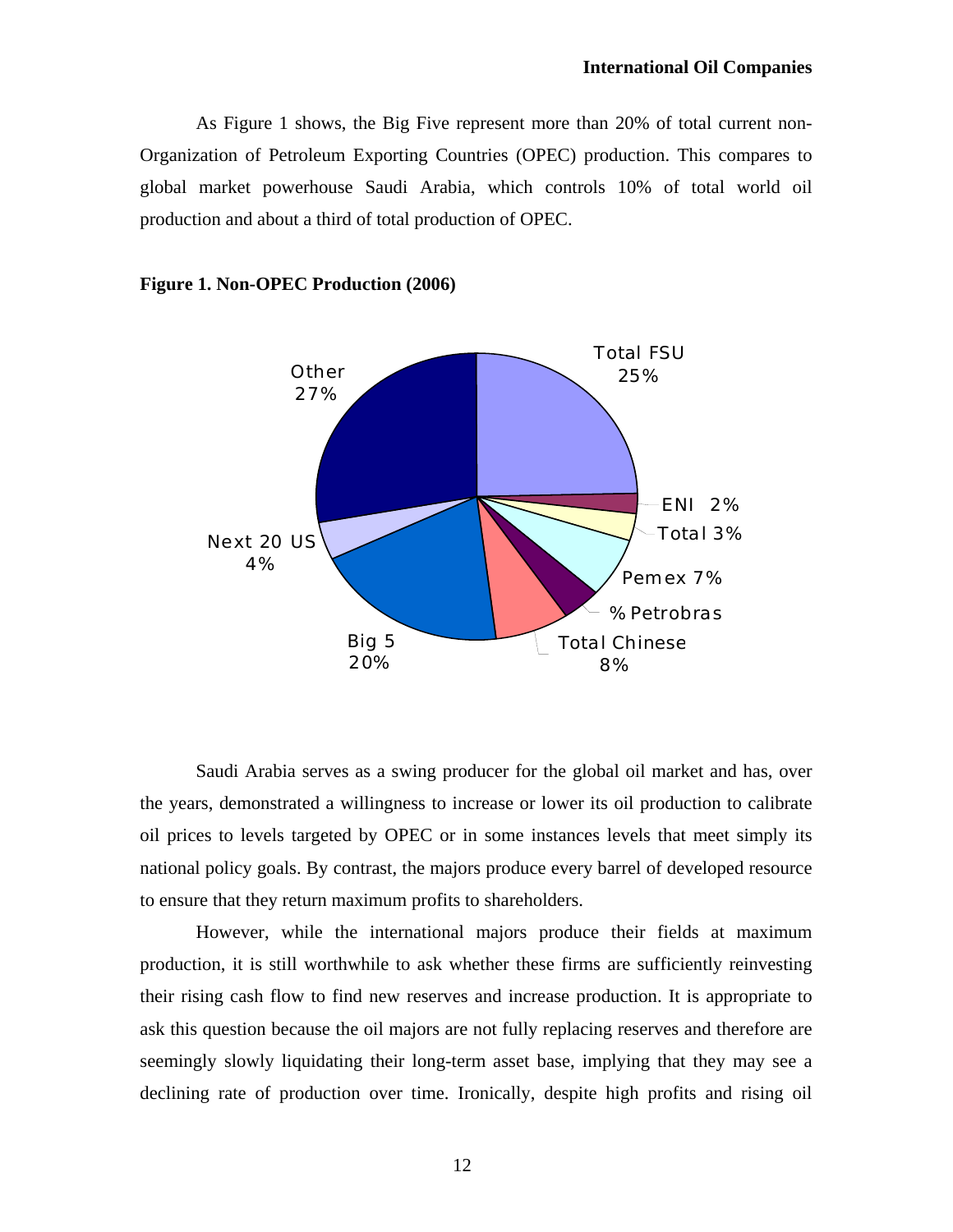prices, the largest IOCs have not been able to replace their reserve assets in recent years in contrast to smaller, independent U.S. oil companies and some NOCs. In fact, the IOCs have not responded to the strong market incentives by devoting a larger share of their soaring profits and cash flow to exploration of new fields, as might have been expected. This is in contrast to the 1970s and 1980s when strong IOC exploration spending spurred a large increase in non-OPEC production, promoting diversity of supply and enhancing U.S. energy security for two decades. Now, these legacy assets are moving toward natural, geologic decline, raising the question about what new resources will be available to replace them.

In recent years, OPEC has been slow to reinvest its rising cash flow in new oil production capacity in an effort to raise prices and thereby their short-term revenues. In fact, OPEC's total sustainable production capacity has not risen between 1998 and 2005, despite a rising call of demand for OPEC crude oil supply. Capacity gains made through added investments in Iran, Saudi Arabia, Kuwait, Algeria, Qatar, and Libya have barely managed to offset the losses in Iraq, Venezuela, and Indonesia. See Table 1 below.

| <b>Member Country</b> | 1998  | 2001  | 2003    | 2005  |
|-----------------------|-------|-------|---------|-------|
| Saudi Arabia          | 9.8   | 9.9   | 10.15   | 10.3  |
| <b>Iran</b>           | 3.7   | 3.8   | 3.8     | 4     |
| Iraq                  | 2.8   | 3.05  | $2.2\,$ | 1.8   |
| Kuwait                | 2.4   | 2.4   | 2.5     | 2.6   |
| <b>UAE</b>            | 2.4   | 2.45  | 2.5     | 2.4   |
| Qatar                 | 0.72  | 0.75  | 0.75    | 0.82  |
| Venezuela             | 3.3   | 3.1   | 2.5     | 2.5   |
| Nigeria               | 2.05  | 2.3   | 2.3     | 2.3   |
| Indonesia             | 1.35  | 1.3   | 1.15    | 0.9   |
| Libya                 | 1.45  | 1.45  | 1.45    | 1.6   |
| Algeria               | 0.88  | 0.88  | 1.15    | 1.35  |
| <b>Total</b>          | 30.85 | 31.38 | 30.45   | 30.57 |
| <b>Call on OPEC</b>   | 25.85 | 28.23 | 29.2    | 29.87 |
| <b>Spare Capacity</b> | 5     | 3.15  | 1.25    | 0.7   |

**Table 1. OPEC Sustainable Production Capacity (in million barrels a day)**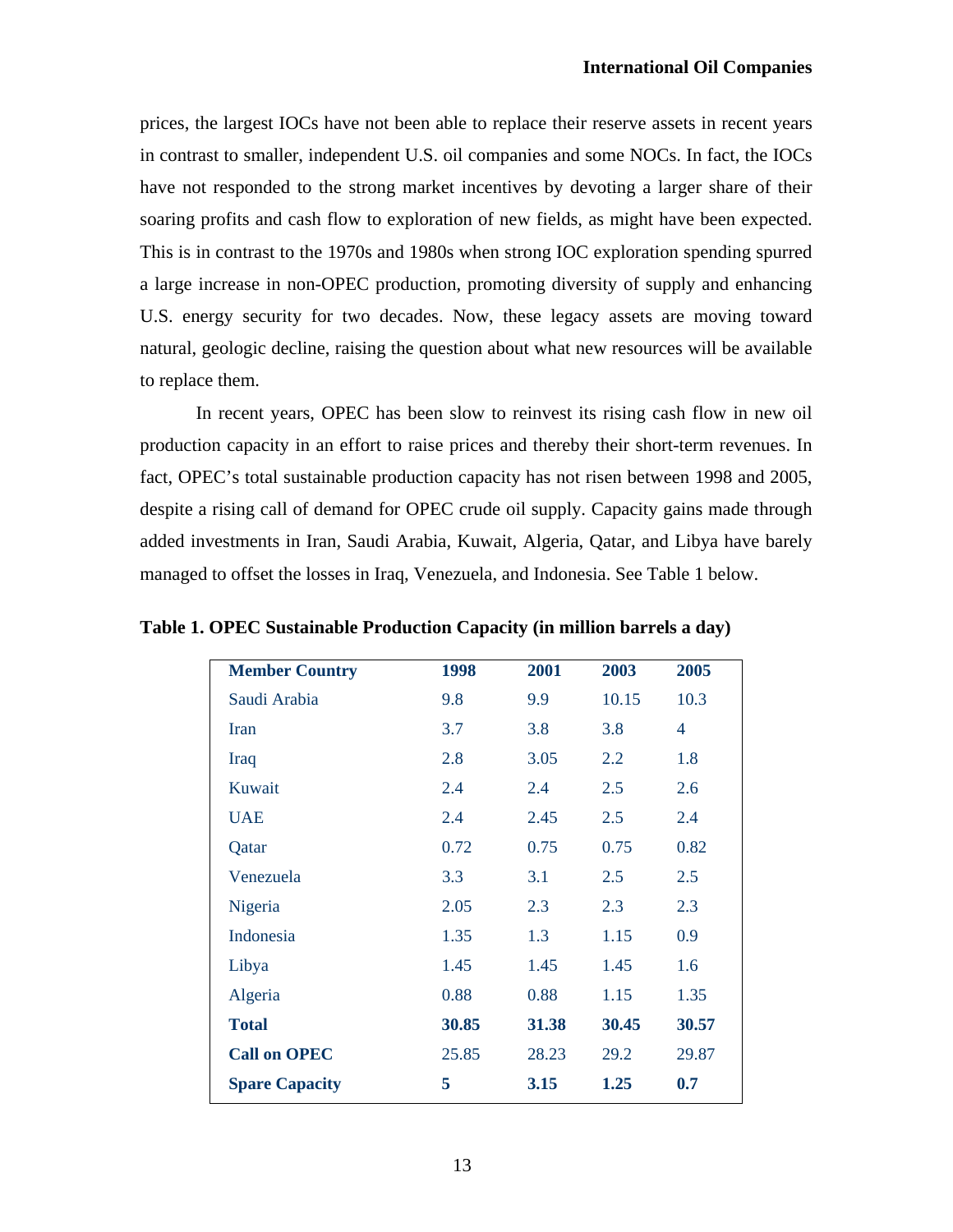In some cases, notably in Nigeria and Iran, capacity gains have been delayed or derailed by civil unrest, bureaucratic infighting, corruption, and sector mismanagement.<sup>[3](#page-13-0)</sup> In other cases, such as Qatar and Algeria, geologic constraints limit the potential for expansion. But in the important states of Saudi Arabia, the United Arab Emirates and Kuwait, decision makers have been conservative about committing resources to capacity expansion. Saudi Arabia has invested \$10 billion to \$15 billion in recent years designed to bring on new fields to maintain its 1 million to 1.5 million barrels a day cushion of spare capacity in the face of declining output capacity at some of its mature fields, but the kingdom has resisted calls from the United States and elsewhere that it expand its output quickly to 15 million b/d to meet the expected rise in oil demand in the coming years. Production in the United Arab Emirates has been relatively static, while Kuwait has been expanding output only slowly.

It has been suggested that it is indeed not in OPEC's interest to serve as a residual supplier to make up the difference between world demand and non-OPEC supply. Instead, OPEC can optimize its gain by producing less than the market call for its crude oil.<sup>[4](#page-13-1)</sup> In addition, OPEC exports will be reduced further by very rapid increases in demand within OPEC itself, calling into question whether the level of OPEC crude exports that will be available in the future will match the rosy projections of Western forecasting organizations like the International Energy Agency (IEA) or U.S. Department of Energy.

In the 1970s and 1980s, the large IOCs responded to a reduction in OPEC supply and investment by increasing their own investment in non-OPEC resources, raising their own market share at OPEC's expense, but also contributing to lower prices as OPEC proved unwilling over time to cut its own production to continue to defend prices. In this paper, we investigate whether private oil companies, either the big IOCs or the next 20 largest U.S. firms, have responded to OPEC's restraint on investment in new oil production capacity by increasing their own spending on oil exploration. In particular, the paper investigates the investment behavior of the largest IOCs and examines what these firms have done with the rapidly increasing profits. We also look at the investment

 $\overline{a}$ 

<span id="page-13-0"></span><sup>3</sup> *The Changing Role of National Oil Companies in International Energy Markets*, Policy Report 35, James A. Baker III Institute for Public Policy, April 2007.

<span id="page-13-1"></span><sup>4</sup> Gately, "What Oil Export Levels Should We Expect from OPEC?" (2007): 151-173; Gately, "OPEC's Incentives for Faster Output Growth," (2004): 75-96.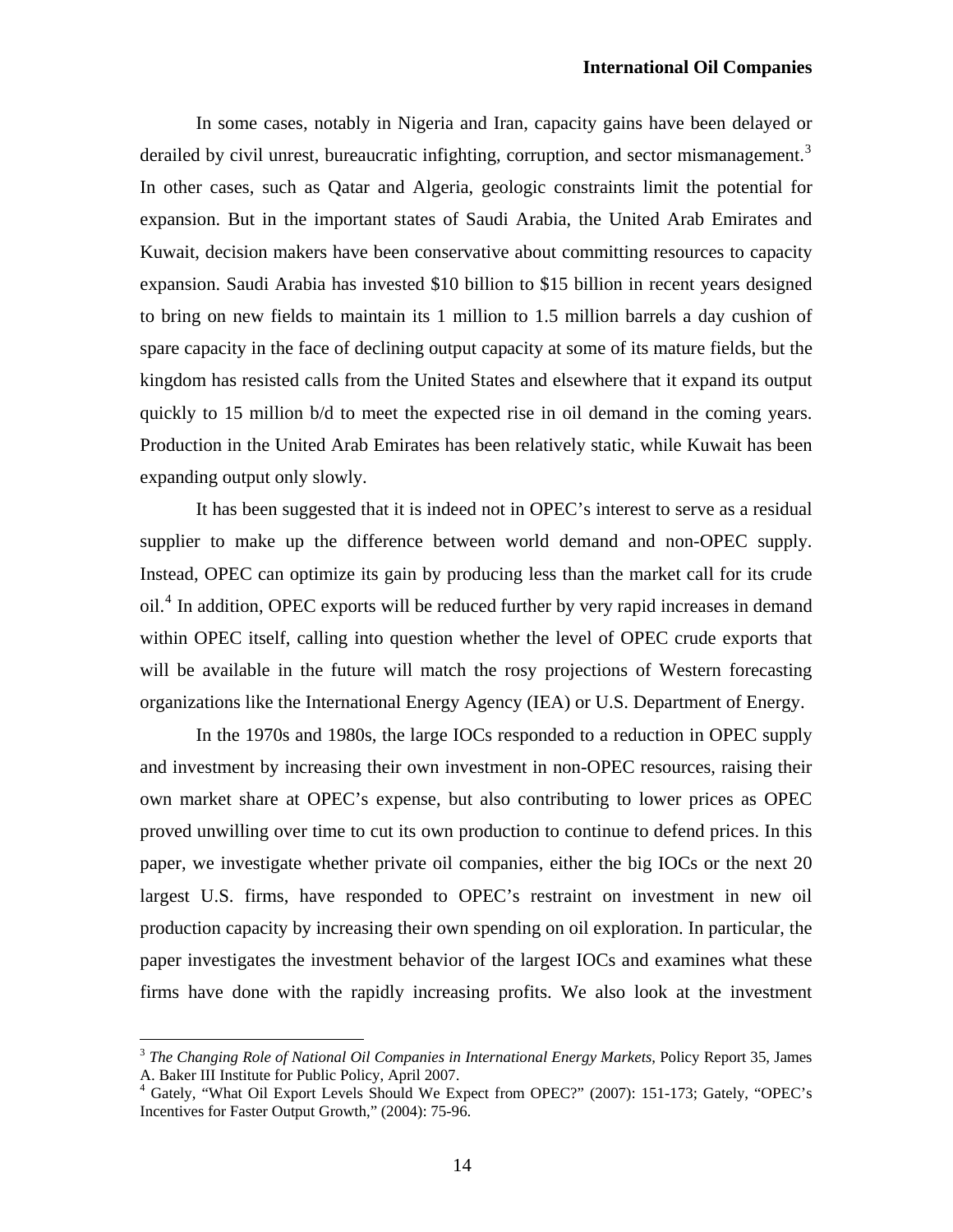patterns of the next 20 largest U.S. oil firms as well to determine how competitive a market is likely to evolve over the next decade or so. In doing so, we analyze whether the largest publicly traded private oil firms are "free riding" off of OPEC market restraints, or, on the other hand, whether these firms, or some grouping of these firms, represent a competitive threat to OPEC's monopoly power.

The investment patterns of these large publicly traded firms will have important implications for future global oil supply and pricing. In studying the investment patterns of these firms, we hope to highlight any structural pressures on the maintenance of market competition in global oil markets, and the implications of those structural pressures for future oil production trends and U.S. energy security.

Finally, we will discuss, in light of the investment habits of the largest U.S. oil firms, whether the United States would benefit from having its own national oil company instead of relying on market forces to bring on line needed supplies.

All the analysis in this paper is based on Baker Institute research on investment expenditures by the IOCs, the next 20 U.S.-based oil firms, and NOCs. Data was culled from Securities and Exchange Commission (SEC) filings going back to 1995 and, in the case of NOCs, to news reports and other public data compiled directly for this research project. The authors wish to thank *Petroleum Intelligence Weekly* and Asia Pacific Consulting for their assistance in providing access to data on NOC exploration spending. *Our study concludes:* 

- 1) The exploration spending of the five largest IOCs has been flat to lower in the aftermath of OPEC's reinvigorated effort to constrain market supply in 1998. Given the rise in costs of material, personnel, and equipment such as drilling rigs, the five largest IOCs have in effect cut spending levels in real terms over the past 10 years. This trend appears, however, to be easing, with exploration spending by the five largest IOCs rising by 50% in 2006, from 2005.
- 2) Instead of favoring exploration, the five largest IOCs have used (in 2006) 56% of their increased operating cash flow on share repurchases and dividends. They have also increased spending on developed resources, presumably to monetize these assets quickly while oil prices are high.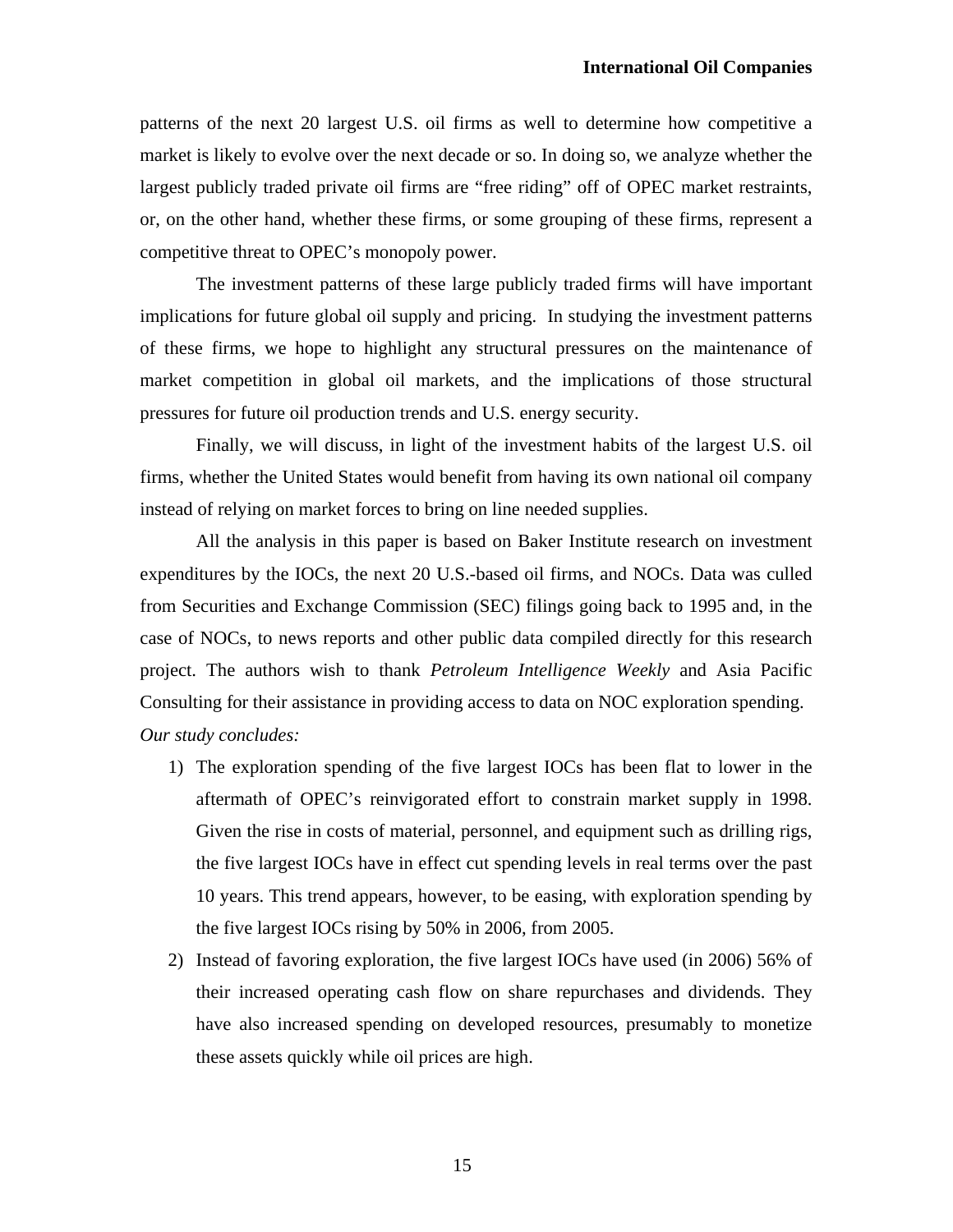- 3) The next 20 largest privately traded American oil firms have not followed a similar pattern. Instead, they have steadily been increasing exploration spending since 1998, and their exploration spending levels are now equal to that of the five largest IOCs. This differing pattern comes despite the fact that the five largest IOCs have access to operating cash flow that is three times the size of the next 20 largely traded American oil firms. This exploration spending trend would indicate that these 20 next largest privately traded American firms will control an increasing portion of non-OPEC oil production in the coming years.
- 4) The oil production of the five largest oil companies has declined since the mid-1990s. Oil production for the five largest oil companies fell from 10.25 million b/d in 1996 to 9.45 million b/d in 2005 before rebounding to 9.7 million b/d in 2006. By contrast, for the next 20 American independent oil firms, their oil production has risen since 1996, from 1.55 million b/d in 1996 to about 2.13 million b/d in 2005 and 2006.
- [5](#page-15-0)) Since 1994, the nine  $NOCs<sup>5</sup>$  which actively participate in international exploration invested more than \$66 billion abroad in upstream activities. Chinese firms alone announced foreign projects worth \$9 billion in 2006, most of which was in the form of access to oil fields in Russia, Nigeria and Kazakhstan comparable to the total amount spent by the Big Five oil companies on exploration that year but still quite small compared to the \$59.4 billion spent by the same Big Five on exploration and development combined.
- 6) Wall Street investors are increasingly recognizing these new exploration investment trends, and the values of shares of NOCs have risen at a much faster rate than those of the largest IOCs.
- 7) Parallel restraints on exploration spending by the five largest IOCs and major OPEC producers could lead to less competitive global oil markets in the next decade.
- 8) The wave of consolidations in the 1990s of the largest publicly traded oil firms has not led to related success in completion of large complex oil projects and

 $\overline{a}$ 

<span id="page-15-0"></span><sup>&</sup>lt;sup>5</sup> Includes Lukoil, StatoilHydro, Petrobras, PETRONAS, China National Petroleum Corporation (CNPC), China National Offshore Oil Corp. (CNOOC), Sinochem Corporation, Rosneft, and India's Oil and Natural Gas Corporation Ltd. (ONGC).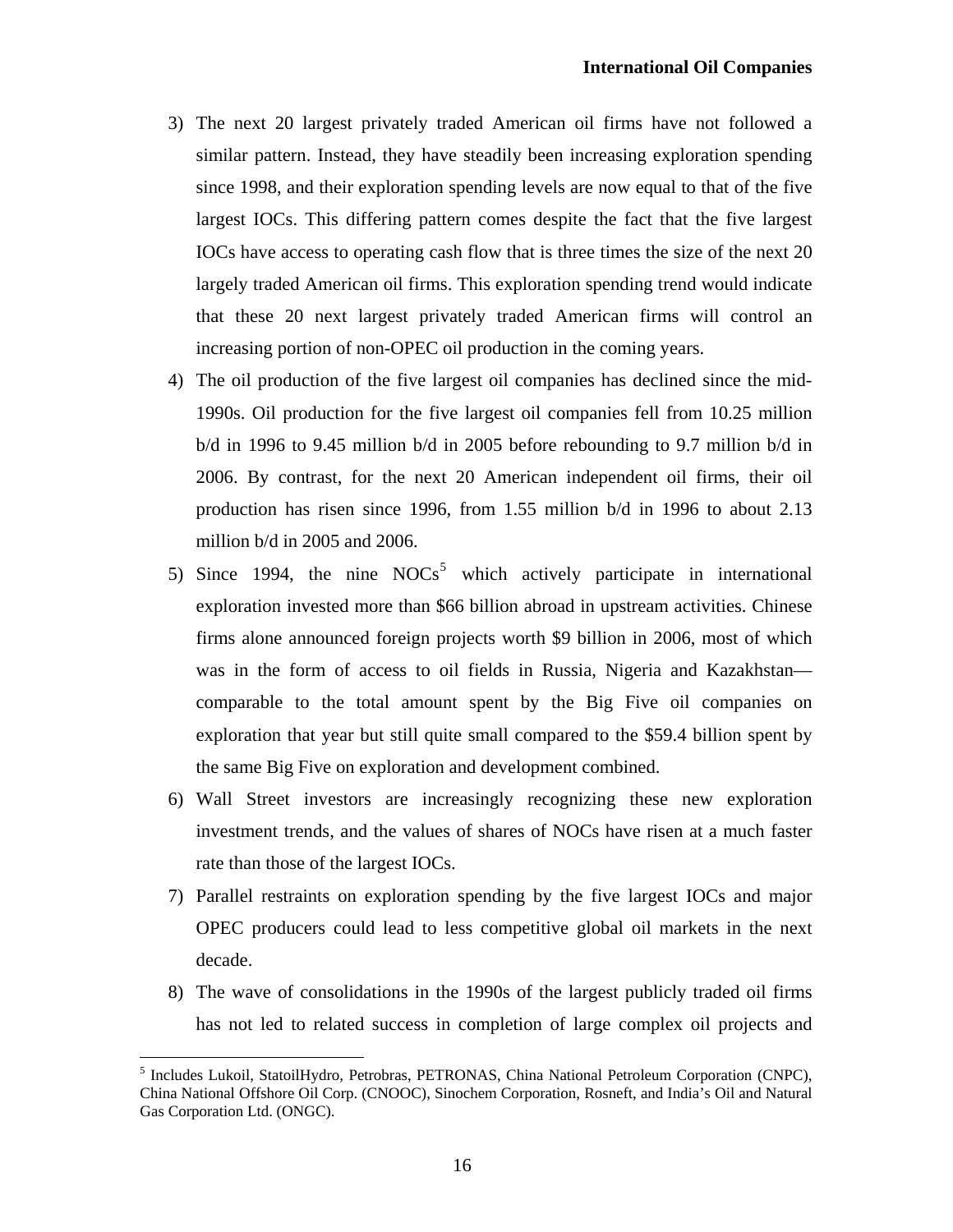reduction in costs for those projects.<sup>[6](#page-16-0)</sup> Several of the world's largest oil companies merged in 1998, arguing for the need to cut costs, enhance efficiency and grow capital strength to tackle the massive spending requirements for multibillion dollar megaprojects in places like Russia, Venezuela, and Saudi Arabia. However, spending patterns of these companies since the mergers failed to show any appreciable increase in exploration spending from the previous levels of their premerger entities. One explanation for this trend is that companies may now be opportunity-constrained due to a change in political climate in major oil producing countries such as Russia and Venezuela. Given the superior record of the next 20 largest publicly traded American oil firms for reserve replacement and exploration activity, there appears to be a level of consolidation that suggests that firms can become too large to exploit effectively the kinds of reserves currently available for private capital.

### **IOCS DEFINED**

 $\overline{a}$ 

The distinction between IOCs and NOCs is not always clear-cut since, over time, some NOCs such as BP, Total and ENI S.p.A. have been privatized—or substantially privatized—so that they behave in ways that are similar to firms that have always been in the private sector. And there are firms such as StatoilHydro and Petrobras that, although partially privatized, still seem to operate in some ways that reflect interests of their national governments.

Our study focuses on 25 firms that, with the exception of BP and Shell, are U.S. companies. The selection of companies reflects constraints imposed by data availability. Most of the data in this study comes from filings with the SEC, and companies that are not listed on U.S. exchange markets are not required to file this data. Some foreign firms have begun to file with the SEC but it was not possible to get historical data for them.

Throughout the paper the term "Big Five" refers to the ExxonMobil, BP, Chevron, Royal Dutch Shell and ConocoPhillips. Together with Total and ENI, these companies are commonly referred to as the "supermajors." From the U.S. perspective, a

<span id="page-16-0"></span> $<sup>6</sup>$  See Appendix A. for a chart showing mergers and acquisitions that resulted in the Big Five.</sup>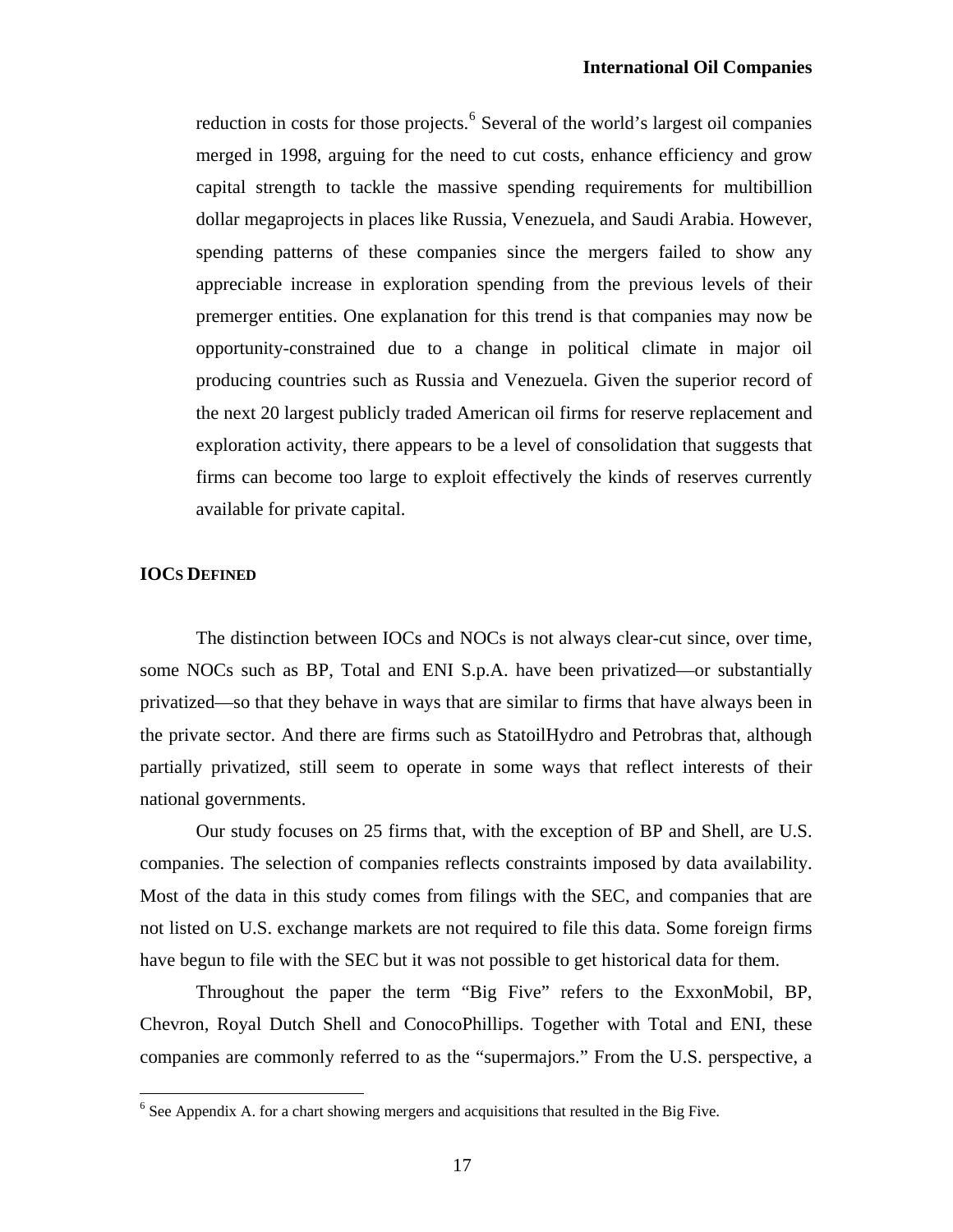focus of the Big Five firms is appropriate since each has a significant American presence and is more amenable to U.S. energy policies. In 2005, these five firms accounted for 56% of profits and reserves, 64% of output, and 31% of expenditures on exploration of the 135 private (U.S. and foreign) companies for which the *Oil and Gas Journal* collects data. Finally, the Big Five also dominate the U.S. gasoline market, with roughly 62% of the retail market and 50% of refinery capacity.

For comparison purposes, Table 2 shows profits and reserves of all supermajors. In 2005, they accounted for 72.9% and 73.8% of profits and reserves respectively.

|                       | <b>Profits</b> | <b>Crude Oil Proven Reserves</b> |  |  |  |
|-----------------------|----------------|----------------------------------|--|--|--|
| Company               | (\$Million)    | Million barrels (MMbbl)          |  |  |  |
| ExxonMobil            | 36,130         | 10,491                           |  |  |  |
| <b>BP</b>             | 22,341         | 9,565                            |  |  |  |
| <b>Shell</b>          | 25,311         | 5,748                            |  |  |  |
| Chevron               | 14,099         | 5,626                            |  |  |  |
| Total                 | 13,733         | 5,582                            |  |  |  |
| <b>ENI</b>            | 19,280         | 3,773                            |  |  |  |
| ConocoPhillips        | 13,529         | 3,336                            |  |  |  |
| <b>Largest Seven</b>  | 144,423        | 44,121                           |  |  |  |
| <b>All Companies</b>  | 198,183        | 59,757                           |  |  |  |
| Largest 7 as % of All | 72.9%          | 73.8%                            |  |  |  |

**Table 2. Profits and Reserves (2005)** 

*Source: Oil and Gas Journal Data Book 2006* 

In addition to the Big Five, we look at the next 10 and next 20 U.S. firms, ranked by size of reserves in 2006, in order to compare their experience with that of the largest firms. $^7$  $^7$ 

Throughout the paper, data are presented for each company on a consolidated basis for all years. For example, the data presented for BP includes data for Amoco and Arco, (companies that were absorbed into BP for the entire time period) even prior to the mergers. The purpose for doing so is to isolate reserve additions that were the result of

<span id="page-17-0"></span><sup>&</sup>lt;sup>7</sup> The firms comprising the next 20 are listed in Appendix B.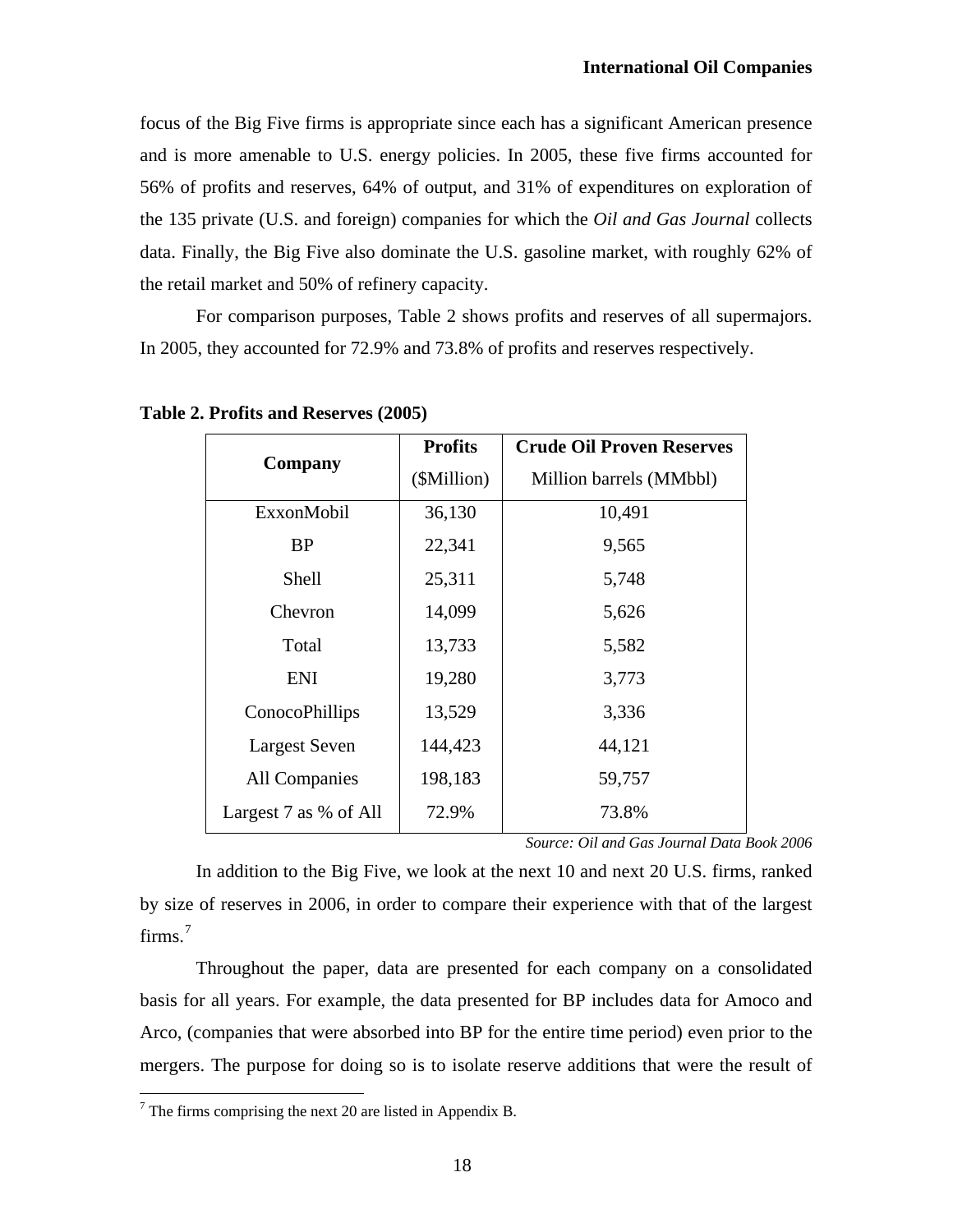extensions, exploration and development activity from those acquired through mergers or outright acquisition of another firm. Expenditures for the acquisition of reserves shown in the figures below represent reserves purchased from other firms but not those that were the result of mergers or outright purchase of other firms.

Our list of next 20 firms includes firms that did not exist for the entire period and some firms that would have been in the category of next 10 or 20 category a few years ago that have been absorbed by other firms and are now included in the consolidated data of the acquiring firm. The chart in the Appendix A shows these mergers.

As data show, the industry is extremely concentrated. The largest 25 of the private firms account for 92% and 94% of profits and reserves respectively of the 135 firms tracked by the *Oil and Gas Journal (O&G)*.

### **IOC PROFITS, CASH FLOW, AND INVESTMENTS SINCE 1998**

Since hitting their nadir of roughly \$10/barrel in 1998, oil prices for U.S. benchmark West Texas Intermediate (WTI) rose to a peak in 2006 in the high \$70s. Profits of the 135 firms in the *O&G* database have risen in line with prices—and increased by 2006 over seven times the average levels prevailing during the period 1996- 99. Profits of the Big Five have increased by a factor of four over the same time period.

Cash flow is a better measure of the discretionary resources available to firms than profits. For the Big Five IOCs, operating cash flow, shown in Figure 2, was slightly more than two and a half times higher in 2006 than the average levels prevailing in the 1996-99 period, rising from roughly \$60 billion in the late 1990s to \$154.9 billion in 2005.

But while prices, profits, and cash flow have risen dramatically, investment in exploration has not—especially by the largest IOCs. Figure 3 shows outlays of the Big Five firms among the following categories: share buybacks, reserve acquisitions from other firms, exploration expenditures, development outlays, and dividend payments. What stands out in the graph is the surge in stock buybacks (equity purchases) that has occurred in the last few years. Purchases of reserves from other firms have declined in recent years while, except for 2006, expenditures on exploration (in nominal prices) have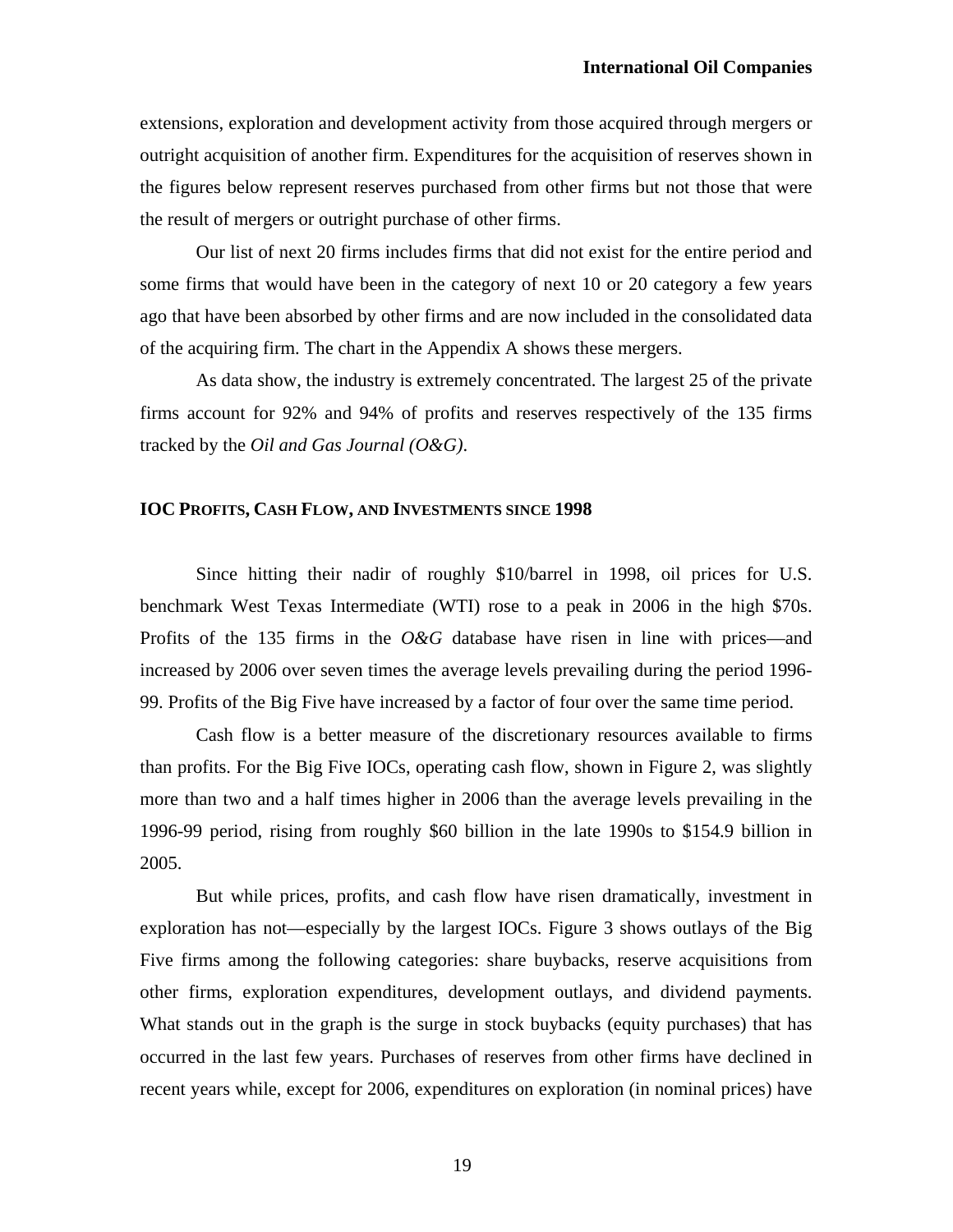remained flat. Development outlays have been on an upward trend since the mid-1990s, with the exception of the period corresponding to the collapse in oil prices 1998-2000, possibly reflecting a desire to monetize legacy assets while prices are near historic highs.

Development expenditures reflect investments in fields that have already been discovered and are the easiest (most cost-effective) way to boost output in the short run. Nonetheless, it is investment in the exploration of new fields that will assure the longterm viability of these firms.



**Figure 2. Operating Cash Flow (Big Five)** 



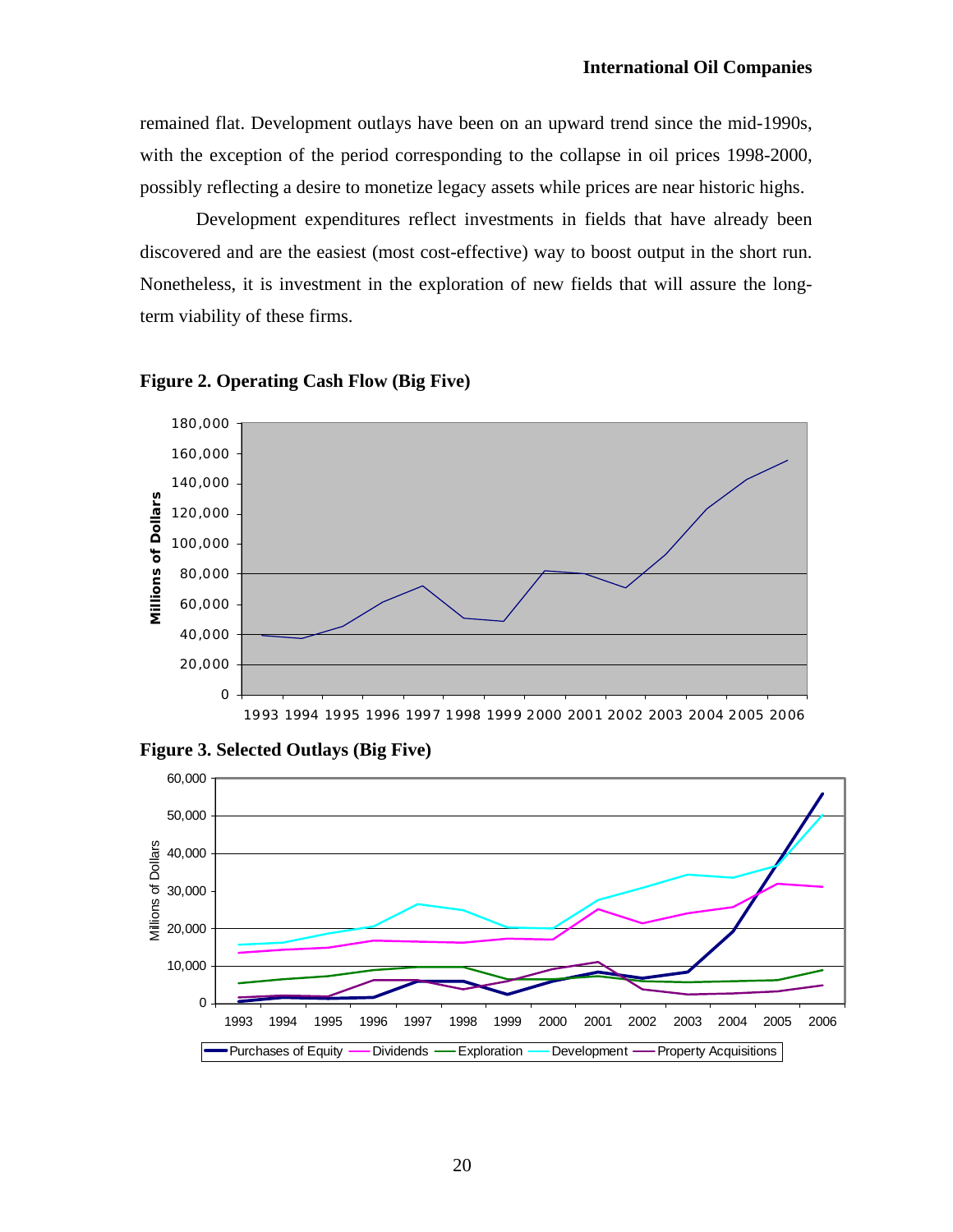Figure 4 shows each of the same expenditure categories as a share of the total. Share buybacks (equity repurchases) have absorbed a growing share of these outlays, rising from only 1% in 1993 to 37.1% in 2006, while expenditures on exploration account for a decreasing proportion, declining from 13.8% in 1993 to only 5.8% in 2006. It is interesting to note that, despite an almost 50% increase in exploration expenditures from 2005 to 2006, these expenditures as a share of the total increased from 5.3% to only 5.8%.





Figures 5 and 6 show similar data for the next 20 largest U.S. firms. Of these the 10 largest are Occidental Petroleum Corporation, Anadarko Petroleum Corporation, Apache Corporation, Amerada Hess Corporation, Devon Energy Corporation, Marathon Oil Corporation, Pioneer Natural Resources Company, Plains Exploration & Production Company, Noble Energy, Inc., and Dominion. Burlington Resources and Kerr-McGee Corporation were acquired by ConocoPhillips and Anadarko, respectively, in 2005. Some of these firms, such as Anadarko, Marathon, and Occidental have become quite large in terms of their reserve holdings, as is shown in Table 3.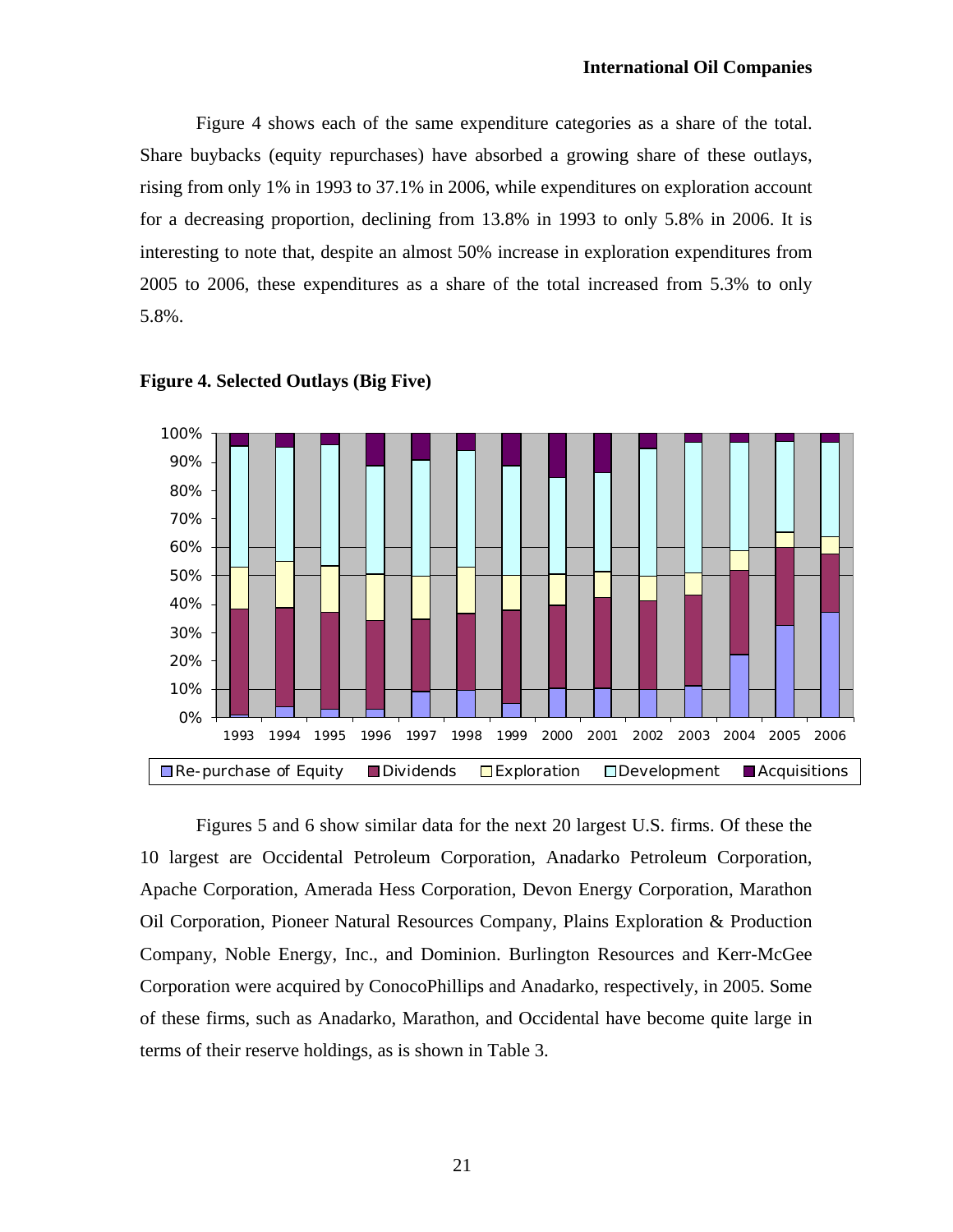| <b>US Companies</b>                        | <b>Reserves</b>       |  |  |  |  |
|--------------------------------------------|-----------------------|--|--|--|--|
|                                            | (Millions of Barrels) |  |  |  |  |
| <b>Occidental Petroleum Corporation</b>    | 2,234                 |  |  |  |  |
| <b>Anadarko Petroleum Corporation</b>      | 1,264                 |  |  |  |  |
| <b>Apache Corporation</b>                  | 1,061                 |  |  |  |  |
| <b>Hess Corporation</b>                    | 932                   |  |  |  |  |
| <b>Devon Energy Corporation</b>            | 708                   |  |  |  |  |
| <b>Marathon Oil Company</b>                | 677                   |  |  |  |  |
| <b>Pioneer Natural Resources</b>           | 417                   |  |  |  |  |
| <b>Plains Exploration &amp; Production</b> | 333                   |  |  |  |  |
| <b>Noble Energy</b>                        | 296                   |  |  |  |  |
| Dominion                                   | 232                   |  |  |  |  |

**Table 3. Reserves of Next 10 U.S. Companies** 

**Figure 5. Selected Outlays (Next 20 U.S. Firms)** 

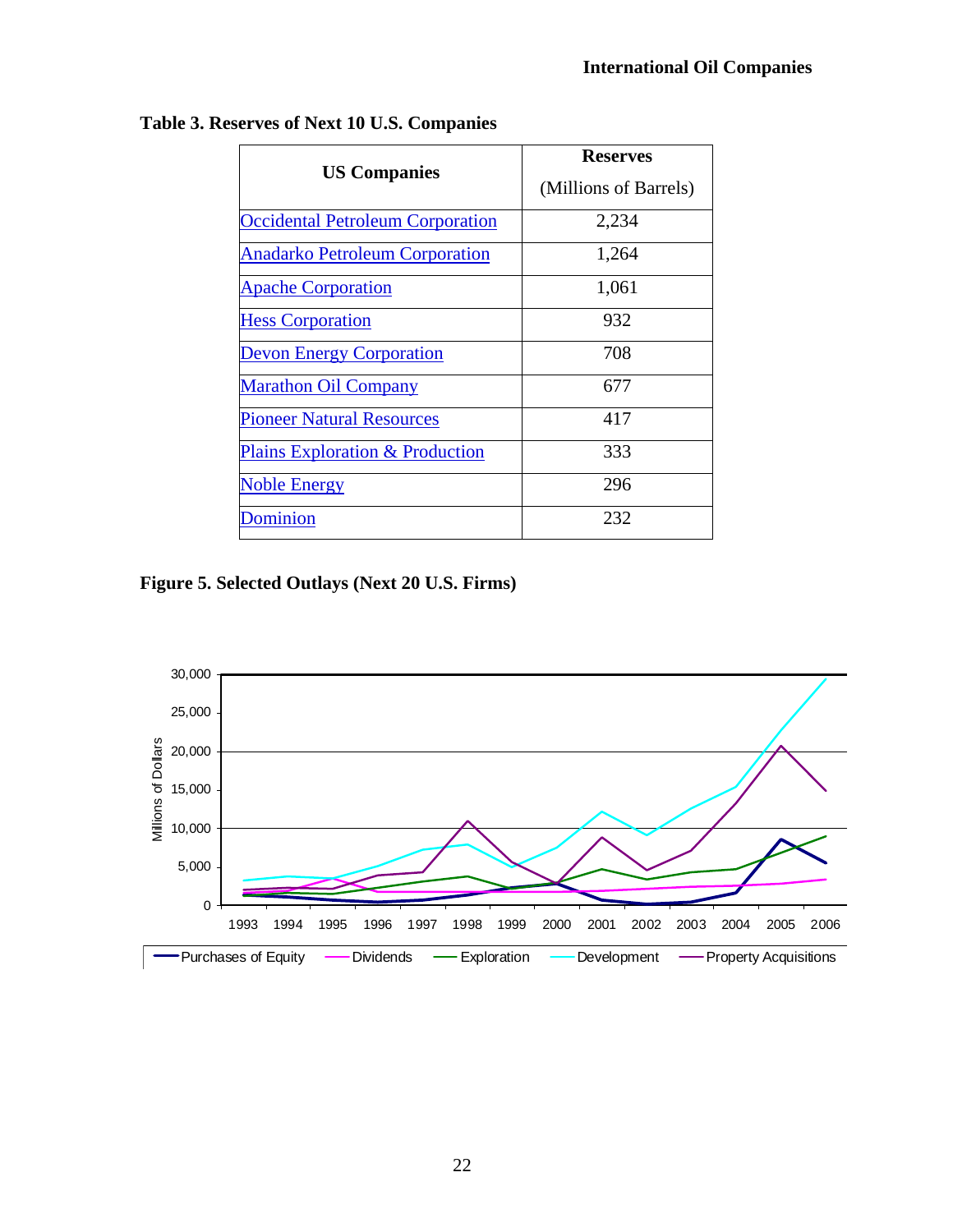The data for the "next 20" firms reveals a pattern of expenditures that is quite different from that of the Big Five. Outlays for exploration have increased significantly in absolute terms, although not as a share of total outlays. Dividends account for a much smaller proportion of outlays while acquiring reserves from other firms is larger. Development expenditures have increased more than three-fold since 1999. However, as a percentage of these outlays, development expenditure has increased from 33.5 % to 47.3%.





The data show that the smaller firms are more aggressive in spending for reserves additions than the Big Five—through growing exploration outlays and through acquisitions from other firms.

Figure 7 clearly shows the difference in the time trend of exploration outlays. The gap between the exploration expenditures of the Big Five and the smaller companies has closed, with the next top 20 firms now spending in absolute amounts roughly the same as the Big Five. This is especially telling when one considers the huge differences in operating cash flow between the two groups, where the Big Five registered \$155 billion in 2006 against only \$50 billion in operating cash flow for these next 20 oil independents.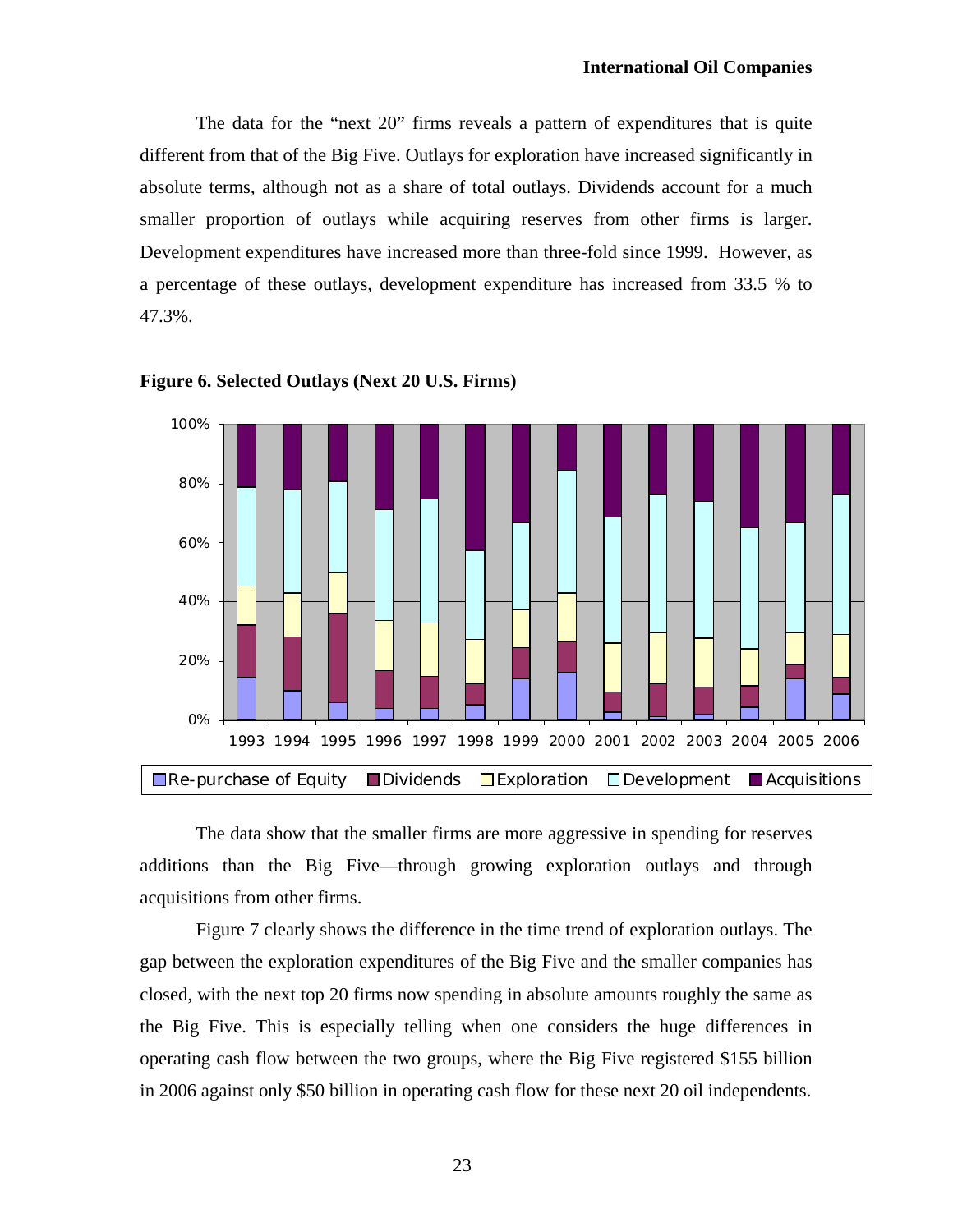One caveat may be appropriate here. Some of the firms in the "next 20" did not exist in earlier time periods. Their inclusion in the latter years may have the result of increasing rate of growth in exploration expenditures. The data for the next 10 companies might be more appropriate although one could argue that the creation of new firms is also a demonstration of the vibrancy of smaller firms in the exploration game.





 $\overline{a}$ 

Figure 8 shows reserve replacement ratios for the two groups of companies. The pattern is similar. The Big Five are gradually depleting their reserves with an average replacement ratio of only 82% in the period since 1999, as compared with 147% for the next  $20.<sup>8</sup>$  $20.<sup>8</sup>$  $20.<sup>8</sup>$ 

<span id="page-23-0"></span> $8$  To some extent the decline for the Big Five is attributable to the downward restatement of reserves, especially by Royal Dutch Shell.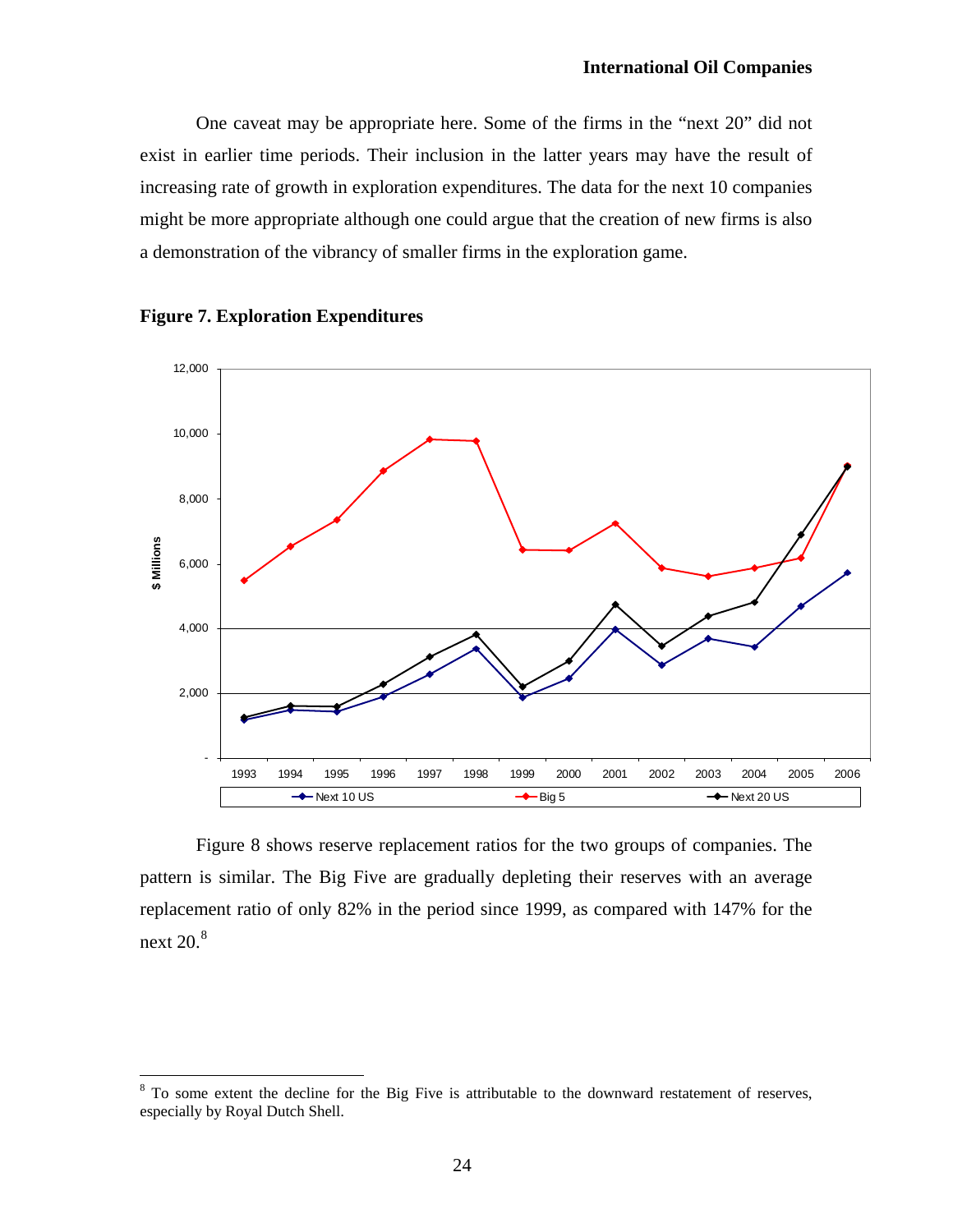

**Figure 8. Reserve Replacement Ratio** 

These trends in investment in exploration activity have important effects on future reserves and production. There are substantial lags between the initial outlay for exploration, the booking of reserves found, and finally their development and production. Unless large companies are much more efficient than smaller ones in terms of exploration expenditure per barrel, the existing levels in exploration outlays for the past decade suggest that the largest firms will have increasing difficulty in replacing reserves and maintaining output relative to smaller firms. The IOCs may be planning to replace reserves through increasing acquisitions from other firms, in effect subcontracting the exploration function to others.

 Similar affects apply to the impact of these investment patterns on production trends for the Big Five versus the next 20 independent U.S. firms. The oil production of the five largest oil companies has declined since the mid-1990s. Oil production for the five largest oil companies fell from 10.25 million b/d in 1996 to 9.45 million b/d in 2005 before rebounding to 9.7 million b/d in 2006. By contrast, for the next 20 U.S. independent oil firms, their oil production has risen since 1996, from 1.55 million b/d in 1996 to about 2.13 million b/d in 2005 and 2006.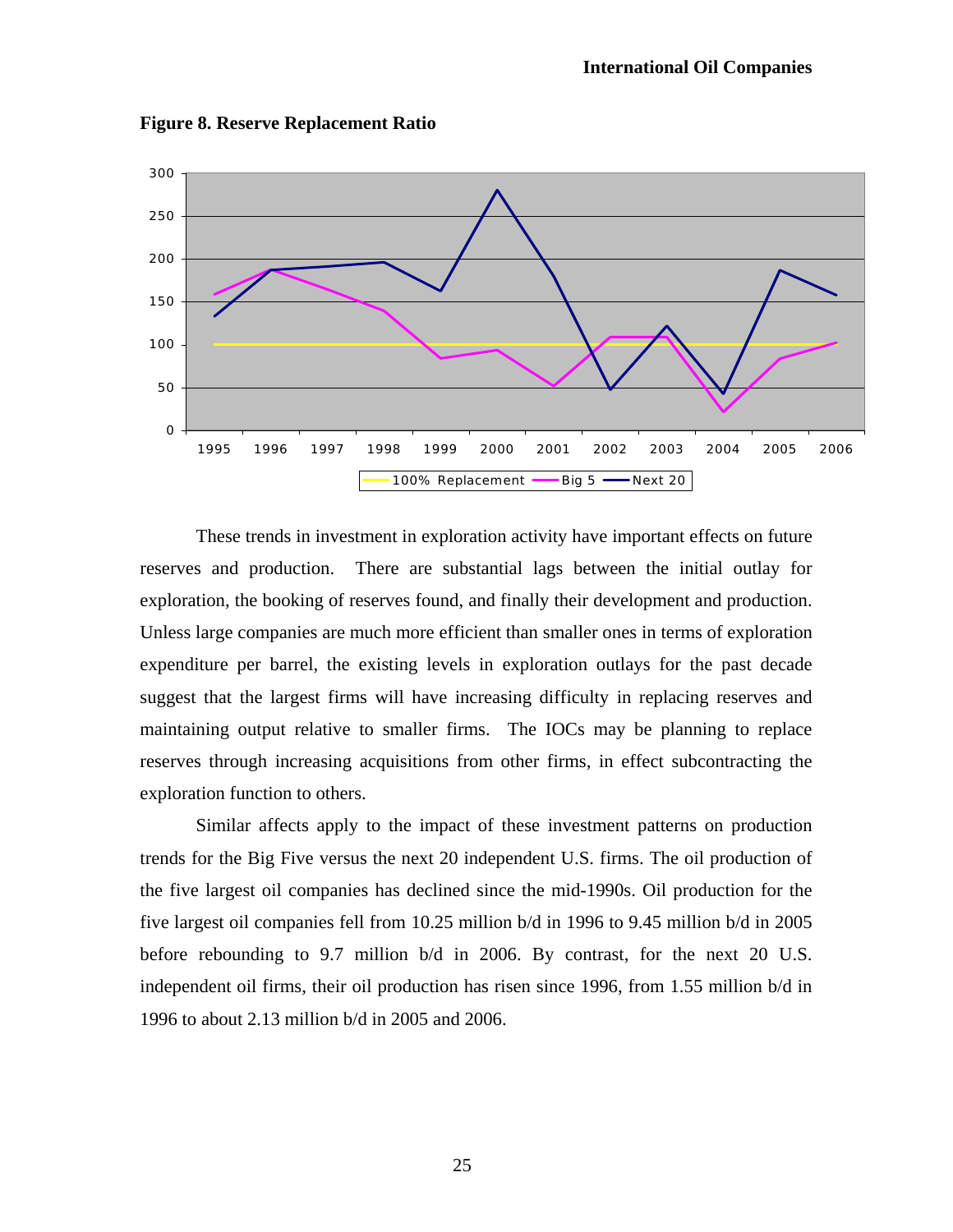| Year | <b>Next 20</b> | <b>Big Five</b> |  |  |
|------|----------------|-----------------|--|--|
| 1995 | 1508           | 9,605           |  |  |
| 1996 | 1553           | 10,258          |  |  |
| 1997 | 1584           | 10,329          |  |  |
| 1998 | 1840           | 9,833           |  |  |
| 1999 | 1837           | 10,019          |  |  |
| 2000 | 1903           | 9,479           |  |  |
| 2001 | 2064           | 9,485           |  |  |
| 2002 | 2203           | 9,058           |  |  |
| 2003 | 2179           | 9,258           |  |  |
| 2004 | 2138           | 9,482           |  |  |
| 2005 | 2129           | 9,452           |  |  |
| 2006 | 2130           | 9,704           |  |  |

### **Table 4. Oil Production (Millions b/d)**

### **IS THE OIL MARKET COMPETITIVE?**

The international oil market bears some similarity to the economist's definition of a competitive market. There are a large number of buyers and suppliers of a product that, while not homogeneous, is differentiated in ways that are easily measured and adjusted for. While the market is characterized by NOCs—some of which have significant market shares, and most of the largest NOCs belong to the OPEC oil cartel that collectively accounts for roughly a third of the market—the fact is that except in times where demand is growing rapidly and production capacity fails to keep up, the oil market is reasonably competitive.

When the market is tight—that is, when demand is rising faster than production capacity—firms with large shares of the market have some control over future prices by controlling the rate at which they expand capacity. They can also influence prices by cutting production. It is during these times that OPEC strength returns. Because of inelastic demand and non-OPEC supply in the short-run, small production cuts can have significant effects on price. And in an environment of growing demand, a policy of constraining the expansion of oil production capacity expansion can continue to put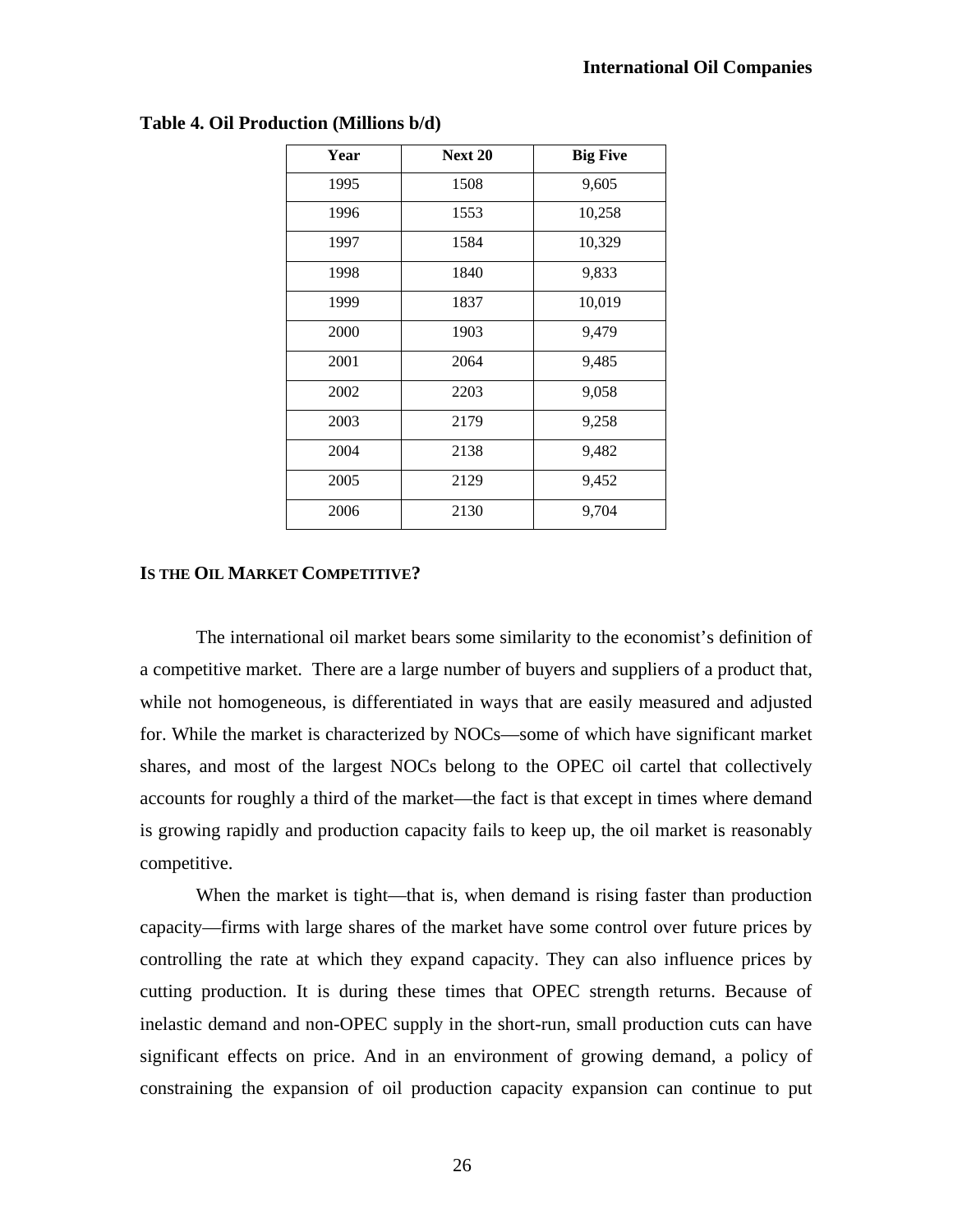upward pressure on prices. The spoiler in this scenario is the large number of companies that lie outside of OPEC who can exploit OPEC's go-slow policy to expand their own output and market share. To the extent that they are small firms (relative to OPEC), they will individually have little impact on prices. But the point is that there will usually be a large number of firms investing in exploration. And some of the firms outside of OPEC, such as the IOCs, are quite large and therefore as a group can have significant impact if they substantially raise investment spending. This was the scenario that played out in the 1970s and early 1980s when large increases in non-OPEC capacity and output, especially from the North Sea and Prudhoe Bay, put downward pressure on prices. OPEC essentially, Saudi Arabia—frantically cut back its own production to support oil price targets but to little avail.

A similar non-OPEC response phenomenon has not yet occurred with the recent surge in oil prices. Once again, OPEC is not rushing to expand capacity. And there are a number of political events/factors that have reduced output by some major players such as Russia, Venezuela, and Nigeria. But so far, there appears to be no equivalent to the North Sea and Alaska that will result in a giant surge in non-OPEC production in the near term.

Normally, given that there are a large number of private firms, competition among them would result in a competitive rush to find new deposits—especially in an environment of prolonged high oil prices. As Figures 4 and 6 show, some increases in spending have come from the 20 largest firms outside the Big Five. But these firms account for a small proportion of total expenditures and reserves. Their response to higher oil prices, although very robust, has only a minimal effect on the overall levels of exploration and reserve acquisition by private firms because of the small size of the capital expenditure involved compared to the aggregate market size. A vigorous non-OPEC response to the higher oil prices requires a vigorous response on the part of the major IOCs who control far more capital. The question is why these firms have not responded.

While the increase in development expenditures indicates a response by the Big Five to rising oil prices by exploiting existing finds, the decline in exploration expenditures in real terms and as a share of net revenue raises the question of the long-

27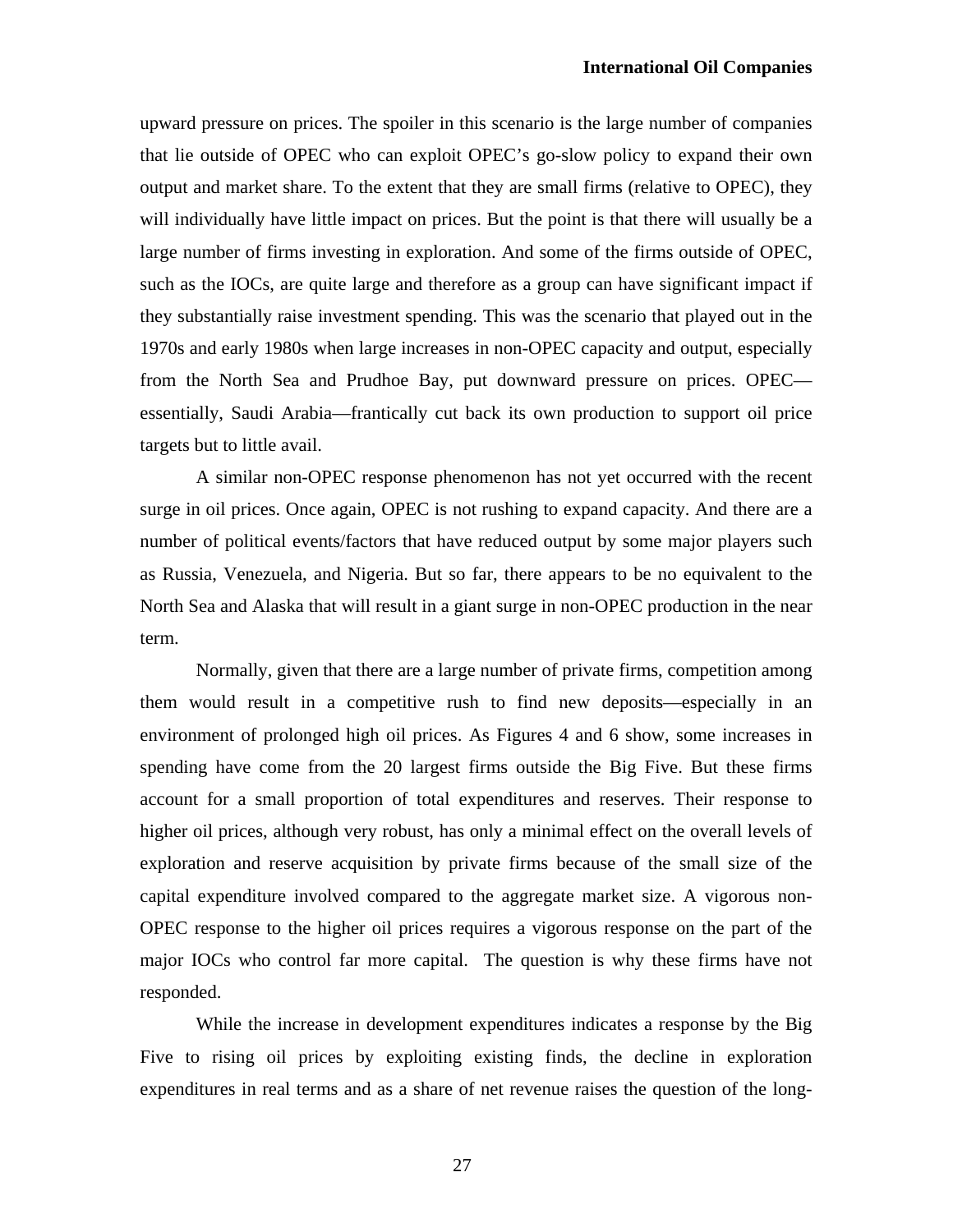term viability of these firms. And from a public policy perspective, the lack of response in the area of exploration activity raises the issue of whether the Big Five are acting in the best interests of the nation—as opposed to the interests of their shareholders.

### **POSSIBLE EXPLANATIONS FOR SLOW RESPONSE**

In the following sections, we examine several hypotheses that might explain the slow response of the Big Five in increasing exploration outlays. These are:

i) The growing concentration of the IOCs has reduced competition among them. This reduced competitive environment has permitted them to move slowly in ratcheting up their exploration activity.

ii) The shortage of skilled labor and equipment has made it difficult to expand exploration activity quickly.

iii) Pressures from the financial markets and incentives facing management have resulted in a focus on short-term share price to the detriment of longer-term capacity expansion.

iv) The expanding reach of NOCs and the fact that most of the remaining reserves lie in countries that exclude or limit investment by IOCs means that there is a scarcity of good prospects for further exploration. There are few very large fields—the type where IOCs have a comparative advantage—to be discovered in areas where the IOCs have access.

v) Uncertainty about future oil prices and price volatility induces caution in terms of outlays for exploration. Larger firms may believe that they can eliminate the risks associated with wildcat exploration by waiting for oil prices to recede and then acquiring small firms that are currently engaging in active exploration programs.

1) Explanation One: Increasing industry concentration has muted competitive response.

Beginning in the late 1990s, there has been a significant consolidation of the large IOCs. In 1993, the largest five firms at the time (BP, Chevron, Exxon, Mobil, and Shell) controlled 69% of the reserves of all the firms that, through consolidation, now make up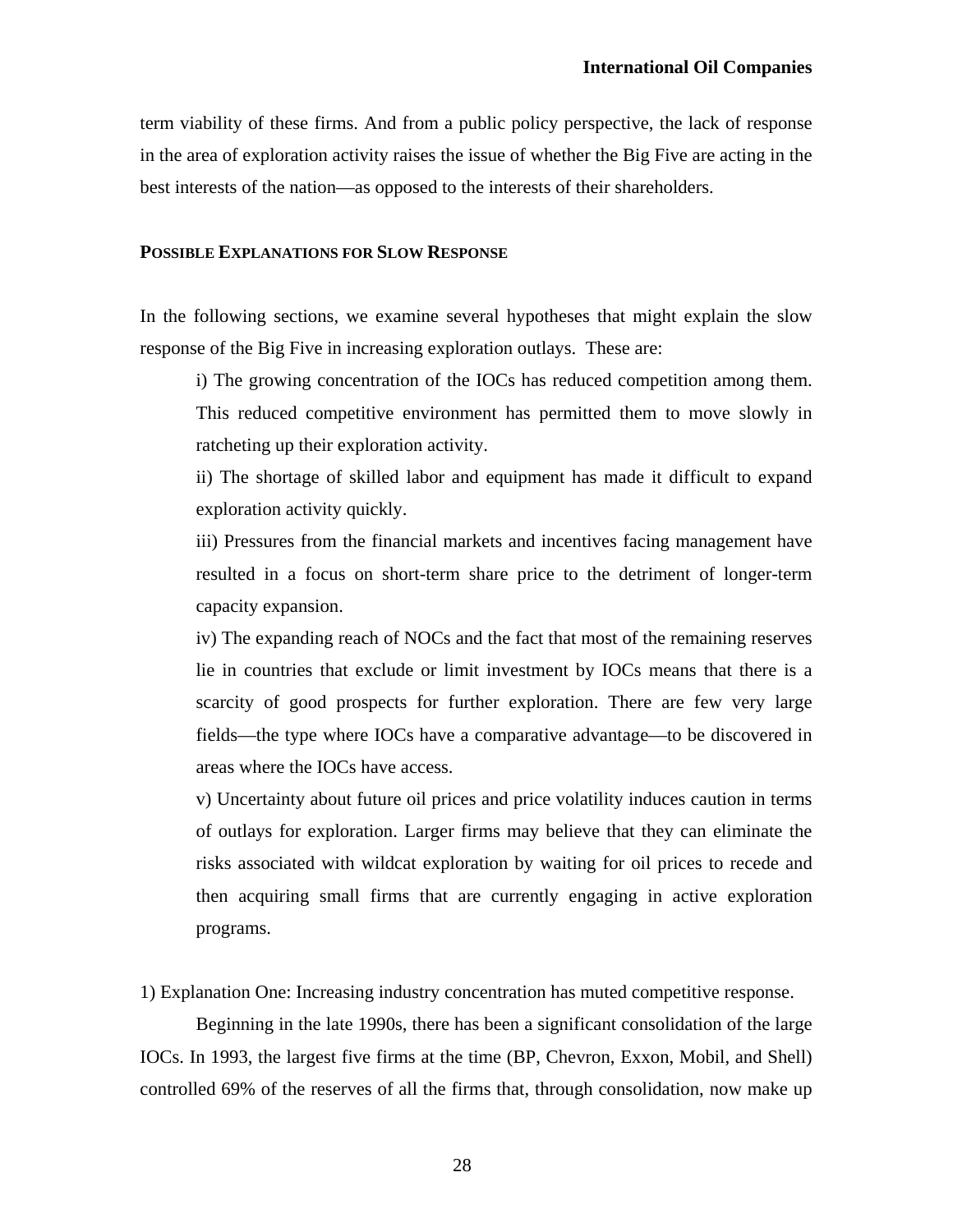the top 25. This share has increased to 82% in 2005. Thus, despite the rapid growth of the smaller firms, the Big Five now make up a larger share of reserves held by the top 25 firms. In terms of production, the largest five firms in 1993 produced about 45% of total output of major oil companies, whereas in 2005 the current Big Five produced 88%.

 The significance of the growing concentration in the private sector is not that a small number of large firms can exert market power in oil markets. The Big Five control a very small proportion of the world's production and reserves. Rather, the significance lies in the competitive pressures that each firm feels in terms of pursuing an aggressive exploration program so as to maintain or increase future market share and relative position. When there are a large number of large firms it is likely that one or more will be tempted to take advantage of reduced exploration and development activity of others in order to gain market share relative to them. This potential rivalry serves to make all behave in a more aggressive competitive manner. When the number of large firms is reduced—say through mergers and acquisitions—it is easier for them to tacitly coordinate and act in parallel to delay expansion even if there is no direct or overt collusion. There are of course a large number of private firms in addition to the Big Five, but they account for a relatively small share of production and reserves; hence their behavior, no matter how aggressive they are, is unlikely to threaten the majors.

 This is not to say that recent consolidation of the industry was motivated by such intentions. Those mergers took place before the surge in oil prices and there were other reasons for their consolidation. Rather, we suggest that in an environment of fewer firms, the competitive pressures to maintain an active and expanding exploration program in the face of rising oil prices is reduced. This is but one possible explanation for the weak response in exploration expenditures.

2) Explanation Two: The shortage of skilled labor and equipment has made it difficult to expand exploration activity quickly.

Since the 1960s, the oil industry has been characterized by a boom-bust cycle. During periods of high prices, industry responds to higher price signals by investing in capacity expansion until an excess of capacity relative to demand growth results in falling prices. Lower prices, in turn, are then followed by reduced investment in capacity and

29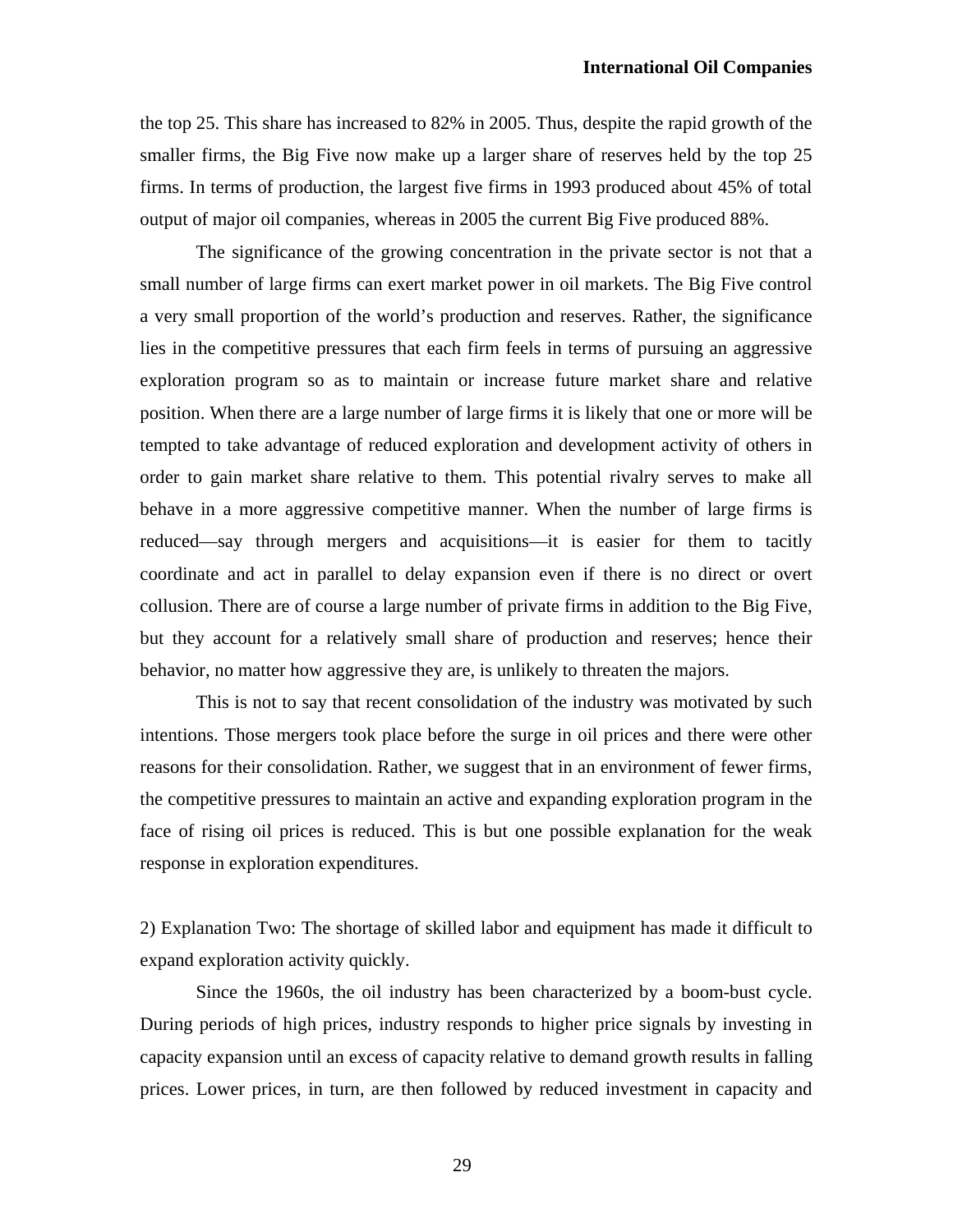increasing tightness in the market as low prices stimulate demand growth. As demand grows and eventually outstrips demand, prices rise and the investment cycle begins again. During the periods of low investment, oil firms tend to reduce employment levels and demand for oil field services and equipment. This in turn results in a contraction in the capacity of these suppliers and a reduction in the number of students studying geology and petroleum engineering. Meanwhile, those with the required skills who are laid off gravitate toward other occupations.

As a result of the contraction in the capacity of supplier firms and the reduction in the supply of skilled labor, it is impossible for oil companies collectively to ramp up investments after a period of low investment. Firms may demand more drilling platforms or seismic crews but the short-run effect will be higher rental rates for rigs and platforms and a shortage of skilled personnel. These shortages will take time to be overcome and desired investments will have to be delayed until additional resources become available.

The recent period follows this scenario. When oil prices weakened to roughly \$10 per barrel in 1998, oil companies pulled back and reduced their exploration budgets. One result of industry consolidation in 1998 was the thinning of the numbers of personnel involved in exploration and production (E&P) activities. This was part of the "efficiencies" that usually accompany mergers. The effect of these layoffs was to discourage university students and laid-off workers from pursuing or continuing careers in petroleum geology and engineering. Many professionals who were laid off pursued other careers. When oil prices began to rise, the absence of a large pool of trained and experience skilled labor was one constraint on increasing E&P activity rapidly. Similarly, in the exploration slowdown that accompanied the low prices in the 1990s, many firms that supplied E&P activities with inputs such as offshore platforms, drilling rigs and other equipment, and oil field services also reduced capacity and laid-off skilled workers such as welders. As exploration activity has picked up over the past few years, these suppliers of intermediate inputs were capacity constrained as well.

Table 5 shows changes to the global offshore mobile rig fleet. Total available rigs fell in 2004 and 2005 then recovered slightly in 2006 but overall the total available has remained fairly constant. Utilization rates have increased throughout the period but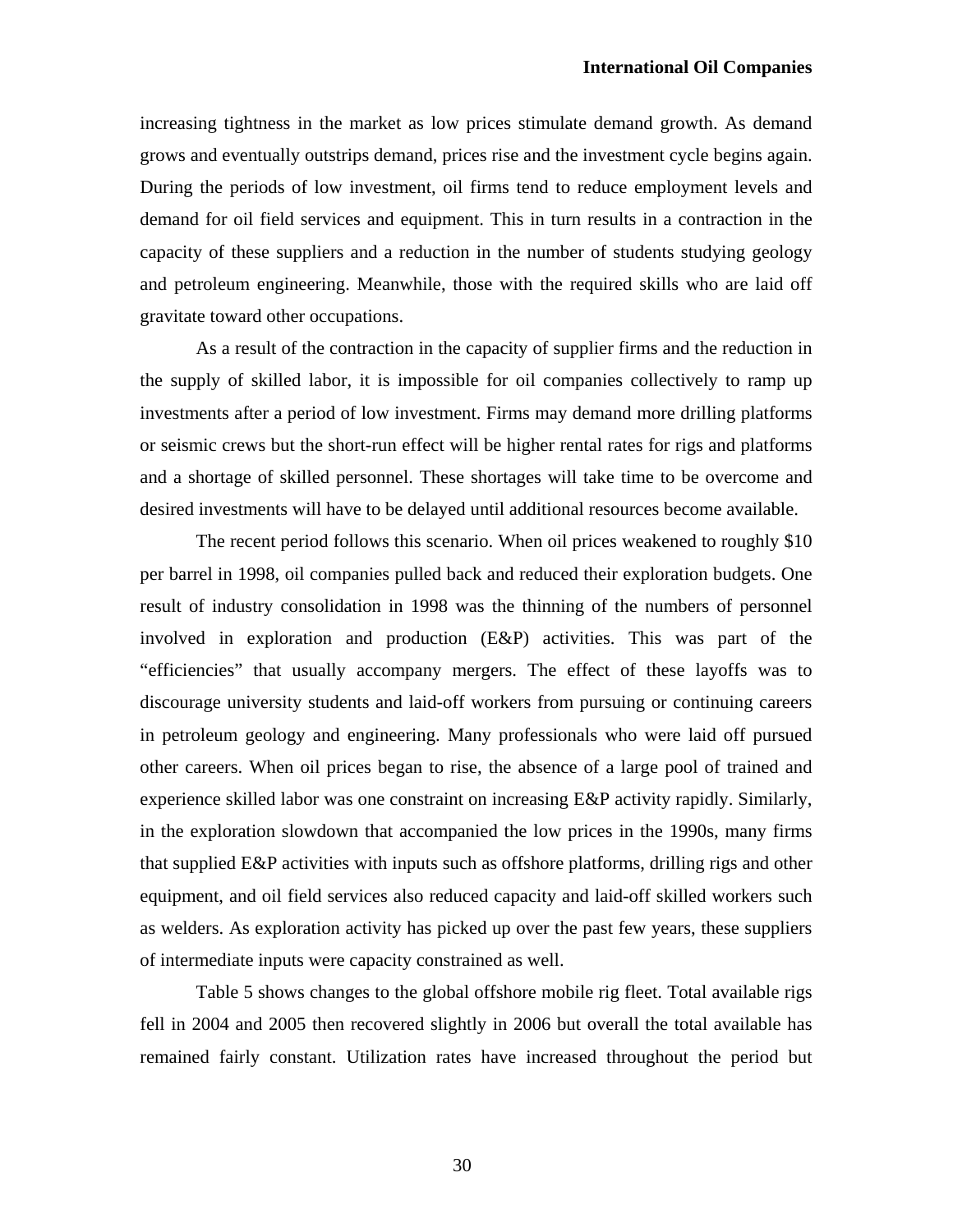demonstrate that rigs were not as large a constraint to increased investment until more recently.

|                                  | 2007     | 2006     | 2005  | 2004  | 2003     | 2002           |  |  |
|----------------------------------|----------|----------|-------|-------|----------|----------------|--|--|
| <b>Previous Year's Fleet</b>     | 654      | 641      | 673   | 678   | 677      | 670            |  |  |
|                                  |          |          |       |       |          |                |  |  |
| <b>Reductions to Fleet</b>       |          |          |       |       |          |                |  |  |
| Retired                          | $-26$    | $-10$    | $-42$ | $-15$ | $-2$     | $-2$           |  |  |
| Destroyed                        | 0        | -6       | $-3$  | $-1$  | $-3$     | $\overline{0}$ |  |  |
| <b>Subtotal, deletions</b>       | $-26$    | $-16$    | $-45$ | $-16$ | $-5$     | $-2$           |  |  |
|                                  |          |          |       |       |          |                |  |  |
| <b>Additions to Fleet</b>        |          |          |       |       |          |                |  |  |
| <b>Brought Back into Service</b> | 11       | 20       | 8     | 1     | 1        | 1              |  |  |
| Newly Manufactured               | 11       | 9        | 4     | 9     | 5        | 8              |  |  |
| <b>Assembled from Parts</b>      | $\theta$ | $\theta$ | 1     | 1     | $\theta$ | $\overline{0}$ |  |  |
| Subtotal, additions              | 22       | 29       | 13    | 11    | 6        | 9              |  |  |
|                                  |          |          |       |       |          |                |  |  |
| <b>Net Change</b>                | $-4$     | 13       | $-32$ | -5    | 1        | 7              |  |  |
| <b>Total Available Rigs</b>      | 650      | 654      | 641   | 673   | 678      | 677            |  |  |
| <b>Total Active Rigs</b>         | 574      | 557      | 545   | 486   | 479      | 460            |  |  |
| <b>Utilization</b>               | 88%      | 85%      | 85%   | 72%   | 71%      | 68%            |  |  |

### **Table 5: Changes to the Global Offshore Mobile Fleet**

*Source: Steve Berkman, Tory Stokes , ReedHycalog. SPECIAL FOCUS: 54TH REEDHYCALOG RIG CENSUS. "Rig building continues while fleet utilization declines." Vol. 228. No. 10. October 2007. WorldOil.com* 

 There has been a significant percentage increase in newly manufactured rigs, but their number remains small in absolute terms and as a percent of the stock of existing rigs. Rig construction, especially those used in deep water operations, require up to three years to plan, design, and manufacture.

 Figure 9 shows total monthly international rig stocks since 1995. These data show a steady increase since 2003, reflecting the period of increasing oil prices. Land rigs, which accounted for 71% of all rigs in 2006, are simpler and can be constructed with a shorter lead time and hence are more responsive to oil prices.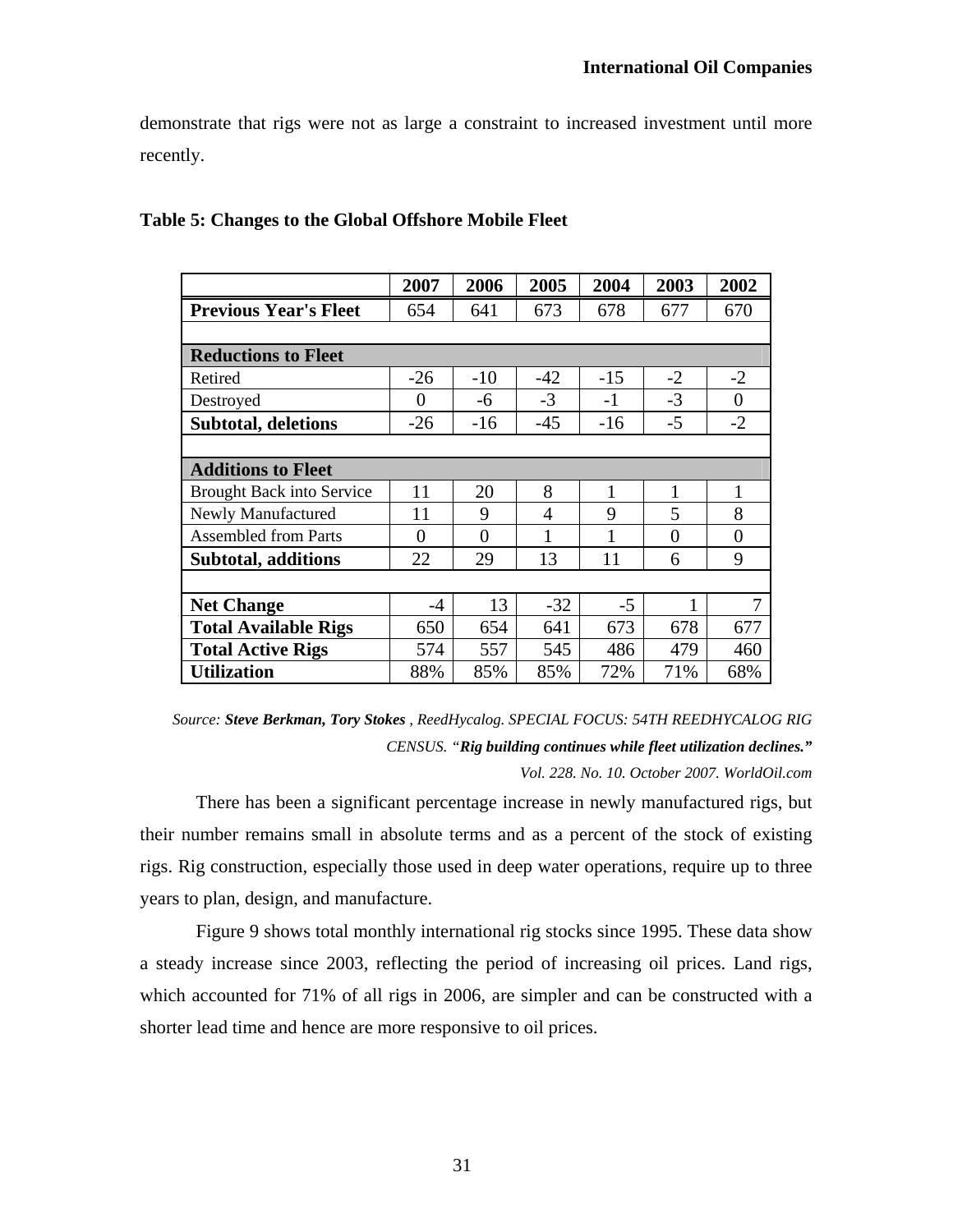

**Figure 9. Total International Rig Count: Offshore and Land** 

 The effect of capacity constraints by suppliers of these inputs into E&P activity can be seen in Figure 10, which shows an index of prices for these intermediate inputs. The price series reflects the costs of intermediate inputs into the extraction activity but are suggestive of what prices are for similar inputs used in exploration activity.

 While input prices were fairly stable during the late 1980s and 1990s, they rose sharply in 2000 and after a three-year pause rose dramatically in the 2004-05 period. The argument that exploration activity has been curtailed because of the scarcity of labor and equipment has merit for the last two or three years, but it does not explain the declining real levels before that. Furthermore, the skyrocketing prices of E&P activities suggests that the pattern of relatively flat outlays for exploration by the Big Five in recent years is, in fact, a substantial decline in real exploratory activity and that the 54% increase in exploration outlays in 2004-06 still represents a decline in real terms.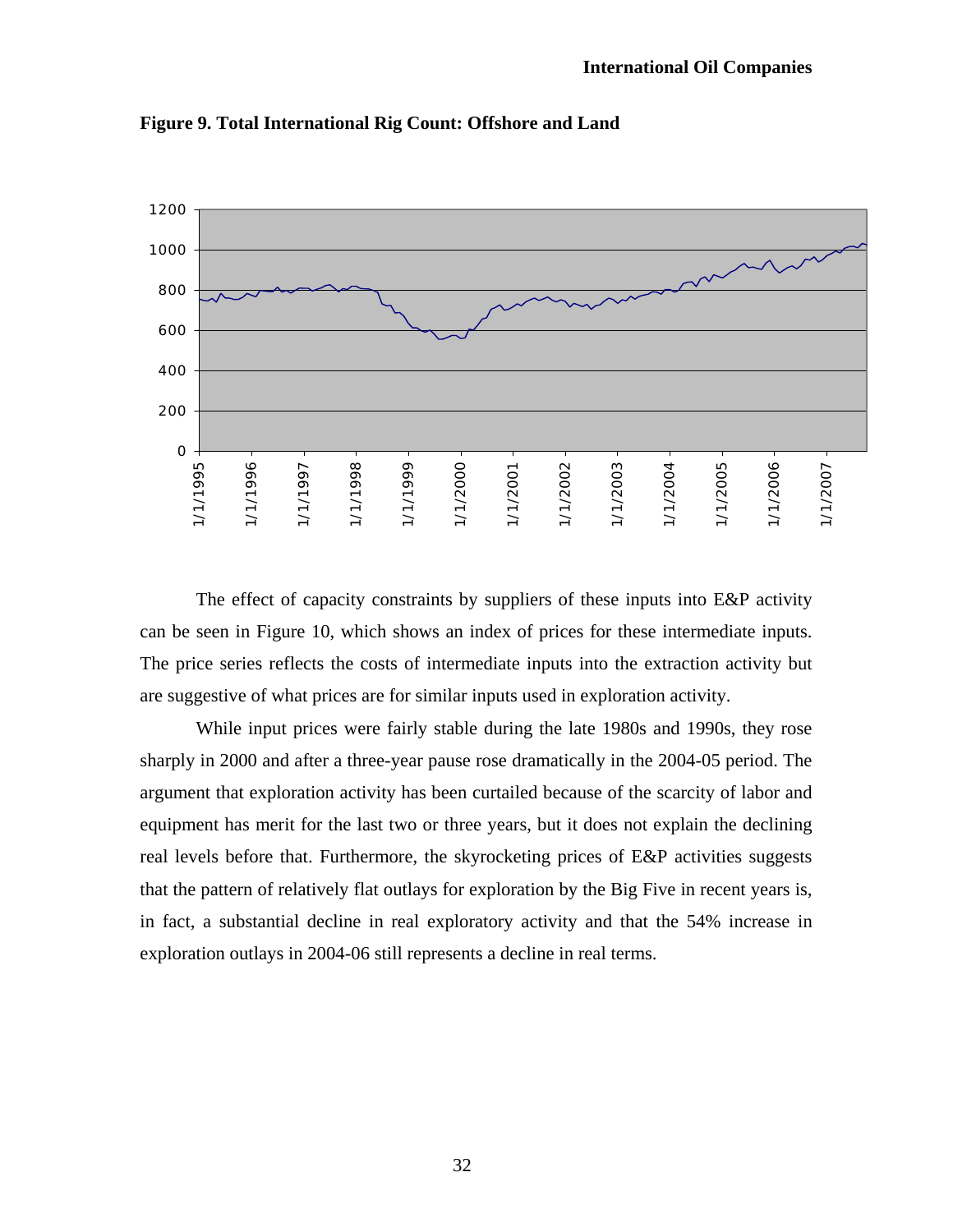

**Figure 10. Oil and Gas Extraction Price Indices (1977-2005)** 

3) Explanation Three: Uncertainty about future oil prices and price volatility induces caution in exploration investments by companies.

Adding to the problem of the boom-bust cycle for personnel and equipment is the increasing volatility of oil prices, which makes forecasting of price trends more difficult. Firms typically set a "planning price" to help them decide when to develop a resource. Resources are not developed unless the firm can earn a targeted rate of return at the planning price. In recent years, this planning price has tended to be very conservative and has seriously lagged behind actual market prices. The justification for using a conservative price in making investment decisions reflects the fact that it takes several years between the time that a decision is made to develop a resource and the time that output is available for sale. Given past volatility of oil prices, firms want to guard against the event that market prices fall below the planning price by the time that production has begun.

However, given today's markets in which the forward price available in derivatives markets is at historic highs, firms have had the opportunity to hedge new increased investments by selling all or some portion of the expected future oil production stream on futures or long-term financial derivatives markets. Forward sales protect the oil-exploring firms from price uncertainty, at least for any discovered barrels, by allowing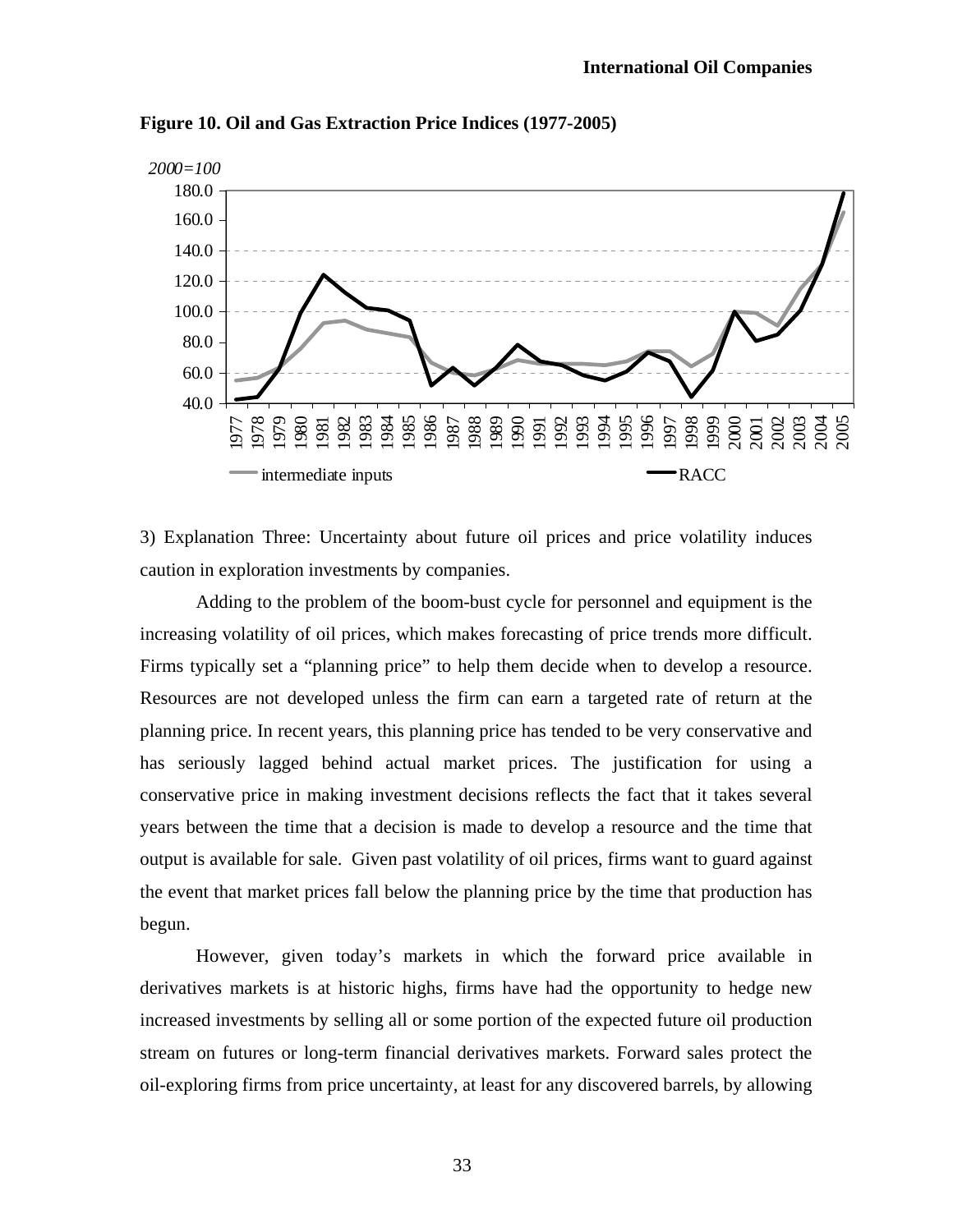the firms to guarantee the margin of profit on future production by locking in sales prices in forward financial markets, such as the 5- and 10-year derivative market. Such hedging strategies do mean that the firm will be "giving up" the possibility of any supplemental profits if, in fact, oil prices are to rise above the current forward financial derivative prices. And sometimes it can be hard to sell large volumes of oil forward in over-thecounter markets. Thus, many commercial players have been disinclined to use hedging as a means to reduce the risk associated with long-term investments. However, the forward market remains a vehicle for companies who want to reduce the element of price uncertainty from upstream expenditure, and hedging stands as a counterargument to the explanation that price uncertainty by necessity discourages investment.

Some economists have suggested that higher price volatility and increasing uncertainty is a deliberate (and optimal) strategy for OPEC, since predictably high prices will induce capacity and output increases from non-OPEC suppliers and a subsequent reduction in price. In order to maximize revenue without inducing entry by competitors, OPEC maintains the threat of low future prices—a credible threat given the past price behavior of oil and the low costs of OPEC producers relative to the costs of potential entrants.

4) Explanation Four: Short-term pressures from shareholders and investor markets prevent oil company management from favoring long-term, asset-building strategies over policies that will boost short-term immediate quarterly gains in stock shares.

One explanation for the failure of major oil companies to increase spending on exploration is that investors are signaling to management that short-term profits, including earnings gained from buying existing shares, is a better use of profits than outlays on oil exploration and other major capital investments. Investors benefit from share buybacks since earnings per share, and hence the price of shares, will be higher with fewer shares outstanding. Firms have also increased dividend payouts; again, the presumption is that this is what "the market" prefers.

It should also be pointed out that management also benefits from stock appreciation since compensation and value of stock options are tied to profits and stock price. For those who are concerned with corporate governance issues there is a conflict of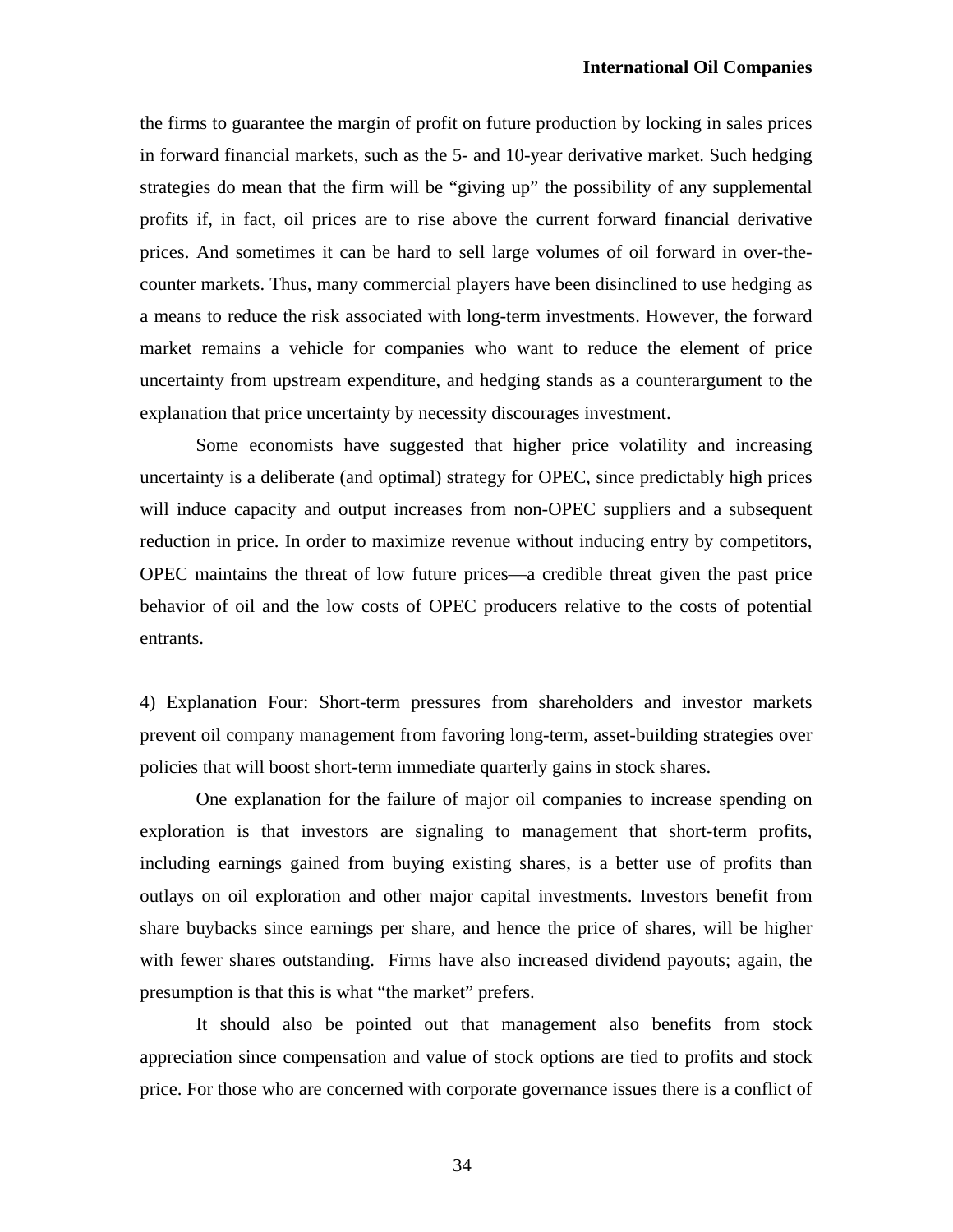interest here between the long-term interest of shareholders and a combination of stock traders (short-term investors) and management.

An alternative view by Osmundsen, Mohn, Misund, and Asche (Osmundsen et al.) argues that share prices have not been sensitive to the rate of return to capital employed (RoACE)—the indicator that markets have used to value oil companies and that "companies have not been rewarded for their short-term efforts." It is their judgment that companies will revert to focusing on traditional indicators such as production and reserve growth.

It can be argued that these large increases in dividends and buybacks suggest that these firms are, in effect, beginning the process of partial liquidation, accepting a smaller role in the future energy world in return for larger cash payouts now.

Still, firms with strong balance sheets believe that they will have the option later on to tap strong cash flow from their remaining legacy assets to purchase new reserves via mergers or acquisitions to replace depletion of their existing assets.  $\degree$  Some firms believe that prices will eventually sink, creating bargain opportunities to pick up the reserves of small firms who will be harder hit by lower prices. However, this "I will fix it later through acquisitions" strategy could prove tenuous, especially if markets do not weaken significantly in the coming years. In the case of any one individual firm acting alone, this strategy would make sense. A single firm can potentially reverse its failure to replace reserves by acquiring the reserves of another firm. But if many firms all follow this same "wait and see" approach and few other firms make significant exploration investments, then the amount of newly discovered reserves will be quite limited and the price for a firm to "buy" existing reserves will rise accordingly, limiting the option to gain reserves via purchases.

This phenomenon would lead to even greater consolidation and concentration in the industry, as more firms merge to attain control of the shrinking pool of existing reserves, with fewer and fewer new oil fields coming on line to increase world production capacity. From the point of view of public interest, this scenario of increased consolidation against depleting asset bases and sinking available future production would threaten future energy security for major consuming countries such as the United States.

 $\overline{a}$ 

<span id="page-34-0"></span> $9$  This view is based on the authors' interviews with senior executives from major oil companies.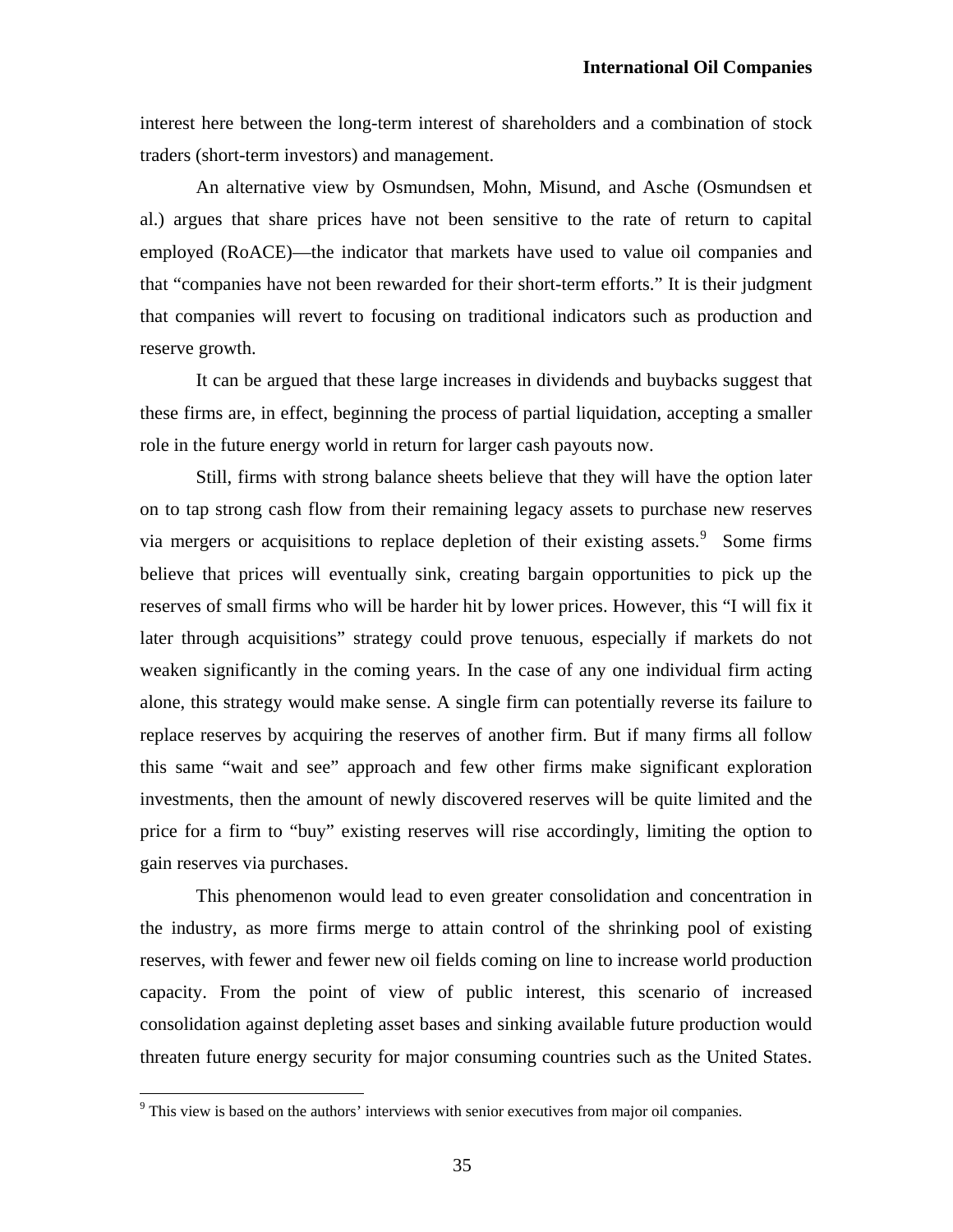Thus, there could be a disconnect between the interests of any individual private U.S. firm and the national interest when it comes to exploration and acquisitions strategies.

5) Explanation Five: Scarcity of good prospects that are available to IOCs has restrained increases in spending on exploration.

There are fewer and fewer highly prolific domains where foreign oil company investors are still welcome, and the Big Five majors are therefore opportunityconstrained. Indeed, a large part of the remaining world reserves is restricted to development by the NOCs. Today, NOCs hold nearly 80% of global reserves of oil; they also dominate the world's oil production. Many of the countries with the largest fields, including Saudi Arabia, Iraq, Iran, Iran, Kuwait, and Mexico are currently closed to exploration and investment by the Big Five companies, while access to other previously available oil-rich areas such as Russia and Venezuela is becoming increasingly restricted. Certain resources at home in the United States are also off limits due to environmental restrictions. Outside these key regions, there are fewer opportunities to identify giant oil fields of the scale of the North Sea or Prudhoe Bay, limiting the options for IOCs to earn high rates of return from exploration activity. IOCs have an advantage over smaller firms in developing large acreage because of their capital and stock of managerial skills honed in managing large-scale projects. For smaller fields still to be found in Africa, Latin America, the U.S. Rockies and Southwest, and elsewhere, the smaller independents may be able to operate with lower costs and are therefore better suited to developing them.

### **ARE IOCS OBSOLETE?**

 Like so much of the modern economy, the oil industry functions on the basis of a nexus of contracts with many subcontractors. Each firm is highly specialized in what it does. Increasingly, the IOCs have become more like general contractors, coordinating the operation of a number of suppliers who themselves are the ones who undertake seismic work, analyze data, provide drilling rigs and crews and a host of oil field services. The larger IOCs also serve the function of bankers, providing the vast amount of financial resources required to mount greenfield projects in increasingly unfavorable and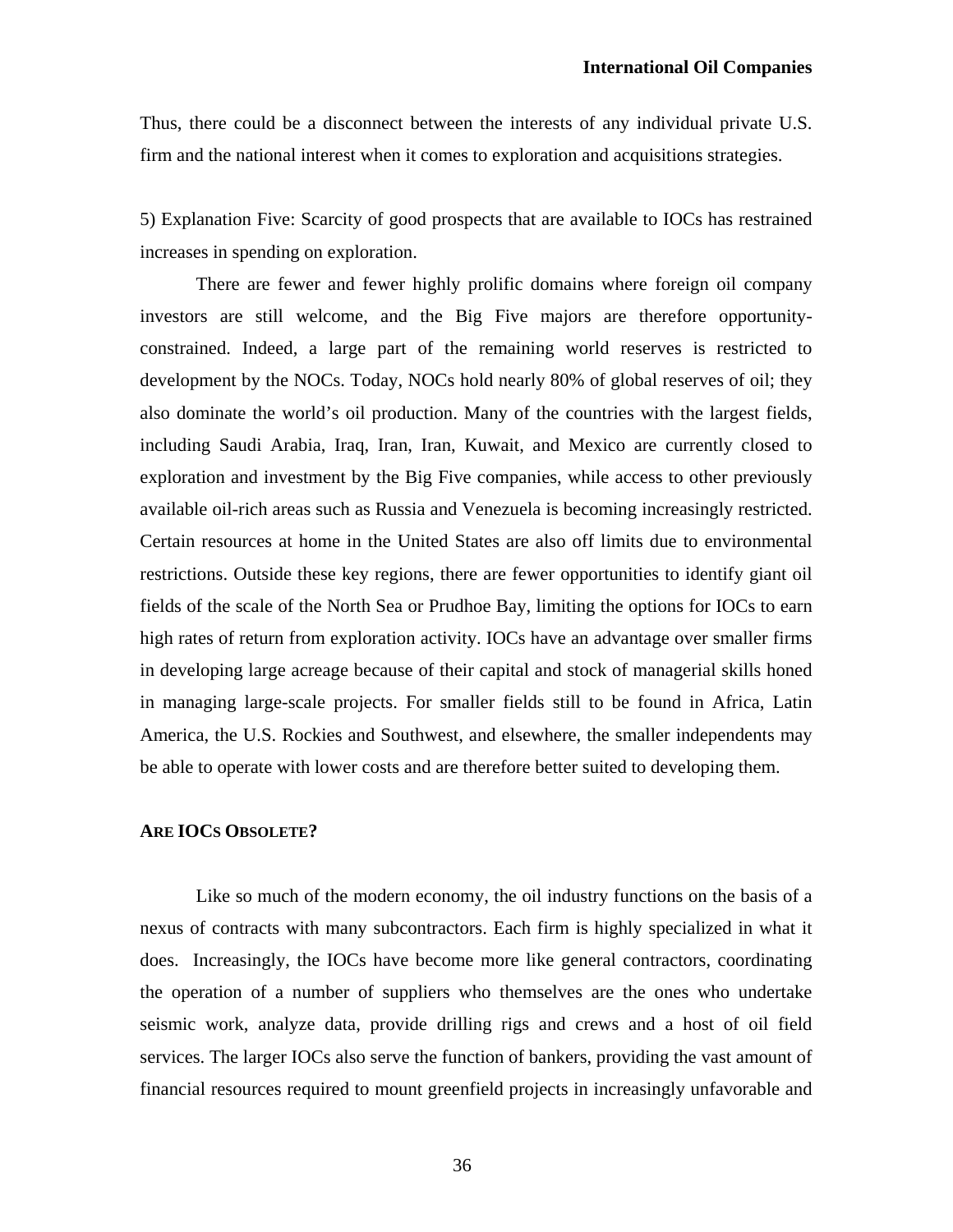difficult environments. They also provide the management, organizational skills, and oversight that these large projects require.

 The question is whether NOCs will find this role increasingly useful or whether they believe that such operational planning functions can either be performed by themselves or be farmed out to a service company under a fee-for-service structure. The fact that IOCs have had a poor record in recent years avoiding giant cost overruns on mega projects in Kazakhstan, the Sakhalin Islands, and the Middle East means that NOCs might be skeptical of the benefits being offered by IOCs. Moreover, investors are also questioning whether there is a continued role for the largest firms in a world where the average size of new finds is declining. Smaller E&P firms have lower costs than the large bureaucratic IOCs. They might have an advantage in finding and developing the remaining reserves that are available to private firms. Stock markets reflect these perceptions, with the shares of NOCs and American independents generally performing better than IOC shares.

Figure 11 shows an unweighted index of share prices for the Big Five as opposed to 12 NOCs that have partially privatized and whose shares are publically traded. Since the latter part of 2002, prices of NOC shares have risen by 531% while those of the IOCs have increased by only 113%, reflecting the financial market's valuation of the reserve assets and future profit potential of the two groups of companies.

 In addition to the rising exploration expenditure of the smaller U.S. independent firms, the IOCs are also facing increased competition from NOCs that are going beyond their own shores to search and develop resources abroad. The Chinese firms PetroChina and CNOOC are in the forefront of this trend, but Petrobras, StatoilHydro, PETRONAS, and others are also pursuing this go-abroad exploration strategy.

 Figure 12 shows announcements by Chinese firms of foreign investments and acquisitions. Some of the planned acquisitions are for pipelines and other infrastructure, but there are significant investments in exploration and development as well. Although some of these firms are very large in terms of domestic reserves, their foreign reserves and current production remain small compared to the IOCs. PetroChina, a subsidiary of CNPC and the most aggressive of the Chinese firms in overseas investment, still has 95% of its reserves in China.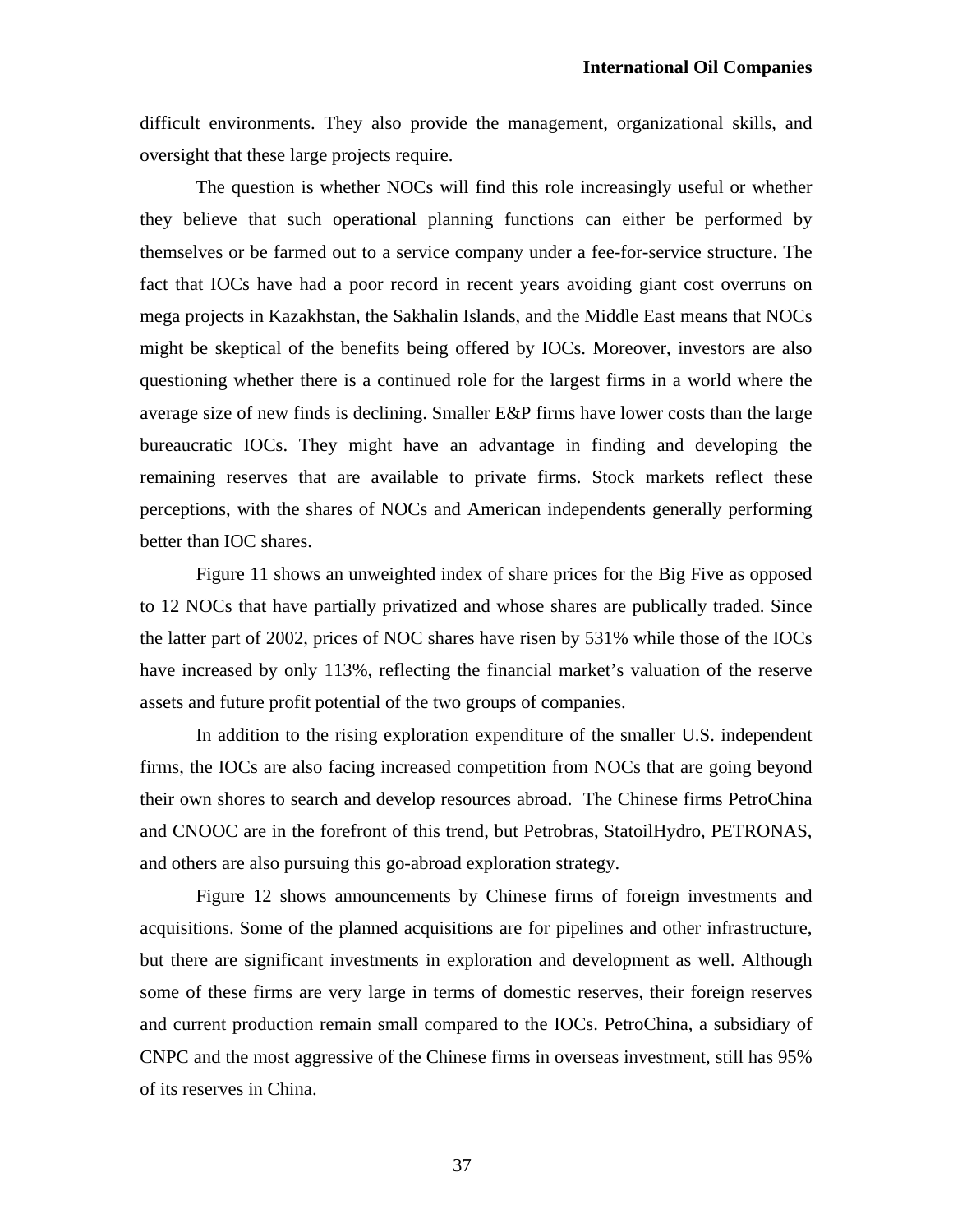

**Figure 11. Share Price Performance (Indexed October 2002 equals 100)** 

Figure 12. Announcements of Foreign Investments by Chinese Firms (million \$)

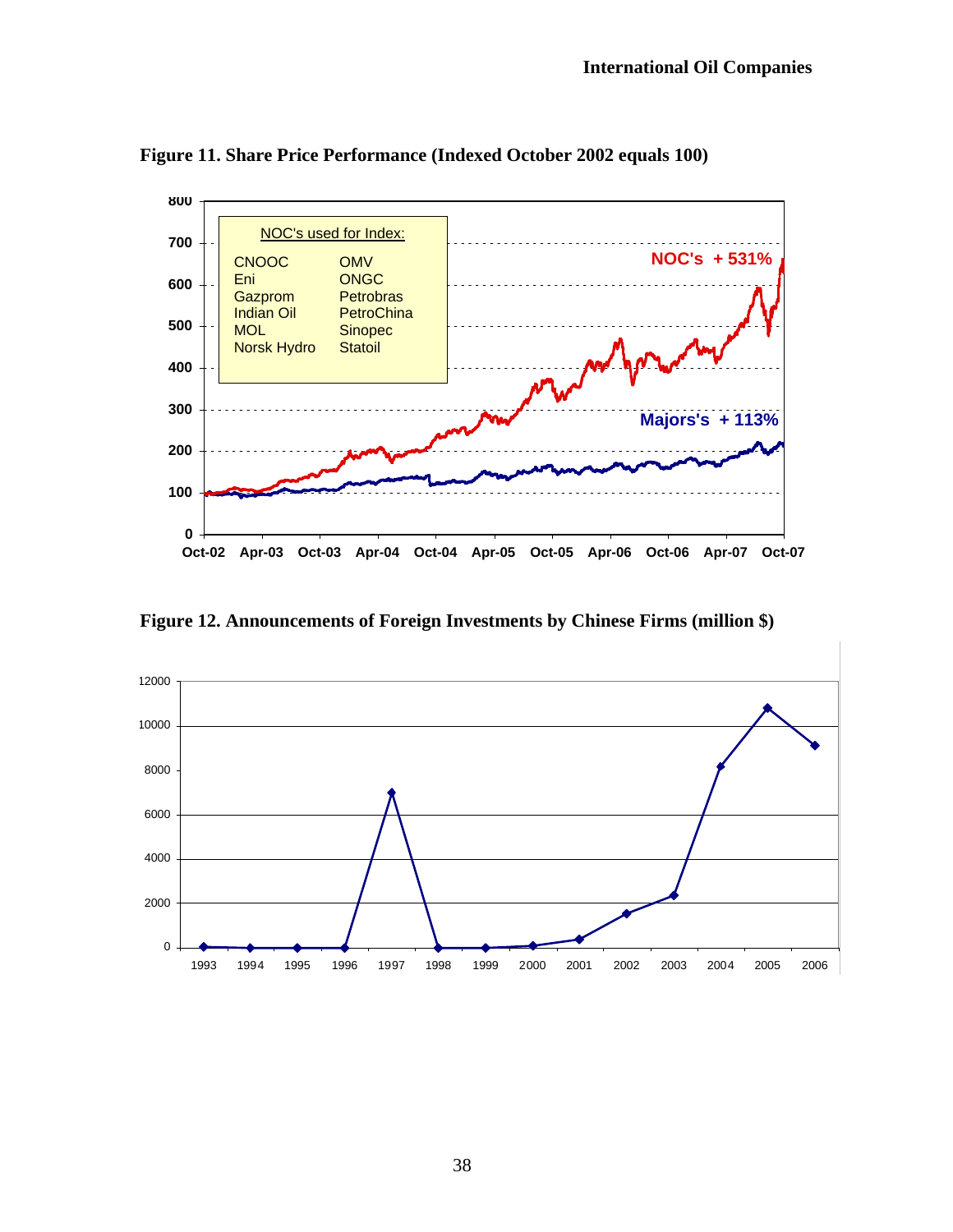### **DO THE UNITED STATES NEED AN NOC?**

The U.S.-based IOCs have, in many ways, acted as America's NOCs, despite the fact that they are privately owned. Generally speaking, many countries see the role of an NOC to help promote energy security and support the national foreign and strategic policies of the government. In the case of many countries, such as China, Saudi Arabia, Russia, and India, this responsibility comes at the expense of solely focusing on maximizing profits. However, for the U.S., it might be argued, that tradeoffs have generally not been required. Throughout modern U.S. history, the American IOCs have been able to support U.S. foreign policy in many instances without the sacrifice of profits. On the contrary, in a variety of examples such as U.S.-Middle East policy following World War II, corporate profits of the American IOCs have been enhanced by being instruments of U.S. foreign policy.

During World War II and the Cold War, U.S. policy was to ensure that the prolific oil deposits in the Middle East and North Africa (MENA) were kept out of enemy hands and that they would not be used to threaten U.S. (and Western) interests. It was in the U.S. national interest to have plentiful supply at reasonable prices. The IOCs were more than willing to provide ample supply and to keep international oil prices low—so much so that U.S. independents were able to convince the Eisenhower administration to impose import quotas so as to "protect" U.S. domestic production in the name of promoting energy security!

With the wave of oil nationalizations that swept many oil-producing countries in the 1970s, the IOCs lost their preeminent position, and the United States lost considerable leverage in determining future oil supplies. National oil companies took over vast resources, and their controlling governments began to set policies for production and pricing. The result was a successful attempt to limit supply to raise the rents earned from control of the resources, and the 1970s witnessed a huge transfer of wealth from the industrialized West to the oil-rich Middle East. For the first time, in 1973, oil producers used oil as a weapon of foreign policy, imposing an embargo to protest U.S. foreign policy towards the Arab-Israeli conflict.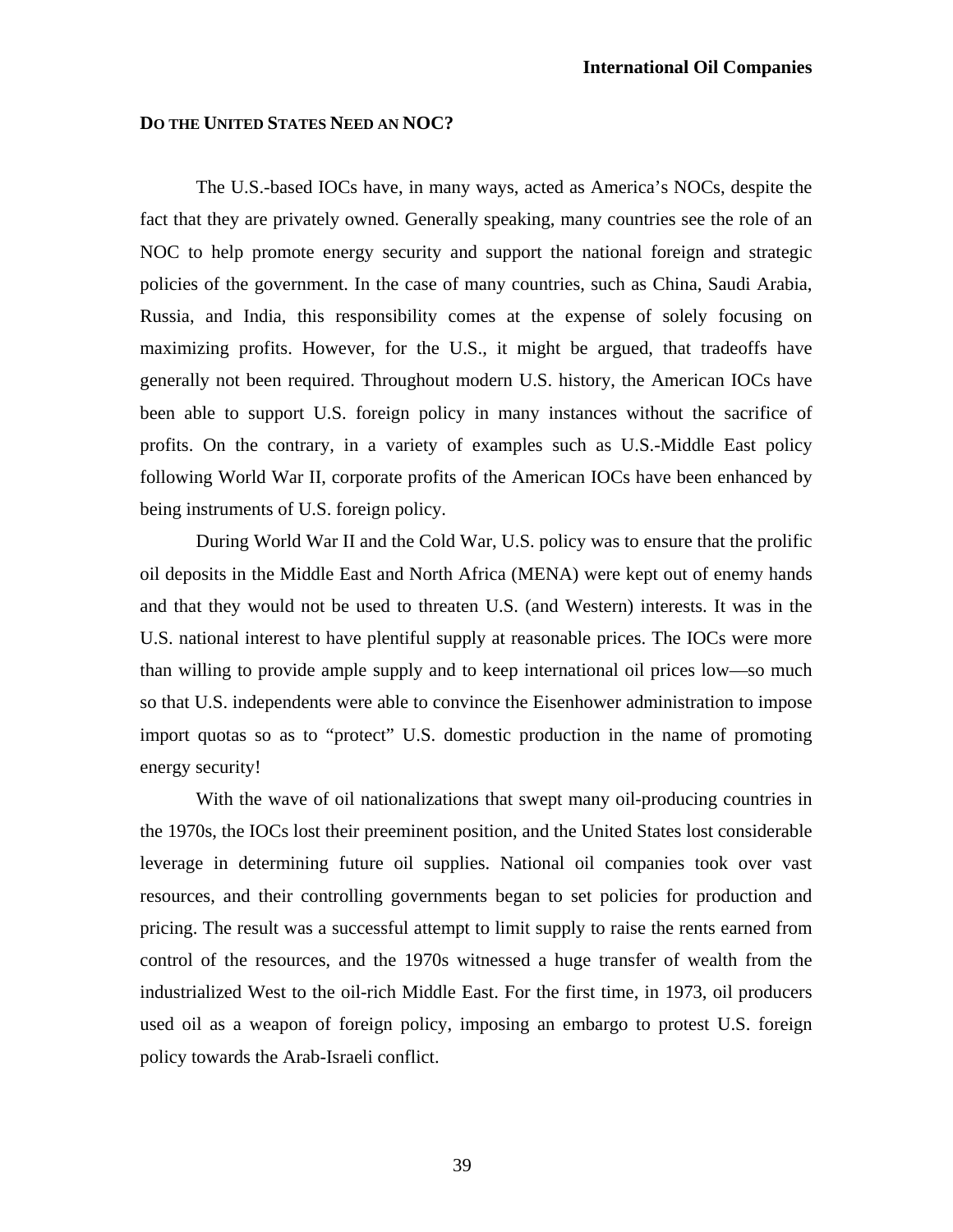Still, even with the nationalizations of the 1970s, the United States forged alliances with sufficient oil producing nations so that oil did remain outside the influence of the Soviet Union. And, it is also worth noting, Saudi Arabia and the other Arab Gulf states undertook massive investment programs to increase their capacity and keep cheap oil flowing to the United States and the other industrialized nations throughout the 1980s and 1990s. IOC investment in new areas such as the North Sea, West Africa, and Australia also helped keep a diverse supply base for the United States.

With the fall of the Soviet Union in 1989, the United States pursued a vigorous policy of opening the countries of the former Soviet Union (FSU) to investments by the American IOCs in another example of where U.S. foreign policy and IOC profit making businesses were able to make a marriage of convenience. This was especially true in the countries of Central Asia where the construction of the Baku-Tbilisi-Ceyhan pipeline, supported by the U.S. government, has helped Central Asian countries become more independent of Russia's sphere of influence.

The economic crises in the 1980s also resulted in loosening the grip of NOCs in Latin America as countries were required to privatize state owned enterprises as a condition of receiving loans from the international lending agencies.

In each of these instances, U.S. policy was to maintain a competitive international oil market—to counteract policies by other countries that attempt to constrain the market and exert control over it. The IOCs have played an important role in maintaining this open, competitive market in Latin America.

The U.S. government may not favor these large firms per se, but the fact is that the IOCs have strong managerial competence, experience, and resources that enable them to undertake the development of new resources in foreign countries, helping meet the larger U.S. government goal of diversification of the international oil supply. In reality, large IOCs have had substantial bargaining leverage on their own and required little explicit intervention by the U.S. government.

But it is not at all obvious as a matter of public policy whether the United States should now worry a priori if foreign companies or NOCs have an increasingly important role in exploiting the world's energy reserves. There are no longer "enemy states" from which we wish to protect the world energy supply, and the United States continues to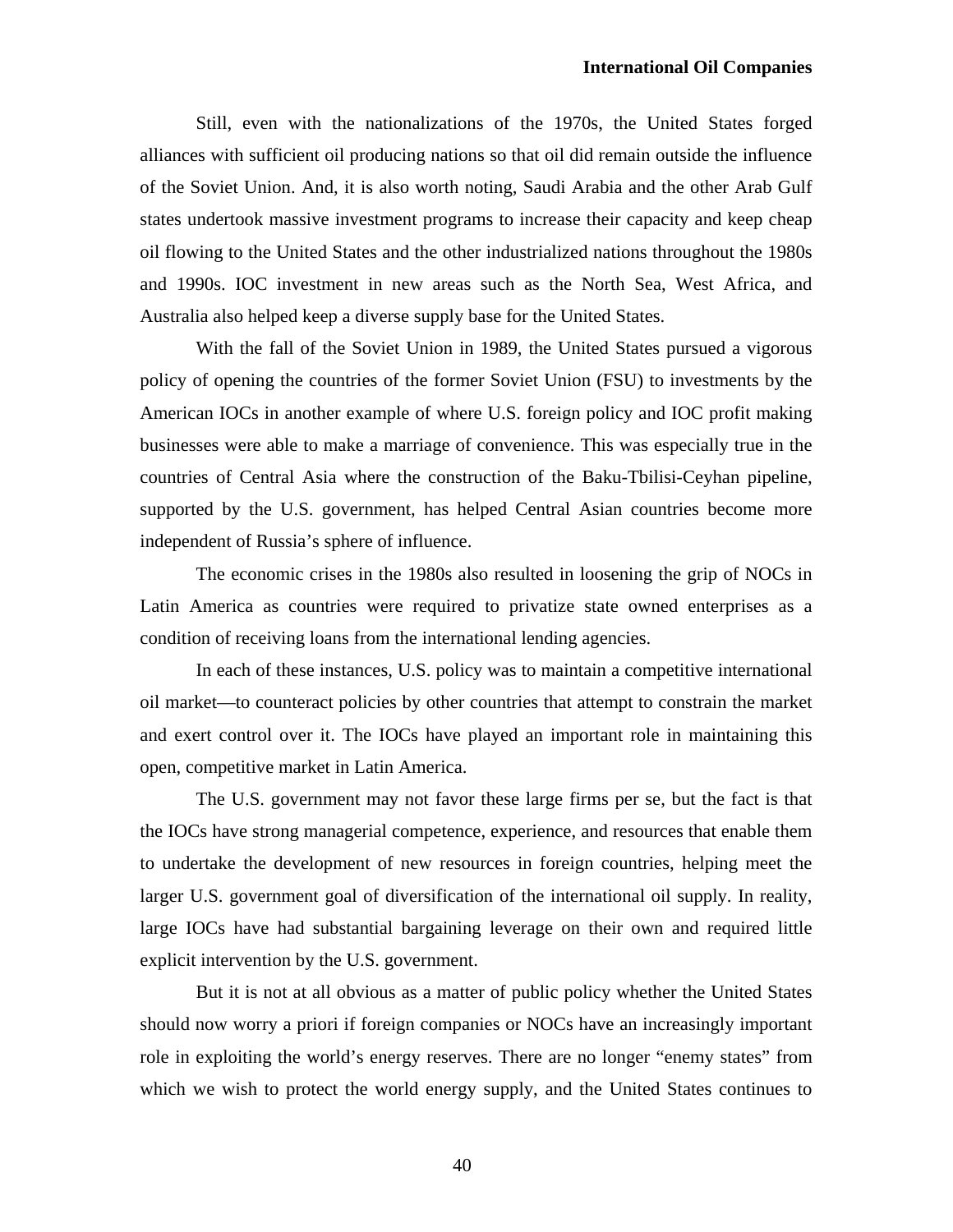dominate the world's sea-lanes, limiting the chances of a major cuoff of oil shipments by sea. Even in a world of a diminished role for the IOCs, the basic contours of the world oil and gas supply could remain relatively unchanged: there will be a large number of suppliers, and some will continue to control, either individually or in concert with others, a substantial share of the market which can be used to influence price in tight markets. But the "competitive fringe"—whether it consists of mainly large IOCs; a larger number of smaller aggressive firms; a combination of NOCs, partially privatized NOCs, and private international firms; or firms producing alternative energy—will continue to undermine any exercise of monopoly power.

As we have pointed out in this paper, recent behavior of the IOCs has raised questions about whether they should still be considered as part of the competitive fringe or, whether intended or not, they have supported OPEC policy to restrict supply and raise price. To the extent that they continue recent policies of underfunding exploration, depleting their reserves, and continuing the slow decline in output, they are not supporting U.S. energy security interests.

A primary rationale for the mergers of these IOCs was that they could better seek and develop major new fields. Since this has not been the ultimate outcome of the mergers, U.S. policy should address whether additional mergers are in the best interests of the country or whether tax policies should be adopted that shift incentives toward investing in exploration and away from share buybacks and buying reserves from others.

We have shown that smaller U.S. companies are growing, in part through a process of their own mergers, and are vigorously spending on exploration. In this respect, they are taking the place of the larger IOCs. However, as we noted, the capital in the control of these smaller firms is still small relative to the cash flow of the Big Five, arguing for the creation of policies that would better incentivize the Big Five to increase investments towards increasing future oil supply or other alternative energy.

Some U.S. government and policy analysts have discussed—in light of the less than favorable investment policies of the IOCs from the point of view of the public good aspect of aggregate future oil supply—whether the United States should consider creating its own NOC in order to compete with NOCs of exporting countries and thereby guarantee that the United States will be able to access needed future oil supply. This was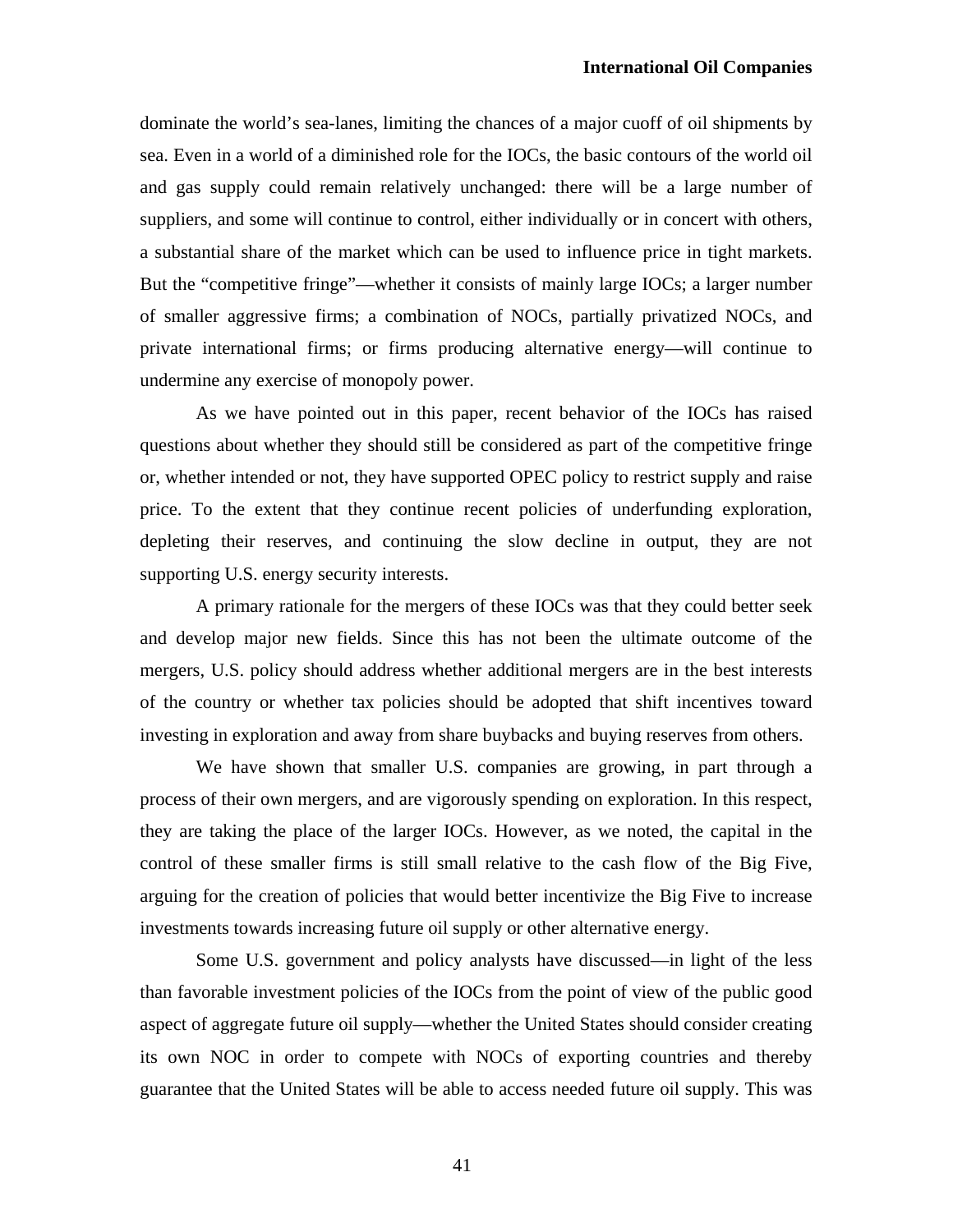a path followed by many countries including Japan and Canada as a result of the oil crises of the 1970s. Yet, there is little evidence that these Japanese, Canadian, and other entities have had any real positive effect on the energy security of these countries, and in most cases these firms have subsequently been privatized.<sup>[10](#page-41-0)</sup>

It has been the policy of the United States for many years to promote the diversification of oil supplies around the globe. This policy was successful in the 1980s and 1990s with new production areas opening in West Africa, Central Asia, and in unconventional oil and gas production in North America. But the rate of gain in non-OPEC oil production has been flagging recently despite very high oil prices, reflecting the geological limitations and political and bureaucratic barriers to investment in the many attractive areas such as Russia, the Caspian Basin, and Mexico.

Still, the privately-held American corporations that currently look for oil worldwide are more efficient and productive organizations than any new government-run entity that is likely to be created by a U.S. federal government initiative. The question of the future competitiveness of American companies and their continued access to resources is best answered by U.S. government actions in areas where Washington already has jurisdiction and experience:

- in promoting and enforcing bilateral and multilateral trade and investment treaties such as the World Trade Organization (WTO), North American Free Trade Agreement (NAFTA), the Energy Charter, and others;
- in utilizing foreign aid in places where social and economic development assistance is badly needed;
- in fostering transparency and governance in oil producing regions by supporting efforts of organizations like the World Bank and the Asian Development Bank;
- in fostering a comprehensive, domestic national energy policy that would enhance the health of our domestic industry, improve our energy security by promoting alternative energy, and increase U.S. credibility on the world scene.

 The structure of the world oil market has changed since the 1970s from one characterized by contracts between buyers and sellers in specific countries to a welldeveloped commodity market where oil will flow based on its price. So long as the

 $\overline{a}$ 

<span id="page-41-0"></span><sup>10</sup> Robert A. Manning, *The Asian Energy Factor* (New York: Palgrave, 2000), 143.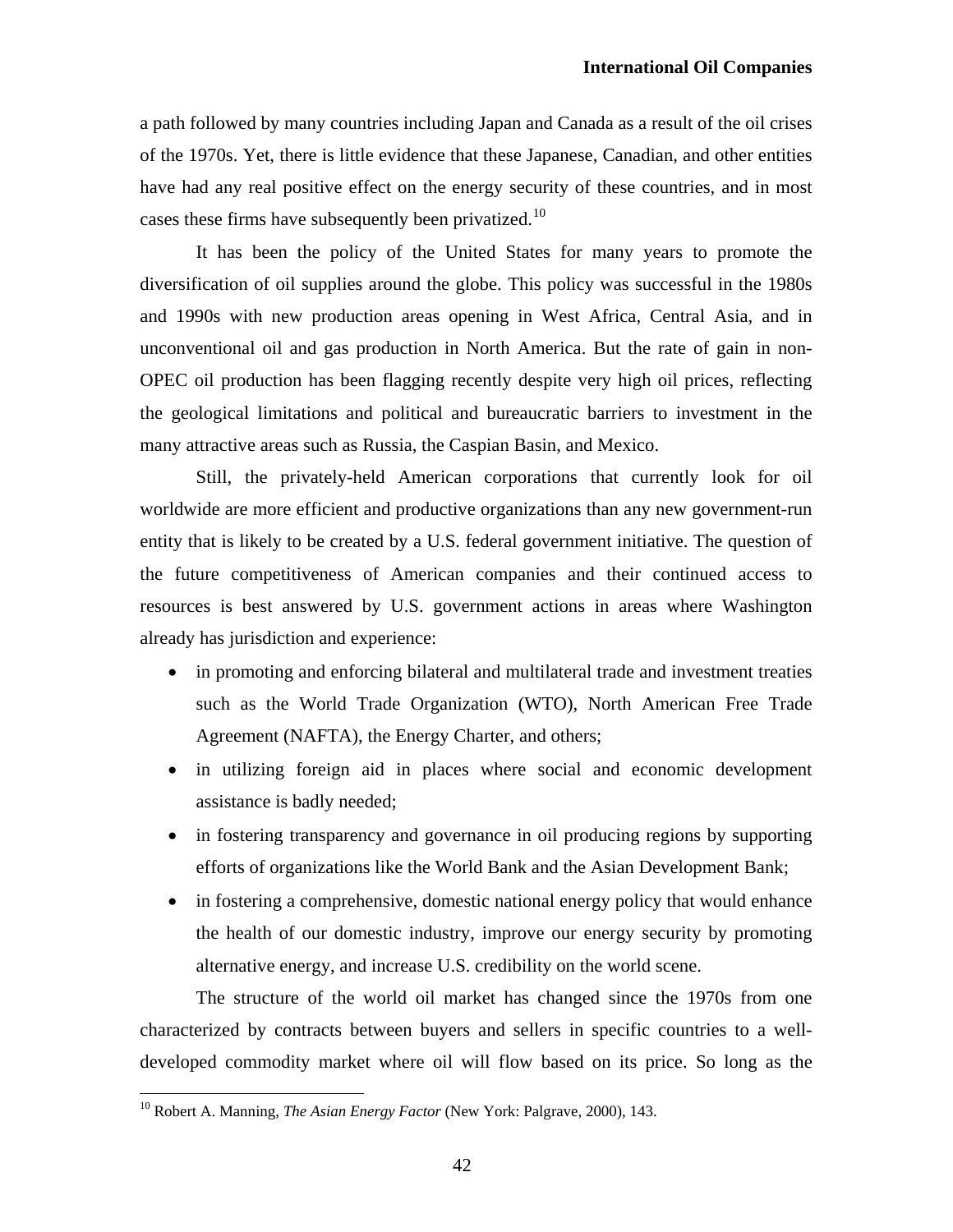current regime of relatively open and competitive energy markets persists, the United States will be able to purchase the energy resources that consumers are willing to pay for.

 It should certainly be in the U.S. interest to promote best practices for NOCs through existing and emerging bilateral and multilateral trade mechanisms such as the WTO, the Energy Charter, NAFTA, and other similar international trade architecture. These agreements already bar uncompetitive energy subsidies and barriers to open investment in energy projects. This would be an important element in ensuring that there is sufficient investment to meet global demand in the years and decades ahead.

 More broadly, while the United States should certainly care whether its sources of oil supply are sufficiently diverse to prevent a single supplier or group of suppliers from exercising monopoly power, perhaps at the risk of geopolitical threats, it is not all that obvious whether the United States needs to care whether its oil companies have a dominant role in exploiting the world's energy reserves.

 We have argued elsewhere that the current free-market structure is durable and unlikely to be seriously threatened in the foreseeable future.<sup>[11](#page-42-0)</sup> While there is no question that a cartel of powerful countries armed with NOCs could try to disrupt oil supplies to the United States and its allies, it is hard to imagine the circumstances which would motivate such an alliance to make simultaneous withdrawals of supply from the market, leaving each exporter with no oil revenues. Moreover, it is unclear what having U.S. companies engaged in drilling around the world would achieve if their host countries suddenly announced for reasons of war that they were not allowed to produce and export production. The lesson of Aramco in 1973 is that American firms would have no choice but to comply with host government embargoes.

The flip side is equally true. It is unclear what benefit China is really getting from having its NOCs own or produce foreign equity oil, the shipments of which could easily be interdicted by the U.S. Navy during a time of war.

More fundamentally, the United States does need to protect itself from the geopolitical and strategic implications of collective action by a large exporter or group of exporters. One solution is a healthy American oil industry looking abroad to more diverse

 $\overline{a}$ 

<span id="page-42-0"></span><sup>&</sup>lt;sup>11</sup> See chapter on "The Militarization of Energy—The Russian Connection," by Amy Myers Jaffe and Ronald Soligo, forthcoming in *Energy Security and Global Politics: The Militarization of Resource Management*, Routledge (eds. James Russell and Daniel Moran).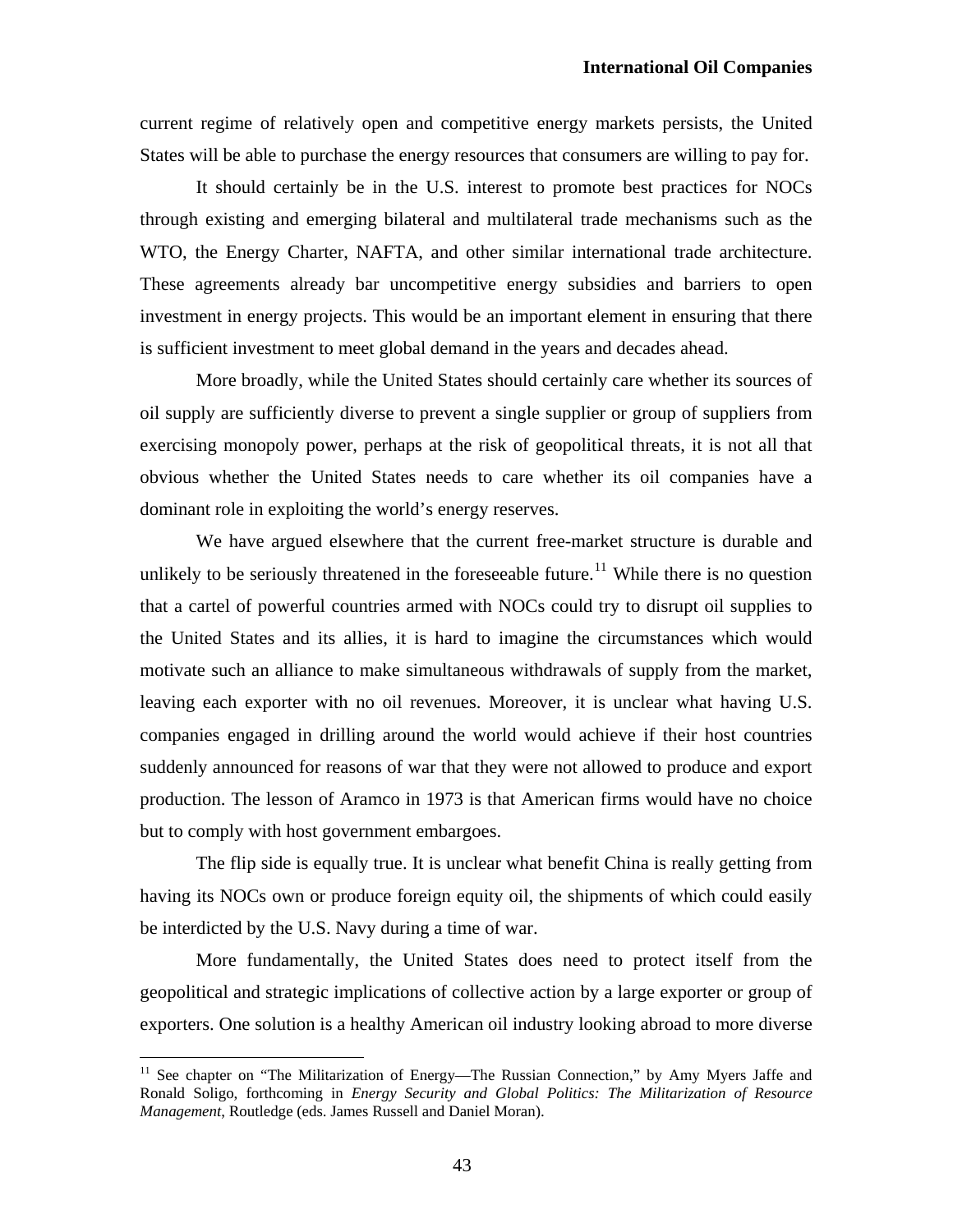sources of oil supply. But there are other means to break up the monopoly power of oil producers as well. The advent of nuclear power in the 1970s was an effective policy tool. So was the creation of strategic stockpiles of oil. In today's scene, an effective and broadbased American effort to reduce oil use by adopting more efficient transportation technologies or shifting to non-oil fuels would be extremely effective in limiting the monopoly power of any imaginable alliance of "enemy" NOCs.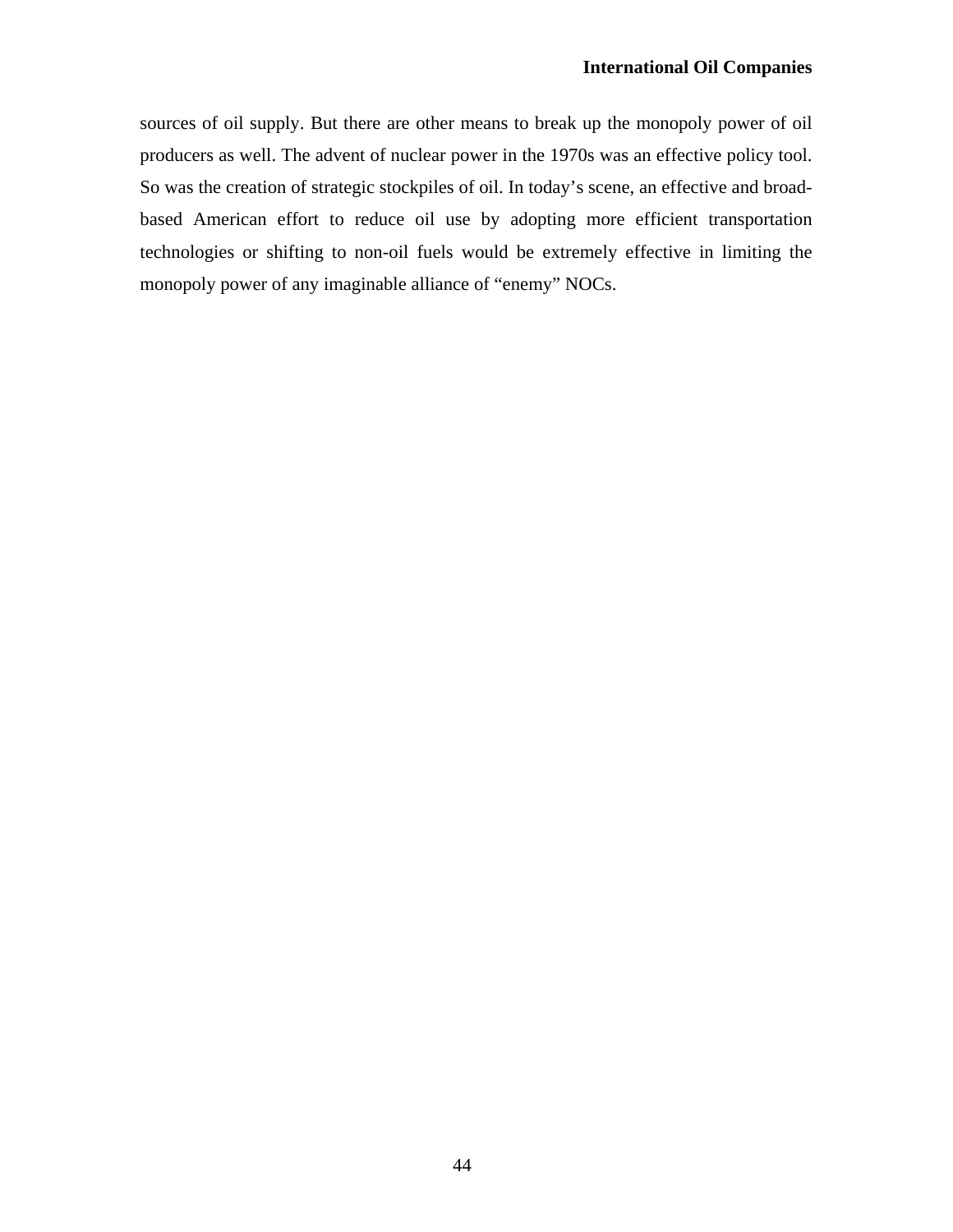

**Appendix A. Genealogy of Major U.S. Oil and Gas Producers (2000-2006)**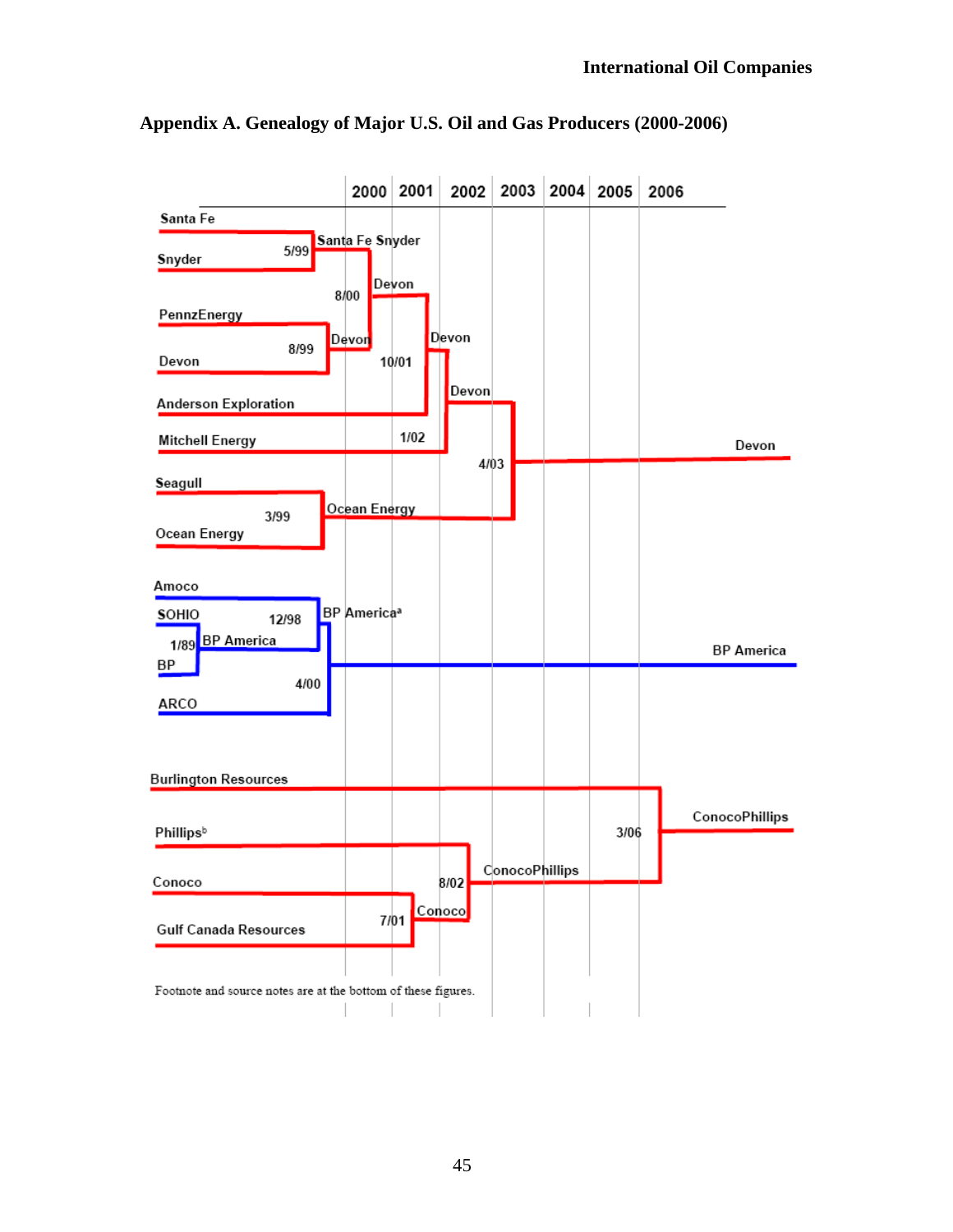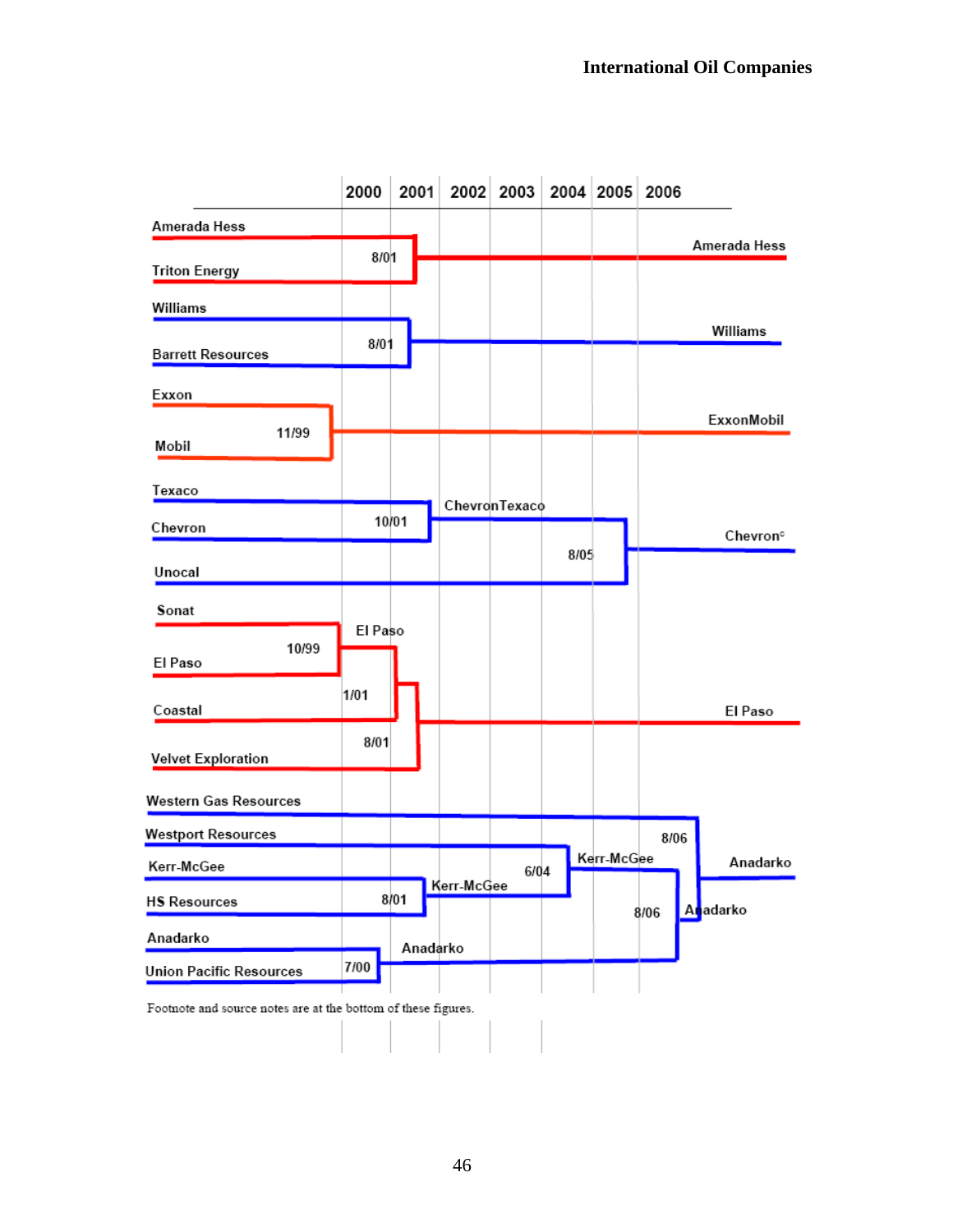|                                                                                                                                                                                              | 2000  | 2001 | 2002 | 2003 | 2004 | 2005 | 2006                              |
|----------------------------------------------------------------------------------------------------------------------------------------------------------------------------------------------|-------|------|------|------|------|------|-----------------------------------|
| Dominion                                                                                                                                                                                     |       |      |      |      |      |      |                                   |
|                                                                                                                                                                                              |       |      |      |      |      |      | Dominion                          |
| Louis Dreyfus Natural Gas                                                                                                                                                                    | 11/01 |      |      |      |      |      |                                   |
|                                                                                                                                                                                              |       |      |      |      |      |      |                                   |
| Occidental <sup>c</sup>                                                                                                                                                                      |       |      |      |      |      |      |                                   |
|                                                                                                                                                                                              |       |      |      |      |      | 1/06 | Occidental                        |
| Vintage Petroleum                                                                                                                                                                            |       |      |      |      |      |      |                                   |
|                                                                                                                                                                                              |       |      |      |      |      |      |                                   |
| <b>Pioneer Natural Resources</b>                                                                                                                                                             |       |      |      |      |      |      |                                   |
|                                                                                                                                                                                              |       |      |      |      | 9/04 |      | <b>Pioneer Natural Resources</b>  |
| <b>Evergreen Resources</b>                                                                                                                                                                   |       |      |      |      |      |      |                                   |
|                                                                                                                                                                                              |       |      |      |      |      |      |                                   |
| Plains Exploration and Production                                                                                                                                                            |       |      |      |      |      |      |                                   |
|                                                                                                                                                                                              |       |      |      | 5/04 |      |      | Plains Exploration and Production |
| Nuevo Energy                                                                                                                                                                                 |       |      |      |      |      |      |                                   |
|                                                                                                                                                                                              |       |      |      |      |      |      |                                   |
|                                                                                                                                                                                              |       |      |      |      |      |      |                                   |
| <sup>a</sup> The company resulting from BP's merger with Amoco was called BP Amoco initially (including at the time of the<br>acquisition of ARCO), but subsequently reverted to BP America. |       |      |      |      |      |      |                                   |

aphillips acquired control of ARCO's Alaska assets from BP America in April 2000 as part of the consent agreement that was part of the U.S. Federal Trade Commission's approval of BP Amoco's acquisition of ARCO in April 2000.

<sup>b</sup>ChevronTexaco renamed itself Chevron on May 9, 2005.

<sup>c</sup>Occidental acquired control of Altura Energy, a limited partnership owned by BP Amoco and Royal Dutch/Shell (through Shell Oil) at approximately the same time as it acquired ARCO Long Beach. Altura Energy was the largest oil producer in the state of Texas at the time of the transaction. See Energy Information Administration, "Aspects of Occidental Petroleum's Purchase of Altura Energy and ARCO Long Beach<sup>"</sup> (April 18, 2000). This is available on the Internet at http://www.eia.doe.gov/emeu/finance/mergers/oxyindex.html (as of November 28, 2006).

Sources: Company news releases and other public disclosures.

"Genealogy of Major U.S. Oil and Gas Producers." 1/18/2007. Energy Information

 $\frac{1}{2}$   $\frac{1}{2}$   $\frac{1}{2}$   $\frac{1}{2}$   $\frac{1}{2}$   $\frac{1}{2}$   $\frac{1}{2}$   $\frac{1}{2}$   $\frac{1}{2}$   $\frac{1}{2}$   $\frac{1}{2}$   $\frac{1}{2}$   $\frac{1}{2}$   $\frac{1}{2}$   $\frac{1}{2}$   $\frac{1}{2}$   $\frac{1}{2}$   $\frac{1}{2}$   $\frac{1}{2}$   $\frac{1}{2}$   $\frac{1}{2}$   $\frac{1}{2}$ 

Administration. [www.eia.gov](http://www.eia.gov/) [product#: upstream.pdf]

<http://www.eia.doe.gov/emeu/finance/mergers/upstream.pdf>